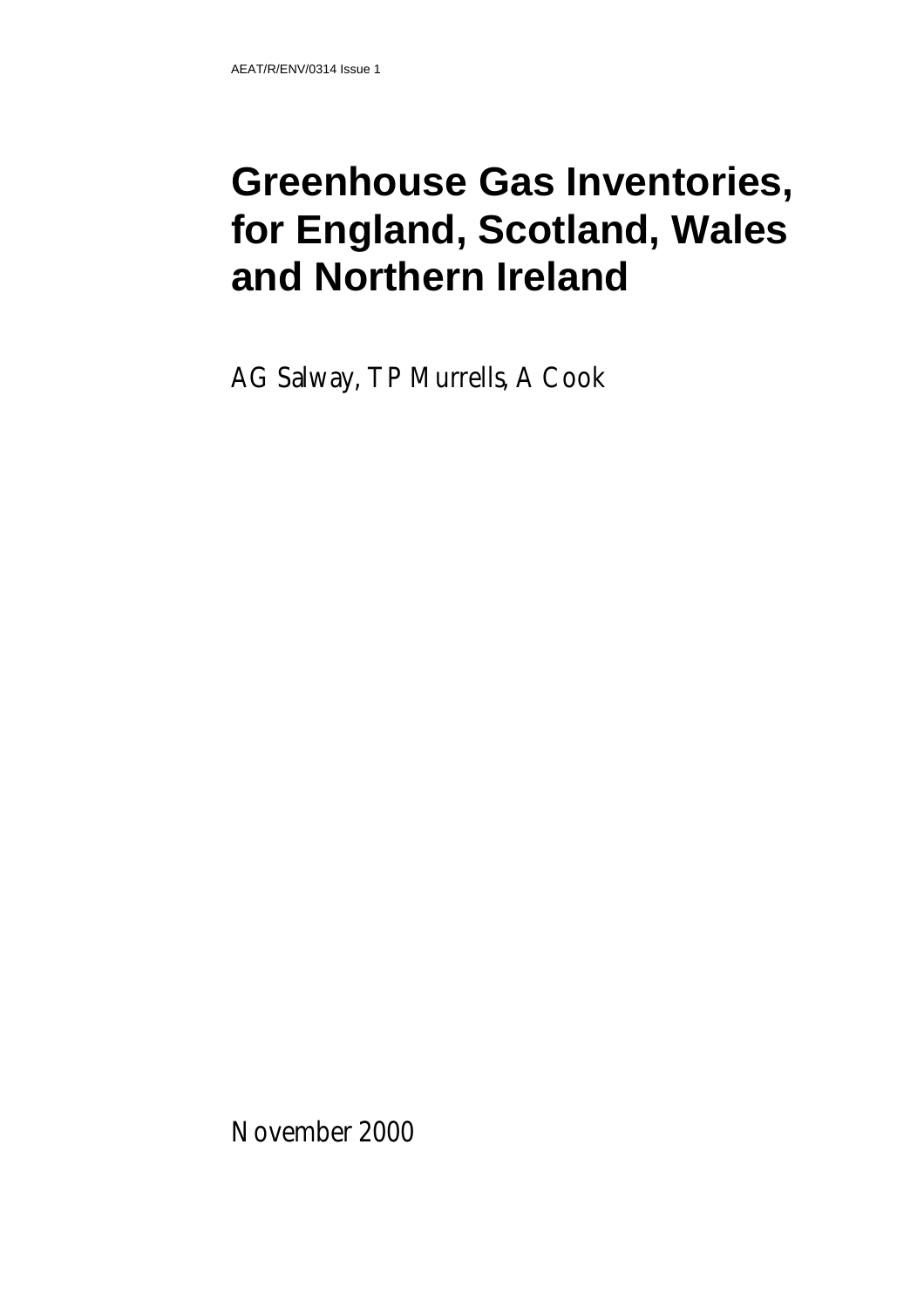# **Greenhouse Gas Inventories, for England, Scotland, Wales and Northern Ireland**

AG Salway, T Murrells, A Cook

November 2000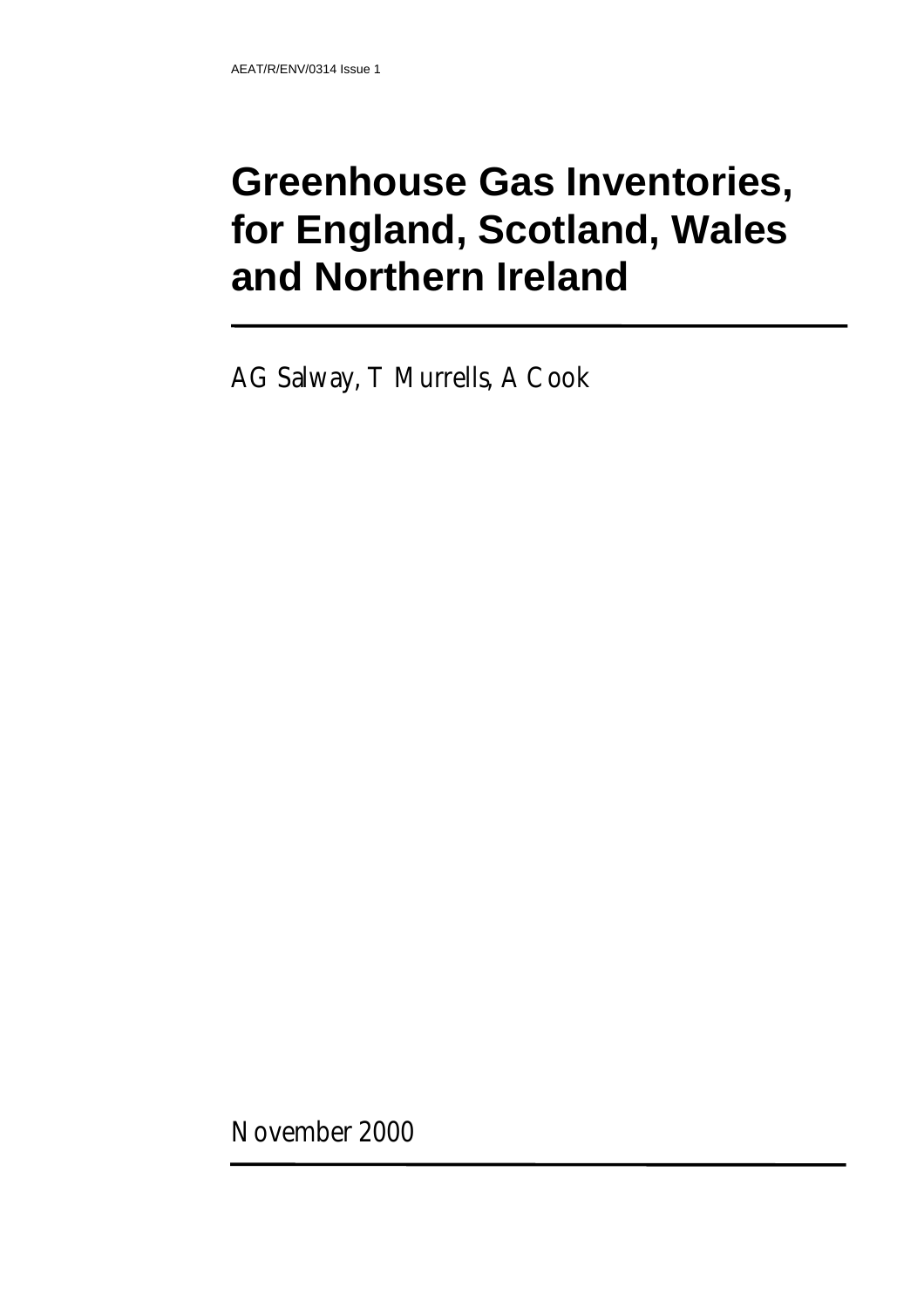| <b>Title</b>                                      | Greenhouse Gas Inventories, for England, Scotland, Wales and<br>Northern Ireland                                                                                              |                                                                                                                    |             |  |  |
|---------------------------------------------------|-------------------------------------------------------------------------------------------------------------------------------------------------------------------------------|--------------------------------------------------------------------------------------------------------------------|-------------|--|--|
| <b>Customer</b>                                   | Department of the Environment, Transport and the Regions                                                                                                                      |                                                                                                                    |             |  |  |
| <b>Customer reference</b>                         | EPG 1/1/62                                                                                                                                                                    |                                                                                                                    |             |  |  |
| Confidentiality,<br>copyright and<br>reproduction | Copyright AEA Technology plc 1999<br>All rights reserved.<br>Enquiries about copyright and reproduction should be addressed to<br>the Commercial Manager, AEA Technology plc. |                                                                                                                    |             |  |  |
| <b>File reference</b>                             | N:/naei-admin/naei98/regghg/report                                                                                                                                            |                                                                                                                    |             |  |  |
| <b>Report number</b>                              | AEAT/R/ENV/0314                                                                                                                                                               |                                                                                                                    |             |  |  |
| <b>Report status</b>                              | Issue 1                                                                                                                                                                       |                                                                                                                    |             |  |  |
| <b>ISBN</b> number                                | $0 - 7058 - 1795 - 4$                                                                                                                                                         |                                                                                                                    |             |  |  |
|                                                   | <b>National Environmental Technology Centre</b><br>Culham<br>Abingdon<br>Oxfordshire<br>OX14 3ED<br>Telephone 01235 463168<br>Facsimile 01235 463005                          | AEA Technology is the trading name of AEA Technology plc<br>AEA Technology is certificated to BS EN ISO9001:(1994) |             |  |  |
|                                                   | <b>Name</b>                                                                                                                                                                   | <b>Signature</b>                                                                                                   | <b>Date</b> |  |  |
| <b>Author</b>                                     | AG Salway, TP<br>Murrells, A Cook                                                                                                                                             |                                                                                                                    |             |  |  |
| <b>Reviewed by</b>                                | <b>JWL Goodwin</b>                                                                                                                                                            |                                                                                                                    |             |  |  |
| <b>Approved by</b>                                | <b>GD</b> Hayman                                                                                                                                                              |                                                                                                                    |             |  |  |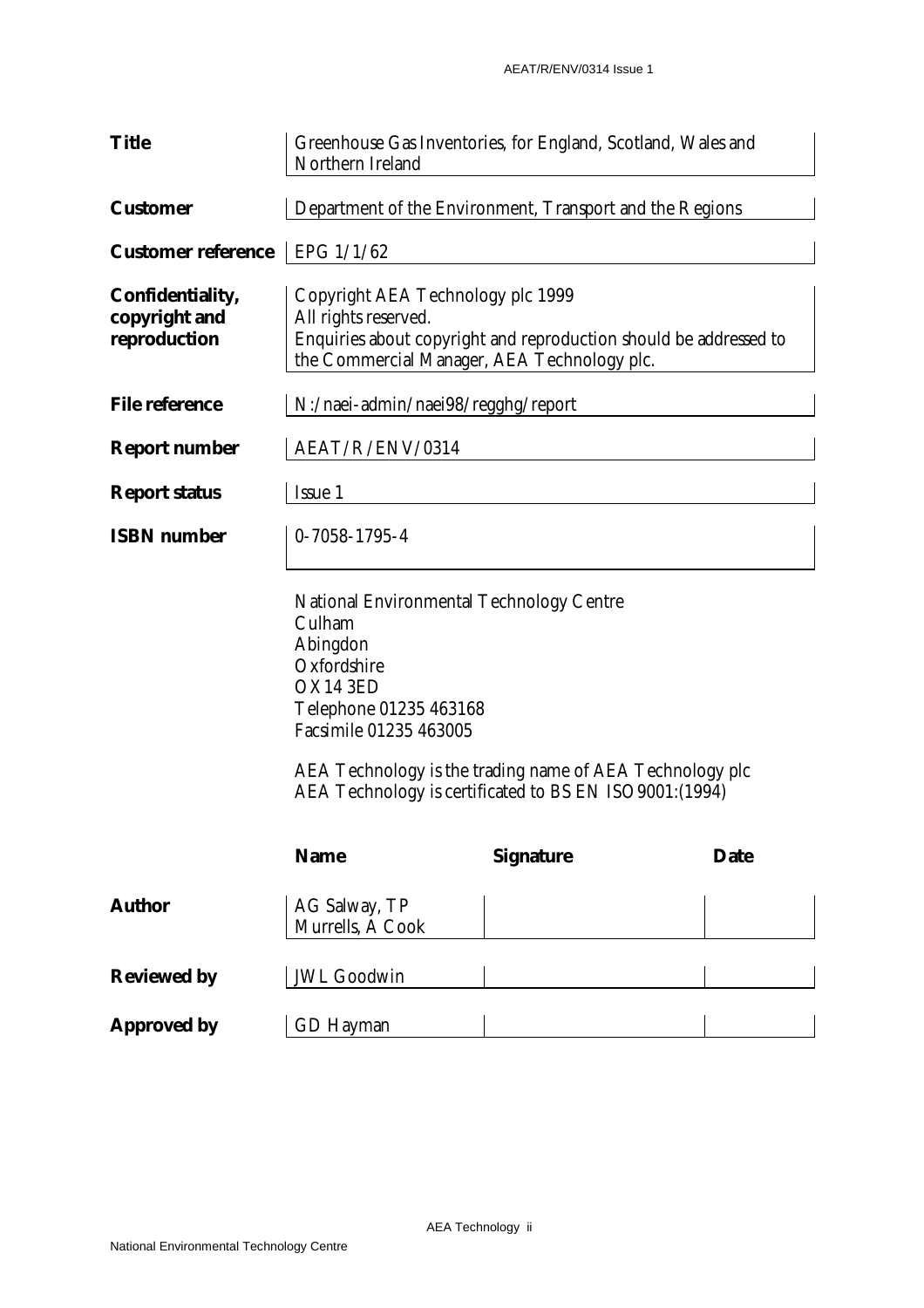# **Appendices**

# **CONTENTS**

Appendix 1 Methodology of the Estimates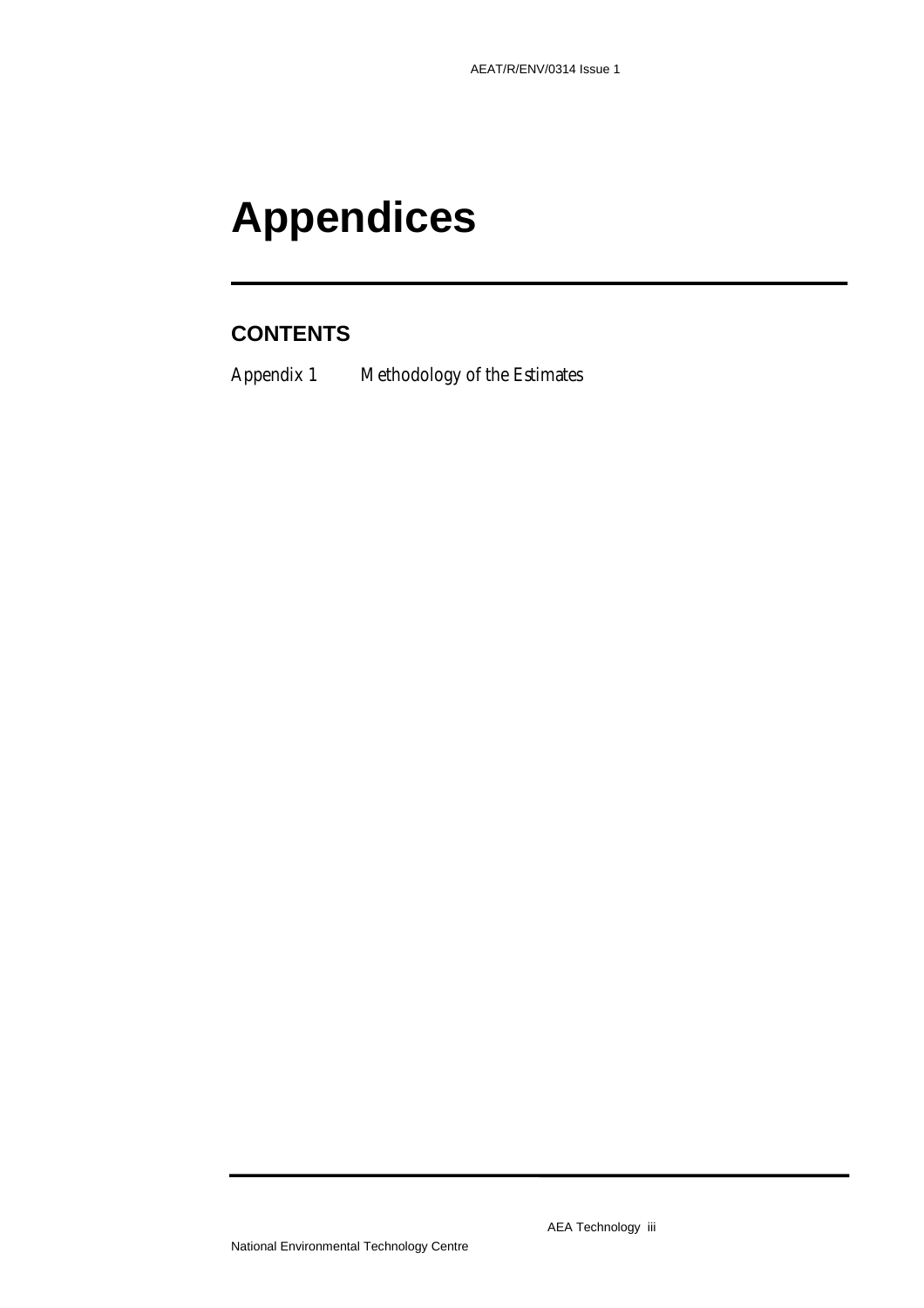# **Appendix 1 Methodology of the Estimates**

# **CONTENTS**

| 1.1  |        | <b>INTRODUCTIO</b>                       |
|------|--------|------------------------------------------|
|      | 1.1.1  | <b>Reporting Forma</b>                   |
|      | 1.1.2  | <b>General Approac</b>                   |
| 1.2  |        | <b>ENERGY INDUSTRIE</b>                  |
|      | 1.2.1  | <b>Electricity Productio</b>             |
|      | 1.2.2  | <b>Petroleum Refinin</b>                 |
|      | 1.2.3  | Manufacture of Solid Fuel                |
|      | 1.2.4  | <b>Other Energy Industrie</b>            |
| 1.3  |        | MANUFACTURING INDUSTRIES AND CONSTRUCTIO |
|      | 1.3.1  | Iron and Stee                            |
|      | 1.3.2  | <b>Other Industr</b>                     |
| 1.4  |        | <b>TRANSPOR</b>                          |
|      | 1.4.1  | <b>Aviation and Navigatio</b>            |
|      | 1.4.2  | Road Transportatio                       |
|      | 1.4.3  | Railway                                  |
| 1.5  |        | <b>OTHER SECTOR</b>                      |
|      | 1.5.1  | Commercial/Institution:                  |
|      | 1.5.2  | <b>Residentia</b>                        |
|      |        | 1.5.3 Agriculture/Forestry/Fisheries     |
| 1.6  |        | <b>MILITAR</b>                           |
| 1.7  |        | <b>FUGITIVE EMISSIONS FROM FUEL</b>      |
|      | 1.7.1  | <b>Coal Minin</b>                        |
|      | 1.7.2  | <b>Solid Fuels Transformatio</b>         |
|      | 1.7.3  | Oil and Natural Ga                       |
| 1.8  |        | <b>INDUSTRIAL PROCESSE</b>               |
|      | 1.8.1  | <b>Minerals Industrie</b>                |
|      | 1.8.2  | <b>Chemical Productio</b>                |
|      | 1.8.3  | <b>Metal Productio</b>                   |
|      | 1.8.4  | Use of Halocarbons and SP                |
| 1.9  |        | <b>AGRICULTUR</b>                        |
| 1.10 |        | <b>LAND USE CHANGE AND FORESTR</b>       |
| 1.11 |        | <b>WAST</b>                              |
|      | 1.11.1 | Solid Waste Disposal on Lan              |
|      | 1.11.2 | <b>Waste Water Handlin</b>               |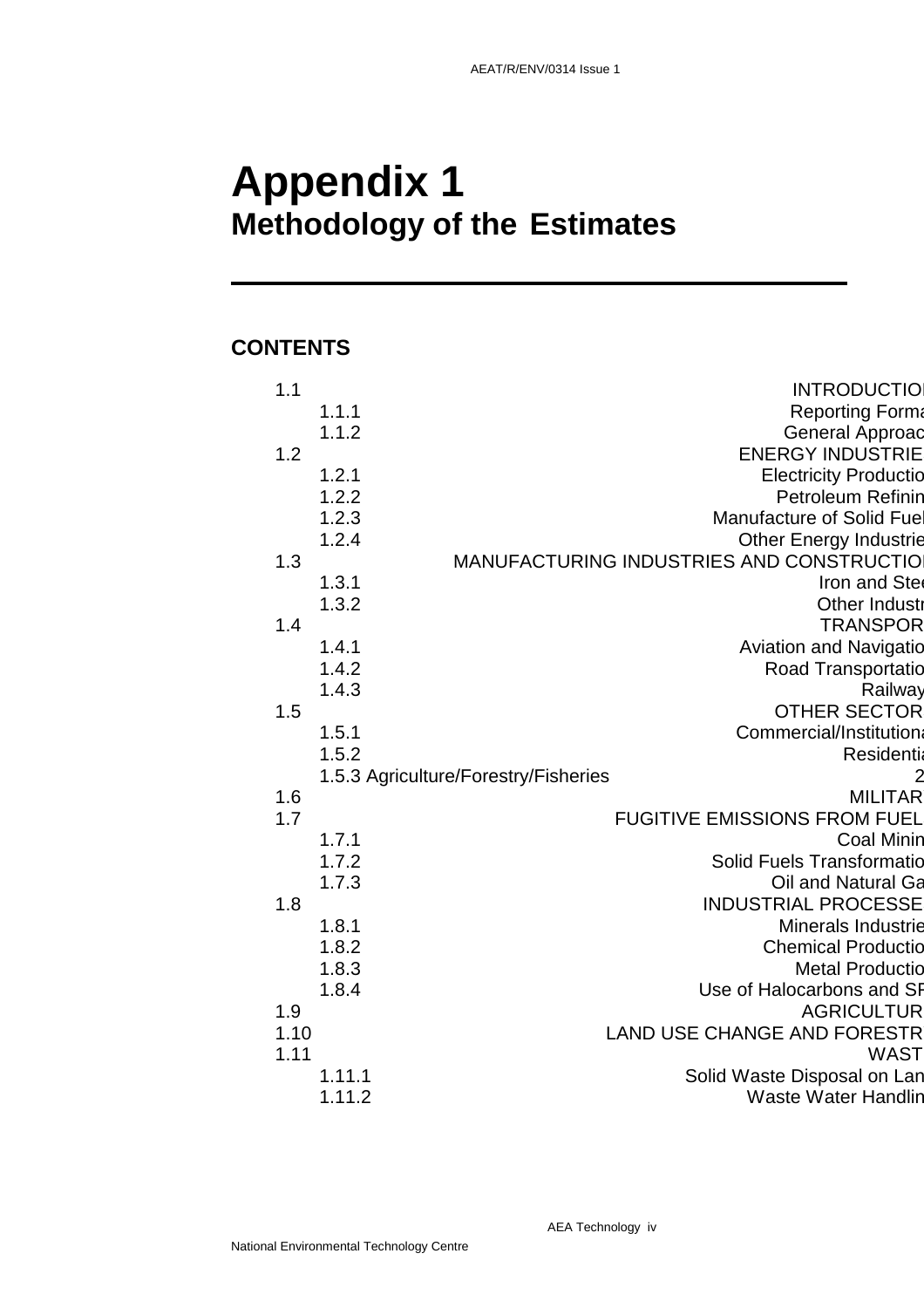## 1.11.3 Waste Incineratio 1.12 UNCERTAINTIES 3 REFERENCES 4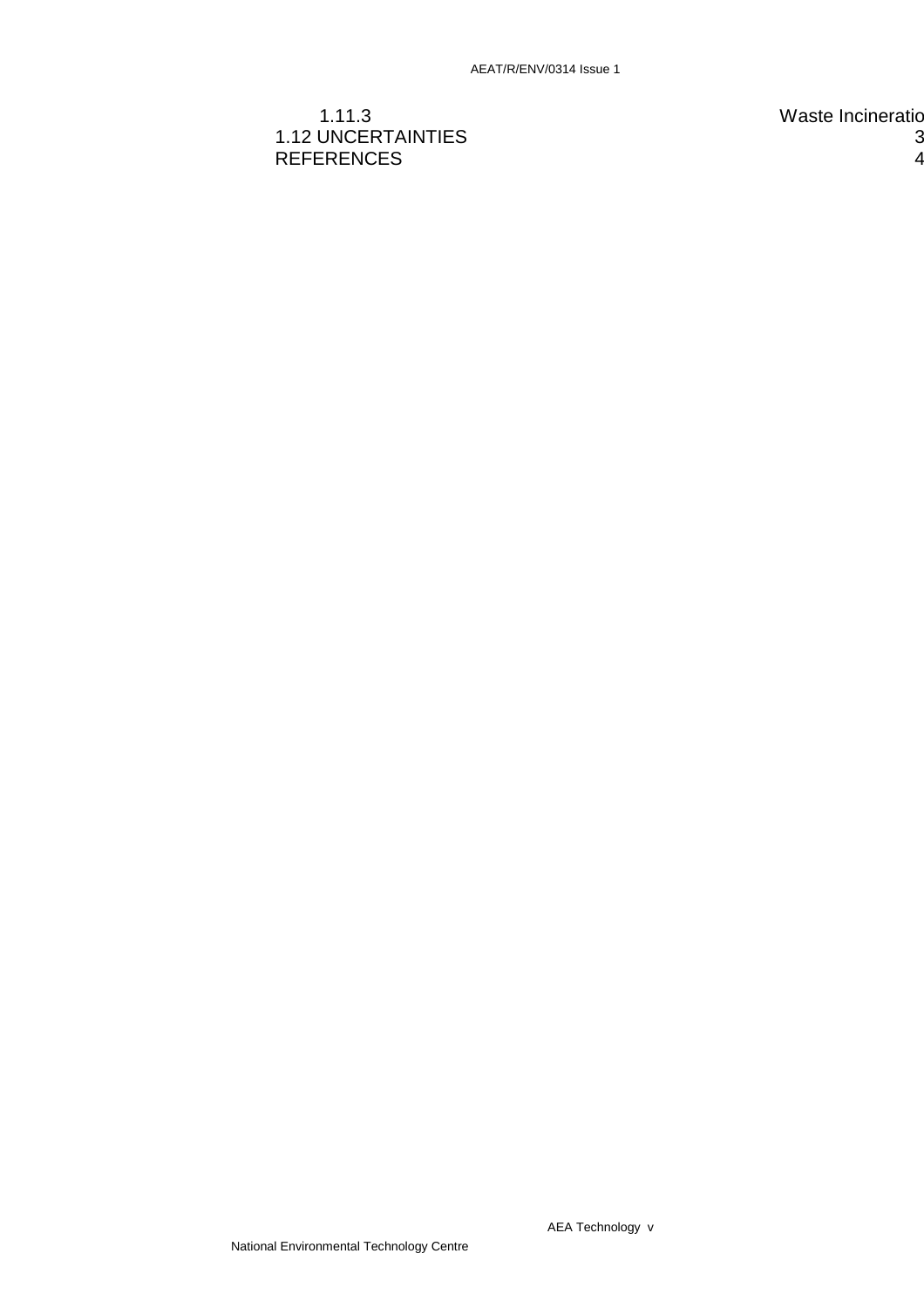# **1.1 INTRODUCTION**

The UK Greenhouse Gas Inventory compiles estimates of greenhouse gas emissions for submission to UN Framework Convention on Climate Change. The most recent version, reports emissions from 1990 to 1998 (Salway, 2000). This report presents separate inventories of greenhouse gas emissions for England, Scotland, Wales and Northern Ireland for the years 1990, 1995 and 1998 that are consistent with the 1998 UK Inventory. The six direct greenhouse gases are considered:

- carbon dioxide  $(CO<sub>2</sub>)$
- methane  $(CH<sub>a</sub>)$
- nitrous oxide  $(N, O)$
- hydrofluorocarbons (HFCs)
- perfluorocarbons (PFCs)
- sulphur hexafluoride  $(SF<sub>e</sub>)$ .

## **1.1.1 Reporting Format**

Emissions are reported according to the Sectoral Tables in the IPCC Common Reporting Format with some modifications. It was not considered possible to allocate emissions from certain sources to any one region of the UK. These were:

- Domestic Aviation
- Domestic Navigation
- Emissions from the offshore oil and gas industry
- Military Aviation
- Naval

Hence these emissions were calculated but were reported as unallocated. The UK Inventory also reports emissions from marine and aviation bunkers separately for information as required by the Intergovernmental Panel on Climate Change (IPCC). Again these were not allocated to any region but are not included in the unallocated total.

## **1.1.2 General Approach**

The UK Inventory is based on UK statistics for activities producing greenhouse gas emissions. These include fuel consumption, industrial production, agriculture and land use change and forestry. In principle, it would be necessary to obtain a complete set of equivalent statistics for each region to compile each inventory. In practice, such a set of statistics was not available for all sources and for all regions and it was necessary to disaggregate the UK emission into the four regions by an estimation procedure. For most sources in the UK Inventory, the emission of a pollutant from a source is calculated from the general equation

$$
E=Ae
$$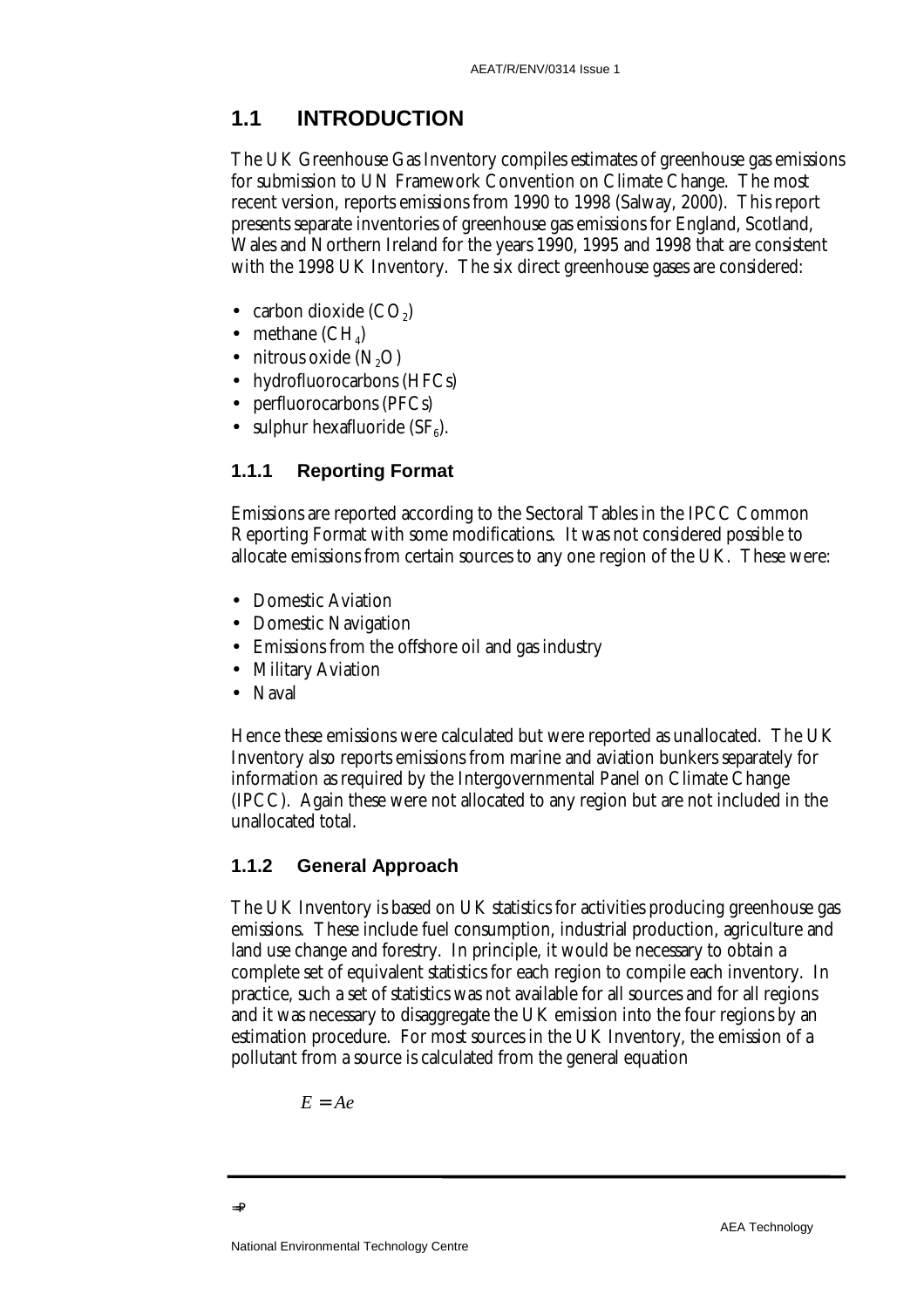where

|  | Emission of pollutant (tonnes)                   |
|--|--------------------------------------------------|
|  | <b>Activity (unit activity)</b>                  |
|  | Emission Factor (tonnes pollutant/unit activity) |

The activity could be fuel combustion (tonnes), or production of product (tonnes) or numbers of animals. A modified equation was used for the regional inventories:

$$
E_i = \frac{d_i A e}{\sum_{j=1}^5 d_j}
$$

where

| $E_i$            |         | Emission from either 1. England; 2. Scotland; 3. Wales; |
|------------------|---------|---------------------------------------------------------|
|                  |         | 4. Northern Ireland or 5. Unallocated. (tonnes)         |
| $\mathbf{d}_{i}$ | $=$     | A driver representing the contribution of the region to |
|                  |         | UK emissions                                            |
|                  | $=$ $-$ | $1, 2, \ldots, 5$                                       |
|                  |         |                                                         |

The driver,  $d_i$  can be any one of:

- 1. The value of the activity data for that region. Examples are actual consumption of specific fuels in the region or industrial production of a product.
- 2. The fraction of the UK activity in that region.
- 3. The value of a surrogate activity data in that region. Where the required activity was unavailable on a regional basis, a surrogate value was used. Examples are employment statistics or production of a particular product used instead of fuel consumption data.
- 4. In cases where the emissions are derived from a complex model, the driver would be the actual emission for the region calculated from the model.

The equation ensures that the sum of the emissions from the regions and unallocated emissions equals the UK fuel emission. Where the driver is fuel consumption, then the sum of the drivers should add up to the UK consumption. However, in practice this may not be the case if data is taken from different sources or may be based on the financial rather than the calendar year. The estimation procedure removes these discrepancies.

Thus the compilation of the regional inventories reduces to the estimation of a set of drivers, each appropriate to a source.

Subsequent sections discuss the estimation of the drivers for each source category. Most of the detailed discussion is concentrated on the more complex categories,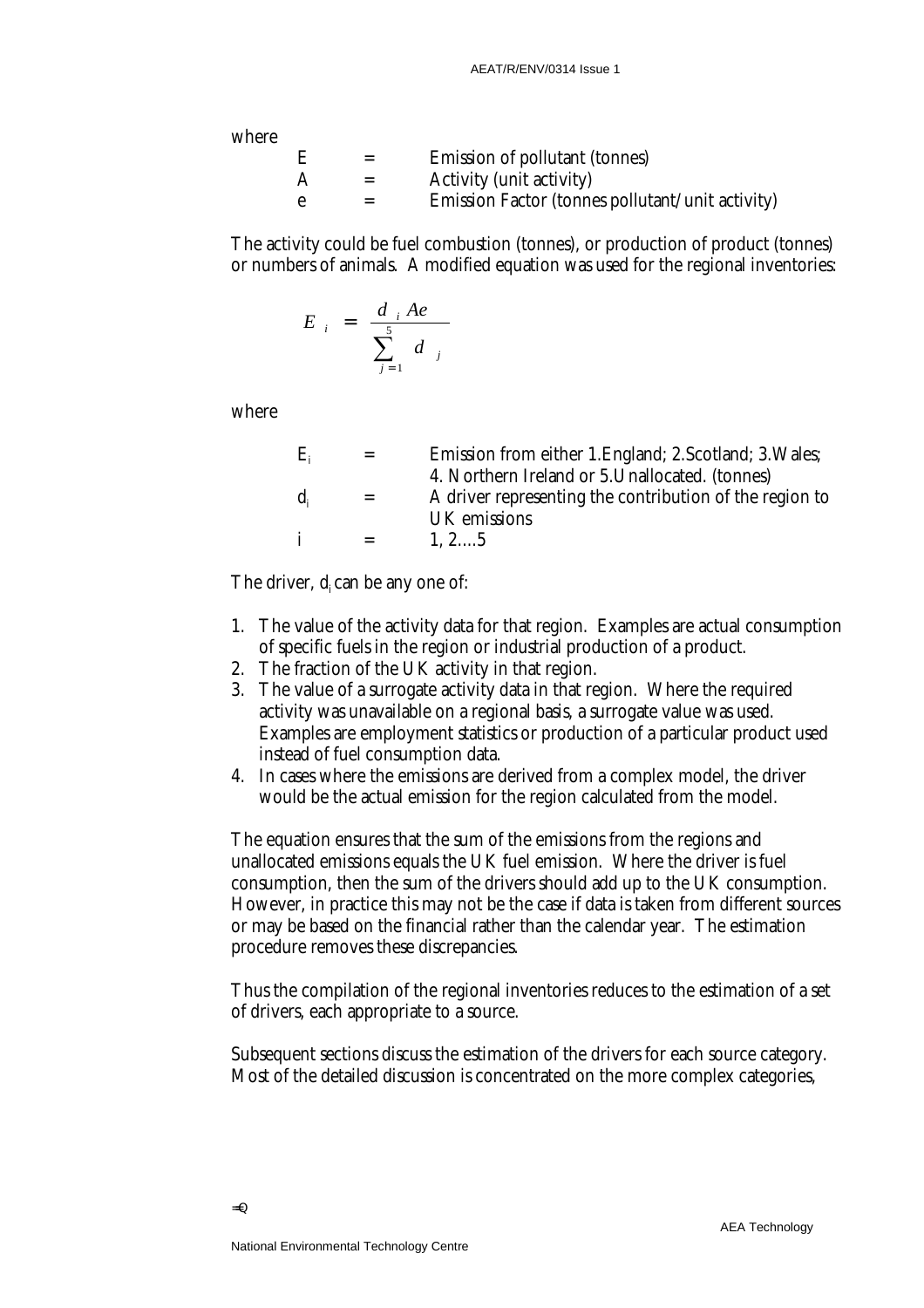whilst simpler sources are summarised in Tables A1.1-A1.8. The IPCC classification is used throughout (IPCC, 1997)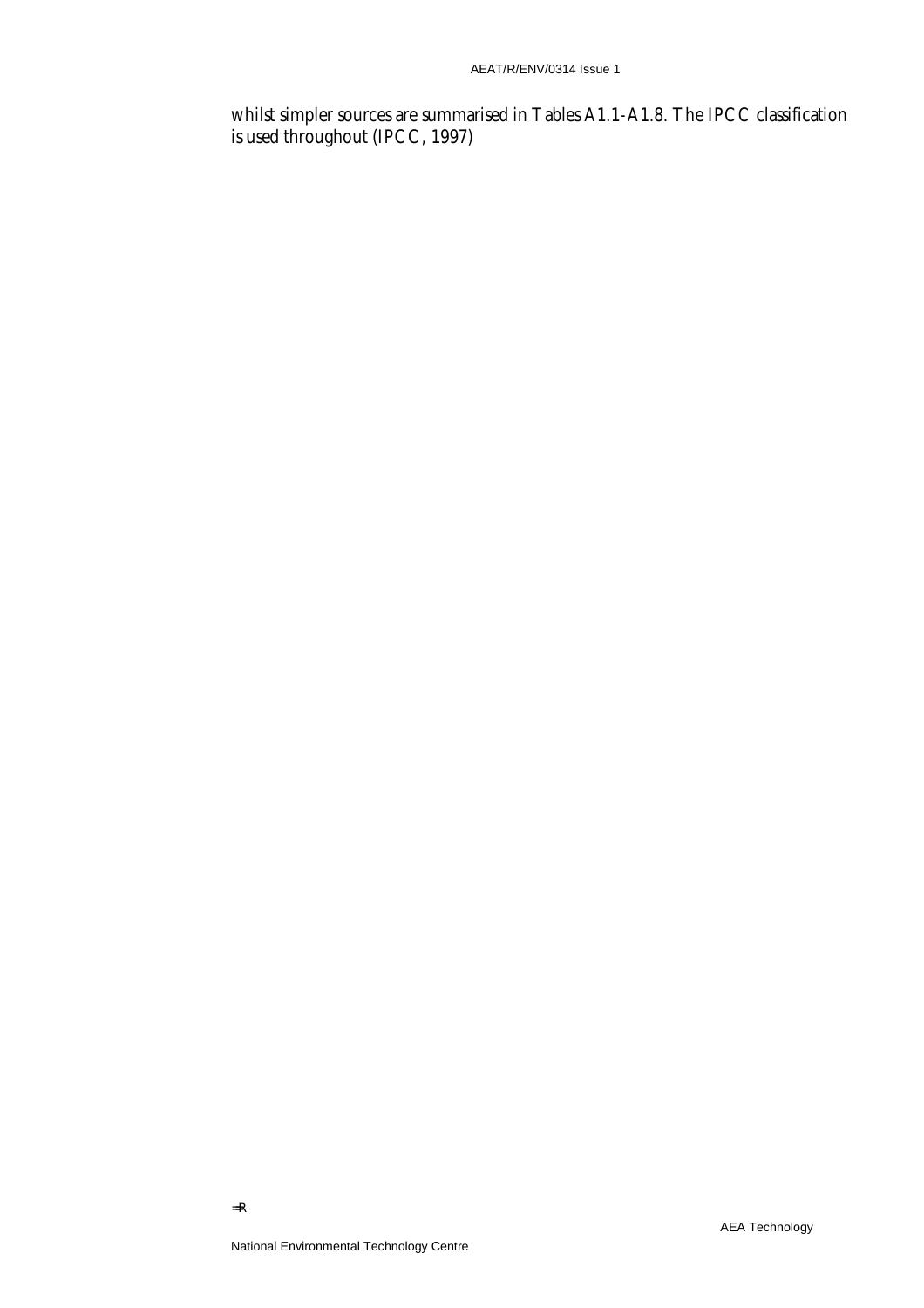# Table A1.1 Energy Industries<sup>1</sup>

| <b>IPCC Category</b>          | <b>NAEI</b> Sources         | <b>Activity: Fuel Consumption</b> | 1990                                                 | 1995/1998                               |
|-------------------------------|-----------------------------|-----------------------------------|------------------------------------------------------|-----------------------------------------|
| <b>Electricity Production</b> | <b>Power Stations</b>       | Coal, oil, , natural gas          | Consumption data from                                | Consumption data from                   |
|                               |                             |                                   | <b>Power Generators</b>                              | <b>Power Generators</b>                 |
|                               |                             | Unrefined natural gas             | NO                                                   | All plant in S                          |
|                               |                             | Sewage gas                        | Sewage methane recovered                             | Sewage methane recovered                |
|                               |                             | Landfill gas                      | As landfill methane                                  | As landfill methane                     |
|                               |                             | Orimulsion, MSW, poultry          | All plant in E                                       | All plant in E                          |
|                               |                             | litter and tyres                  |                                                      |                                         |
| <b>Petroleum Refining</b>     | Refineries                  | All fuels                         | UKPIA CO <sub>2</sub> emission<br>estimates for 1997 | PI $CO2$ emission estimates for<br>1998 |
| Manufacture of Solid          | <b>Coke Production</b>      | <b>Colliery Methane</b>           | Assumed E                                            | Assumed E                               |
| <b>Fuels</b>                  |                             | Coke Oven gas, natural gas        | Coal feed to coke ovens,                             | Coal feed to coke ovens,                |
|                               |                             |                                   | ISSB, WS, DTI                                        | ISSB, WS, DTI, PI                       |
|                               |                             | Coke                              | Coke breeze consumption                              | Coke breeze consumption                 |
|                               |                             |                                   | <b>ISSB</b>                                          | <b>ISSB</b>                             |
|                               |                             | <b>Blast Furnace gas</b>          | Coke Consumed in blast                               | Coke Consumed in blast                  |
|                               |                             |                                   | Furnaces, ISSB, WS                                   | Furnaces, ISSB, WS                      |
|                               | <b>SSF Production</b>       | All fuels                         | Coal feed to SSF plant, DTI,                         | Coal feed to SSF plant, DTI,            |
|                               |                             |                                   | <b>WS</b>                                            | <b>WS</b>                               |
| <b>Other Energy</b>           | Collieries                  | All other fuels                   | Deep mined coal prod., CA                            | Deep mined coal prod., CA               |
| <b>Industries</b>             |                             | Coke oven gas                     | Assumed E                                            | <b>NO</b>                               |
|                               | <b>Gas Production</b>       | Colliery methane                  | Deep mined coal prod., CA                            | Deep mined coal prod., CA               |
|                               |                             | Other fuels                       | Arrivals of natural gas, DTI                         | Arrivals of natural gas, DTI            |
|                               | <b>Offshore Own Gas Use</b> | Unrefined natural gas             | Extrapolate from 95 on oil                           | UKOOA CO <sub>2</sub> estimates for     |
|                               |                             |                                   | and gas arrivals, DTI                                | terminals                               |
|                               | Nuclear Fuel Prod.          | natural gas                       | All plant in E                                       | Data not available                      |

1 See Table A1.9 for abbreviations

S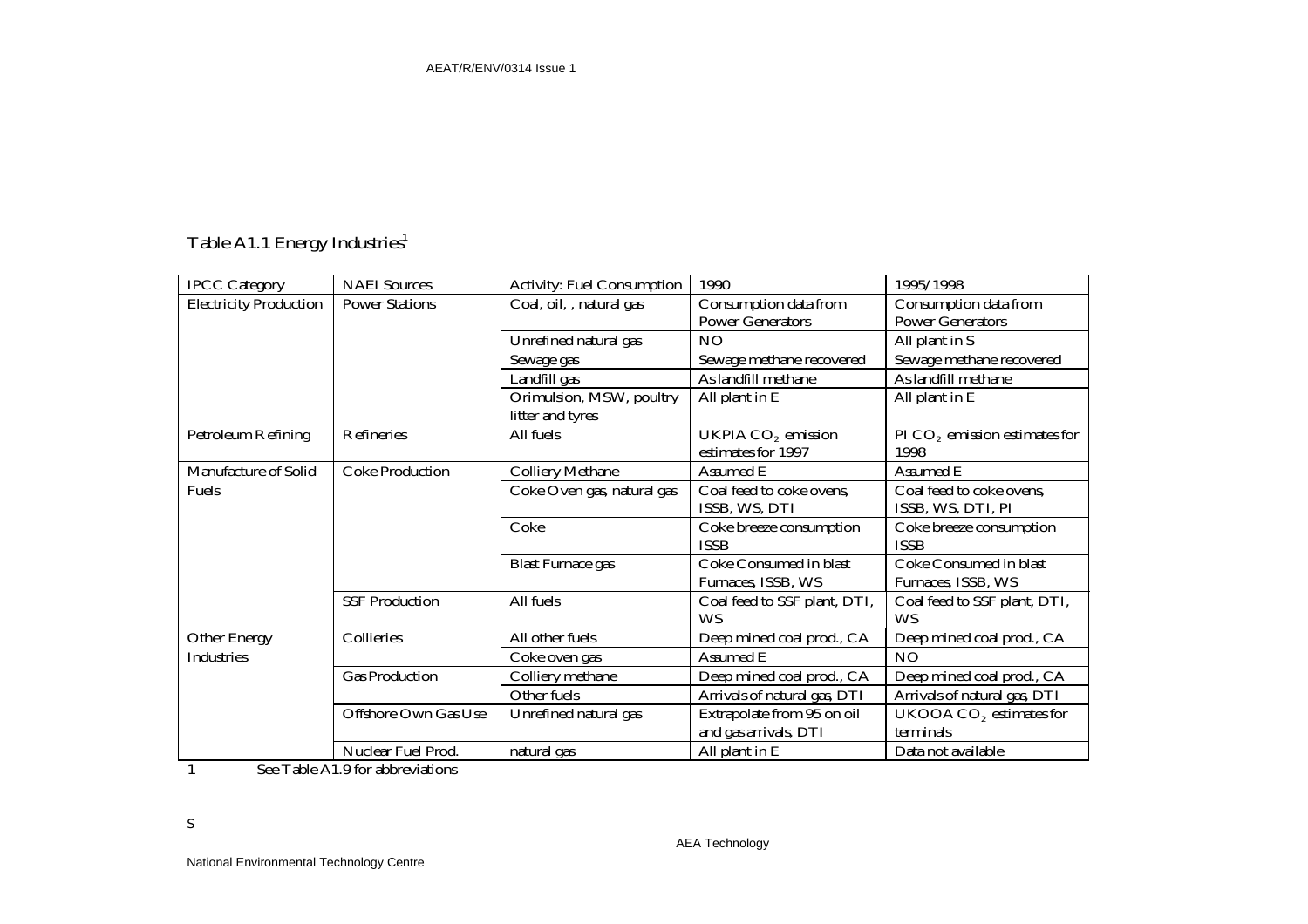# **1.2 ENERGY INDUSTRIES**

The drivers used for the energy industries are summarised in Table A1.1. This shows the base sources used in the National Atmospheric Emissions Inventory (NAEI) database, which correspond to the IPCC sources. The activity data used in the UK Inventory are shown together with the drivers used in the regional inventory for 1990 and 1995/1998. In some cases the derivation of the drivers differs between years depending on the availability of data.

#### **1.2.1 Electricity Production**

Emissions are based on fuel consumption data provided by the major power generators in Great Britain and the Northern Ireland Office. (Scottish Power (1999), Scottish and Southern Energy (2000), Bell (1999), National Power ( 1999), PowerGen (1999), Eastern Generation (1999)).

Emissions from solid waste combustion are less certain but all the plant are known to be in England and so the emissions will correspond to the UK emissions. The distribution of landfill gas and sewage gas generation was assumed to correspond to the distribution of landfill sites and sewage treatment plant (see Waste).

#### **1.2.2 Petroleum Refining**

UKPIA were able to provide a site by site breakdown of UK refining emissions for 1997 (UKPIA, 1998). They advised us that refinery throughput would not have varied since 1990. The  $CO<sub>2</sub>$  emissions data were used as a surrogate for all fuel consumption. A correction was applied to take account of the Gulf Oil Refinery, which closed in 1996, based on refinery distillation capacity reported by DTI (1996, 1991). Emissions for 1998 were based on  $CO<sub>2</sub>$  emissions reported in the Pollution Inventory (Environment Agency, 1999a). Scottish emissions were based on CO<sub>2</sub> emissions from Grangemouth Refinery (BP, 2000).

#### **1.2.3 Manufacture of Solid Fuels**

This category comprises the production of coke and solid smokeless fuel (SSF). Regional data on coke ovens in the iron and steel industry are reported in detail by ISSB (1999, 1996, 1991). Recent issues of UK Iron and Steel Statistics are less detailed than earlier ones, though the additional detail is available on request. Two coke ovens in England and Wales are not attached to an integrated iron and steel facility. The consumption of coal by these plant was estimated from WO (1998) and UK data (DTI, 1991,1999). The Welsh statistics are only available to 1993, so this data was used as an estimate of the Welsh non-iron and steel coal consumption in 1995. For 1998, the non-iron and steel coal consumption data was apportioned between England and Wales using  $CO<sub>2</sub>$  emissions for the particular sites reported in the Pollution Inventory (Environment Agency, 1999a). Thus the generic driver for coke oven fuel consumption was the consumption of coking coal which is in effect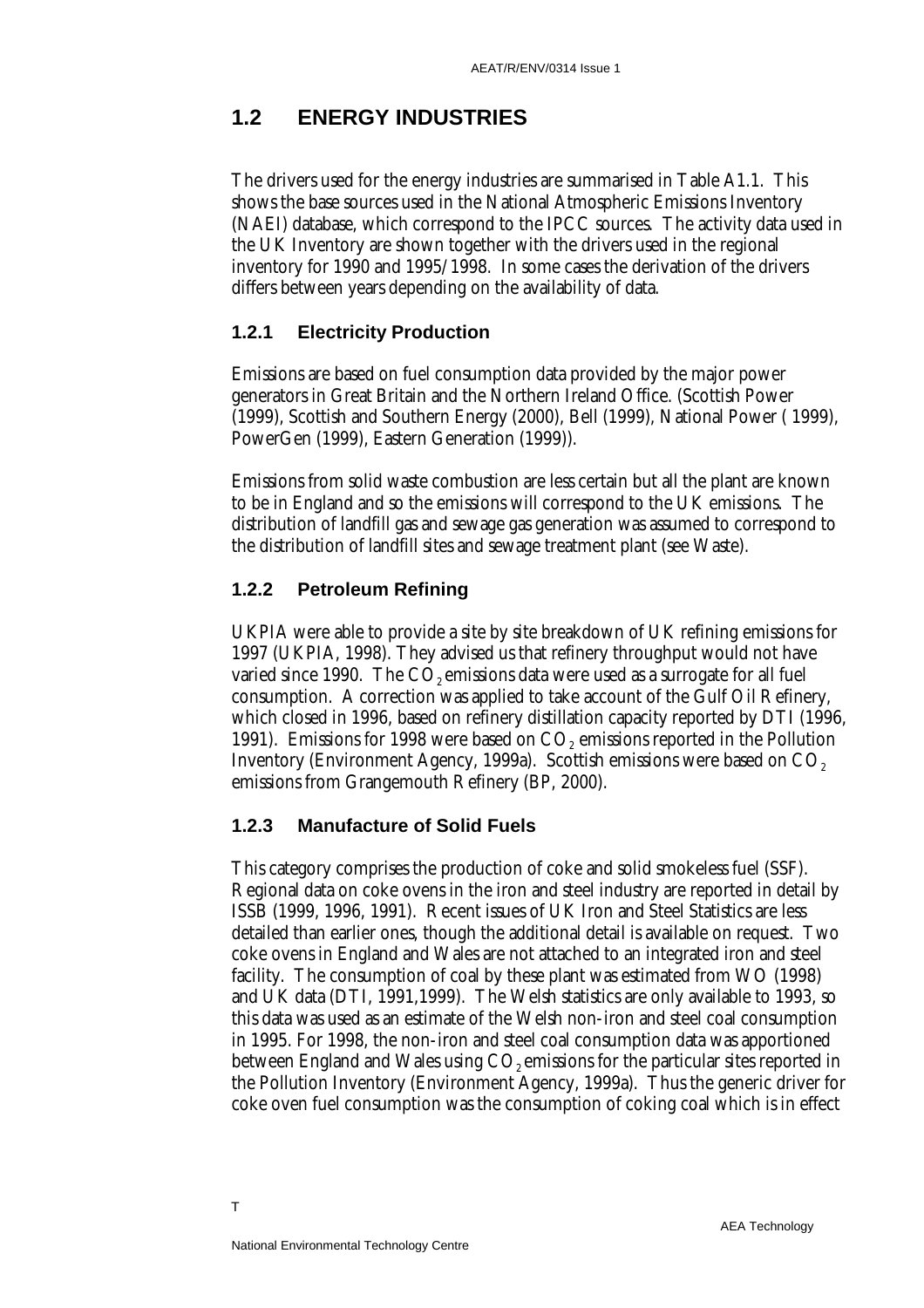the regional capacity of coke ovens. This driver was also used for natural gas consumption and coke oven gas consumption. Some coke ovens use blast furnace gas as fuel and the availability will depend on blast furnace gas capacity (see Industrial Processes). Tiny amounts of colliery methane are used and this was judged to occur in England where coking occurs near deep mining. Small amounts of coke breeze are used and this was disaggregated using data on other coke consumption in ISSB (1999, 1996, 1991).

The estimation of emissions from SSF production is rather uncertain, since there are a number of processes operating and the available fuel data are not detailed. Moreover, many of these are the new briquetting processes rather than coking processes and produce negligible emissions. SSF plant were operating in England and Wales over the period hence it was possible to estimate regional consumption using UK data: (DTI; 1991,1999) and Welsh data (WO, 1998). Again it was necessary to estimate the Welsh data for 1995. By 1998 all SSF coking plant still operating were in England. Thus the driver used was coal consumed by SSF plant. This was applied to all fuel consumption.

## **1.2.4 Other Energy Industries**

This category consists of a number of small emissions from collieries, the gas industry, the nuclear fuel industry and a large emission from offshore natural gas use. In the regional inventory only the emissions from oil and gas terminals were reported based on data provided by UKOOA (1999). Data is only available for 1995 and 1998 and so emissions for 1990 were extrapolated based on the arrivals of crude oil and natural gas in Scotland and England, (DTI, 1991,1996).

A similar approach was adopted for gas production, which is mainly fuel consumption, by gas separation plant. The driver was based on the arrivals of natural gas in England and Scotland (DTI, 1991, 1996, 1999).

Other sources are minor and are covered in Table A1.1

# **1.3 MANUFACTURING INDUSTRIES AND CONSTRUCTION**

The drivers used for manufacturing and construction are summarised in Table A1.2.

## **1.3.1 Iron and Steel**

ISSB (1991, 1996, 1999) reports detailed regional consumption of fuel by the steel industry. Recent issues of UK Iron and Steel Statistics are less detailed than earlier ones, though the additional detail is available on request. The consumption of coke by sinter plant can be estimated as the non-blast furnace coke consumption as this is the main other use of coke. The consumption of coke oven gas was distributed as the coal feed to coke ovens and the consumption of blast furnace gas as the coke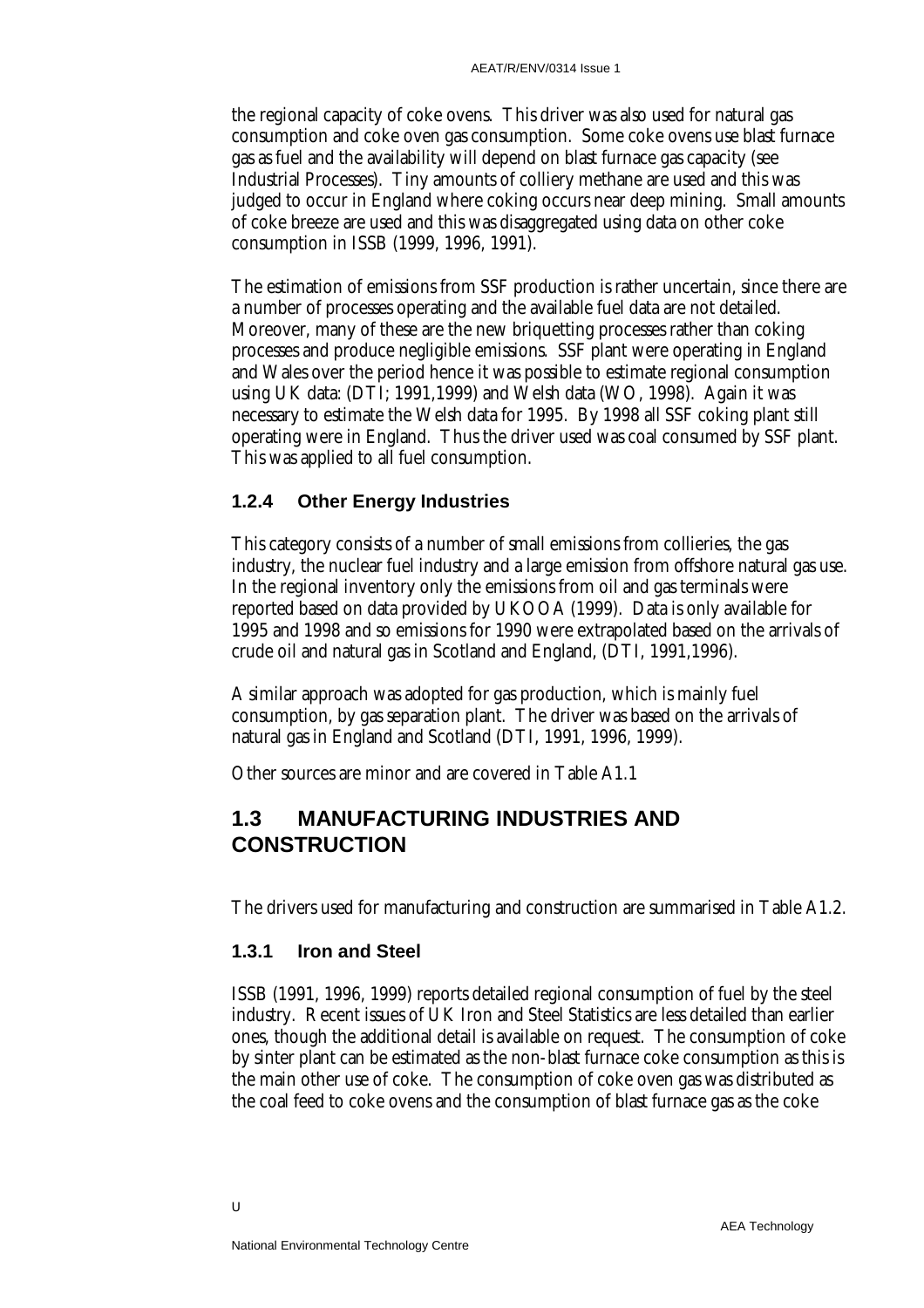feed to blast furnaces. The production of these gases should be proportional to the fuel used as feedstock. ISSB reports the general consumption of coal, fuel oil, gas oil, LPG and natural gas by the primary iron and steel industry. This is a narrower definition than that used by DTI which includes foundries and finishing plant, so that the DTI data used in the UK GHGI is higher than the ISSB data. Nevertheless, the regional ISSB data was used as a surrogate, since it is likely that the distribution of the wider steel industry will be similar to the primary industry. Moreover, the emissions from these secondary plant are considerably lower than the primary plant, which are accurately estimated.

## **1.3.2 Other Industry**

DTI (1999, 1996, 1991) reports regional consumption of liquid fuels but only as totals for: England and Wales combined; Scotland and Northern Ireland. WO (1998) reports liquid fuel consumption up to 1993. The total consumption for Wales was extrapolated from 1993.

Burning oil is mainly consumed in the residential sector, but there is a significant use by industry. Hence industrial consumption of burning oil was distributed according to remaining consumption after domestic consumption had been deducted. This is a change in methodology, since the previous methodology gave anomalously high estimates for Northern Ireland when applied to 1998 data.

Fuel oil has a significant use in industry. Here, consumption was distributed as the oil remaining after all other uses were deducted from the total. Drivers were calculated for England, Scotland, Wales and Northern Ireland. This driver was used for other industry and commercial sectors.

The driver for gas oil was calculated differently. Here, consumption was distributed according to the Science Policy Research Unit (SPRU) database. This is a database of around 6000 small boilers (<50 MW) based on insurance records collected in the period 1992-94. The database records a grid reference, economic sector, nominal fuel consumption and fuel type. Drivers were calculated for England, Scotland, Wales and Northern Ireland.

Some gas oil and petrol is used for off-road machinery mainly in the construction industry. The UK estimates themselves are uncertain, and regional drivers were based on male employment in the construction industry (ONS, 1996, 2000).

Liquid Petroleum Gas (LPG) has a number of uses, which are more precisely characterised in other sources such as domestic use. Hence the industrial use of LPG was based on a mass balance based on total regional consumption (calculated in a similar manner as fuel oil) less consumption by all other sources.

DTI (1999) estimate that 40% of lubricants sold are eventually used as a fuel. Hence, the driver was based on regional lubricant sales (DTI, 1991, 1996, 1999)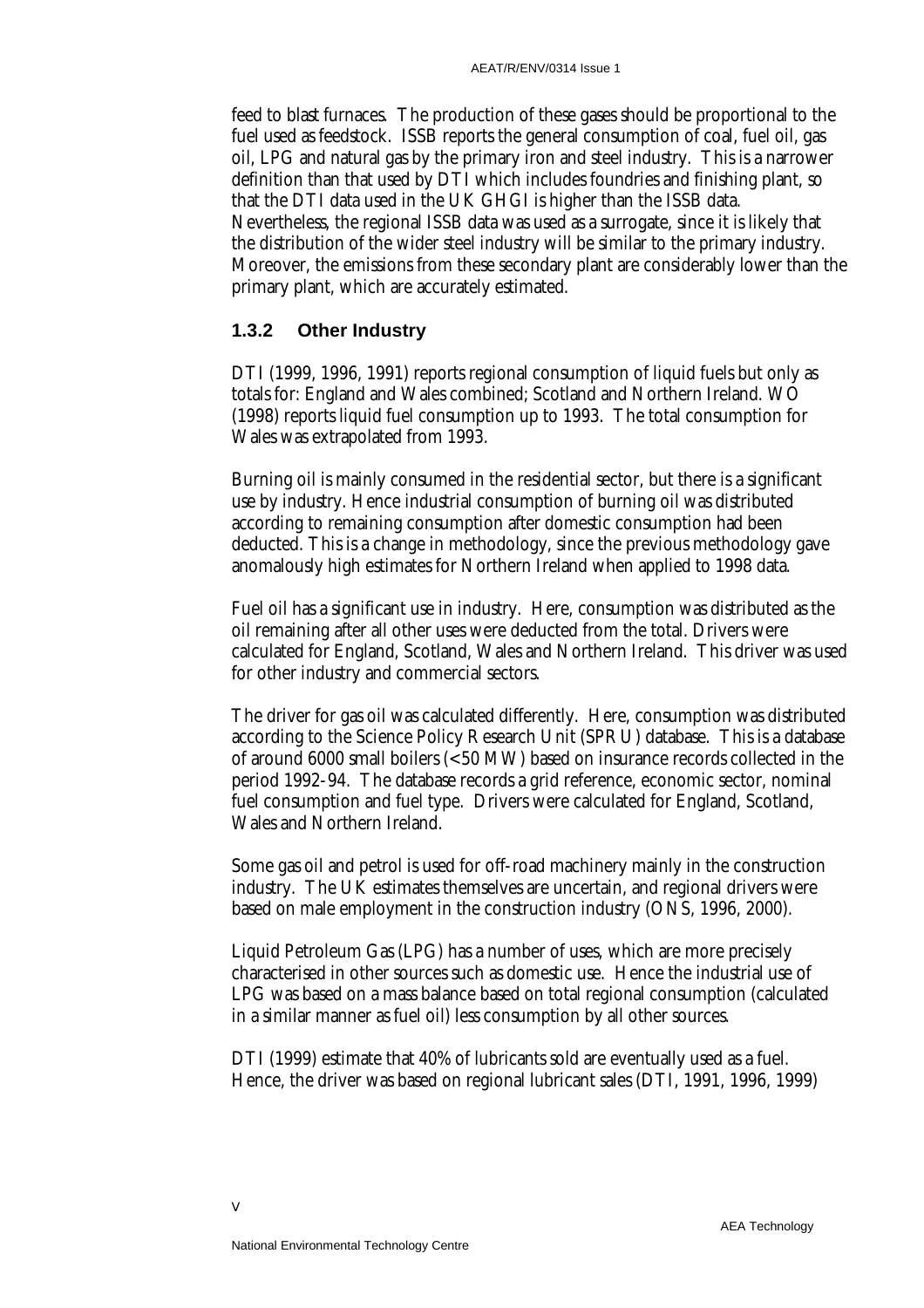with England and Wales being disaggregated based on regional manufacturing employment statistics (ONS, 2000).

Transco (2000) supplied data on sales of natural gas to consumers categorised by consumer size and region. This, however excluded consumption by large industrials and power generators which were not regionally allocated. The approach adopted was to match the regional Transco totals with the NAEI totals and to apply the appropriate drivers for domestic and commercial. The consumption for other industry and autogenerators was then estimated by deducting all the other known sources from the totals. The same driver was used for autogenerators as for other industry.

Regional coal data is fairly sparse: sectoral data is available for Northern Ireland, NIO, (1999) up to the present and Wales (WO, 1998) to 1993. Published data for Scotland and England are entirely absent. Industrial coal consumption for 1995 and 1998 was estimated from sales data, gathered from major coal producers. A mass balance was performed on production, imports, stock-changes and imports. Coal was allocated to sources where consumption was known or estimated using other drivers (power generation, iron & steel, cement kilns) and imports allocated to the most likely consumers (power generation, coking, domestic anthracite). English and Welsh sales data were fairly complete but Scottish data were incomplete and it was necessary to extrapolate Scottish industrial coal consumption using the SPRU data for other industry. Stock changes are significant and were disaggregated on regional production (Coal Authority, 2000). The estimates obtained are likely to be fairly approximate. Estimates for 1990 are based on WO (1998) and NIO (1996). Corrections were applied for the consumption by other industrial sectors (iron and steel, cement etc). The remaining consumption was allocated to England and Scotland on the basis of the 1995 England/Scotland split. The data collected for 1998 was not sufficiently complete to allow a balance to be made. Hence the 1995 driver was used for 1998 with a correction for Northern Ireland

Drivers for fuel consumption in cement kilns were based on regional capacity data for 1995 and 1998 supplied by British Cement Association (1999). These were applied to all fuels though a correction was applied to Northern Ireland to account for the absence of natural gas. Lime production occurs only in England and was assumed to be coal fired.

Autogeneration refers to electricity generation by industry for its own use. In the case of coal the consumers were identified as Alcan and Brunner Mond, both of which are in England. Gas autogeneration was not a large source and was distributed according to the other industry: natural gas driver discussed above.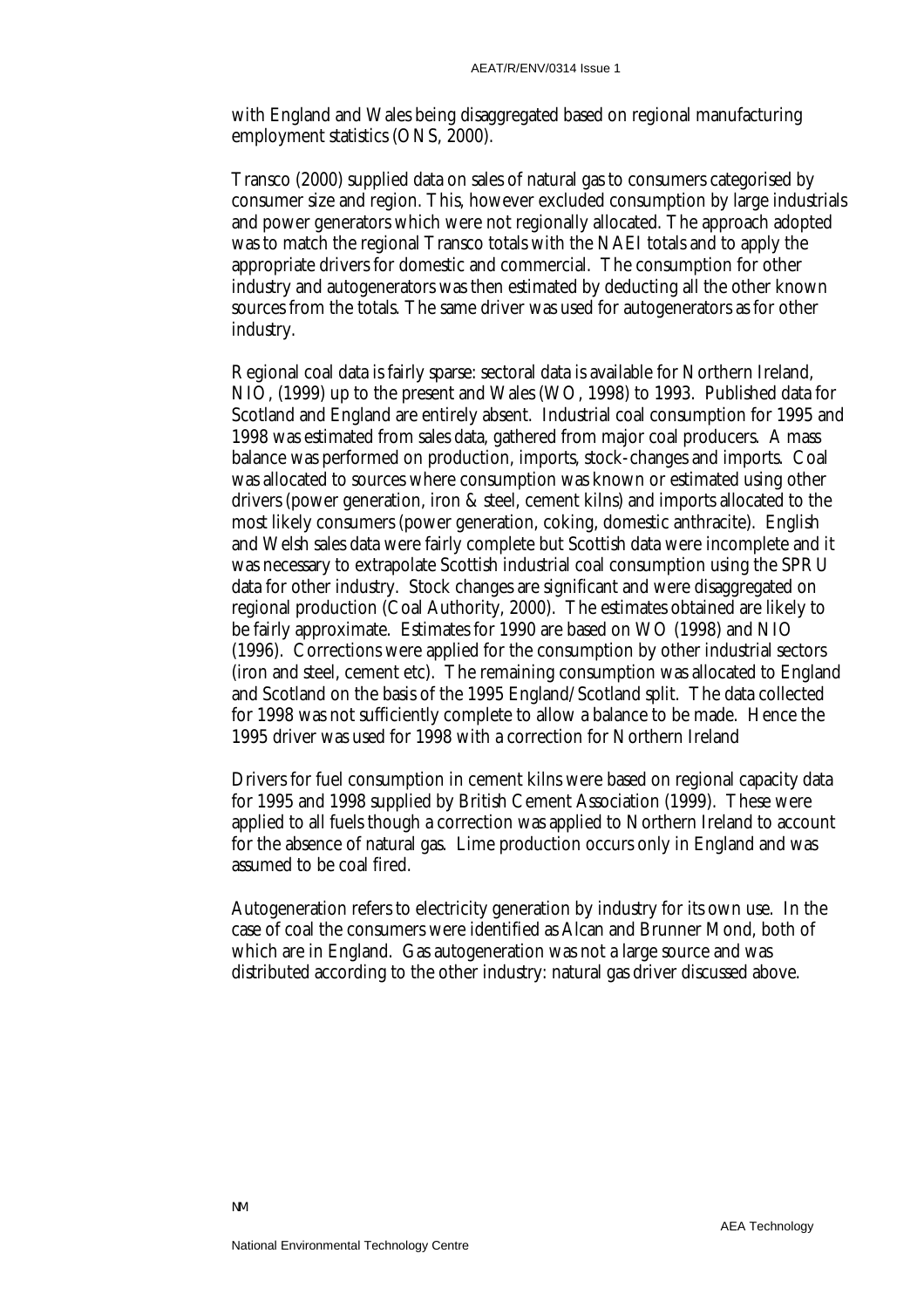# Table A1.2 Manufacturing Industry and Construction<sup>1</sup>

| <b>IPCC Category</b>  | <b>NAEI</b> Sources      | <b>Activity: Fuel Consumption</b> | 1990                                | 1995/98                                |
|-----------------------|--------------------------|-----------------------------------|-------------------------------------|----------------------------------------|
| <b>Iron and Steel</b> | <b>Sinter Plant</b>      | Coke-breeze                       | Other coke consumption, ISSB        | Other coke consumption, ISSB           |
|                       | Iron & Steel             | <b>Blast furnace gas</b>          | Coke Consumed in blast furnaces,    | Coke Consumed in blast furnaces,       |
|                       |                          |                                   | ISSB, WO                            | ISSB, WO                               |
|                       |                          | Coke oven gas                     | Coal feed to coke ovens, ISSB, WS   | Coal feed to coke ovens, ISSB, WS      |
|                       |                          | Coke                              | Coke consumed in blast Furnaces,    | Coke consumed in blast Furnaces, ISSB, |
|                       |                          |                                   | ISSB, $WO1$                         | <b>WO</b>                              |
|                       |                          | Fuel oil, gas oil, LPG, natural   | Consumption of specified fuel, ISSB | Consumption of specified fuel, ISSB    |
|                       |                          | gas, coal                         |                                     |                                        |
| <b>Other Industry</b> | <b>Other Industry</b>    | Burning oil, fuel oil             | Regional oil consumption, DTI, WO   | Regional oil consumption, DTI, WO      |
|                       |                          |                                   | Remainder after other uses          | Remainder after other uses             |
|                       |                          | Gas oil                           | SPRU database: Other Industry; oil  | SPRU database: Other Industry; oil     |
|                       |                          | <b>OPG</b>                        | All Scotland, DTI                   | All Scotland, DTI                      |
|                       |                          | <b>LPG</b>                        | Mass balance, DTI                   | Mass balance, DTI                      |
|                       |                          | Lubricants                        | Regional sales, DTI                 | Regional sales, DTI                    |
|                       |                          | Natural gas                       | Natural gas consumed, Transco       | Natural gas consumed, Transco          |
|                       |                          | <b>Colliery Methane</b>           | Deep mined coal prod., CA           | Deep mined coal prod., CA              |
|                       |                          | Coal, coke                        | Coal consumption, WO, NIO           | Coal sales estimates, NIO              |
|                       |                          | Coke oven gas                     | Coal feed to coke ovens, ISSB, WO   | Coal feed to coke ovens, ISSB, WS      |
|                       |                          | <b>SSF</b>                        | <b>NAEI</b> spatial inventory       | NAEI spatial inventory                 |
|                       |                          | Wood                              | SPRU database: non-traded fuel      | SPRU database: non-traded fuel         |
|                       | Cement & Lime            | Coal, oil, gas, petrocoke,        | Regional Cement & Lime capacity     | Regional Cement & Lime capacity        |
|                       |                          | tyres, waste oil                  |                                     |                                        |
|                       | Ammonia (combustion)     | <b>Natural Gas</b>                | All plant in England                | All plant in England                   |
|                       | <b>Autogenerators</b>    | Coal                              | All plant in England                | All plant in England                   |
|                       |                          | Natural gas                       | As Other Industry                   | As Other Industry                      |
|                       | Other-Industry: Off-road | Gas oil, petrol                   | Male employment in construction,    | Male employment in construction,       |
|                       |                          |                                   | <b>ONS</b>                          | <b>ONS</b>                             |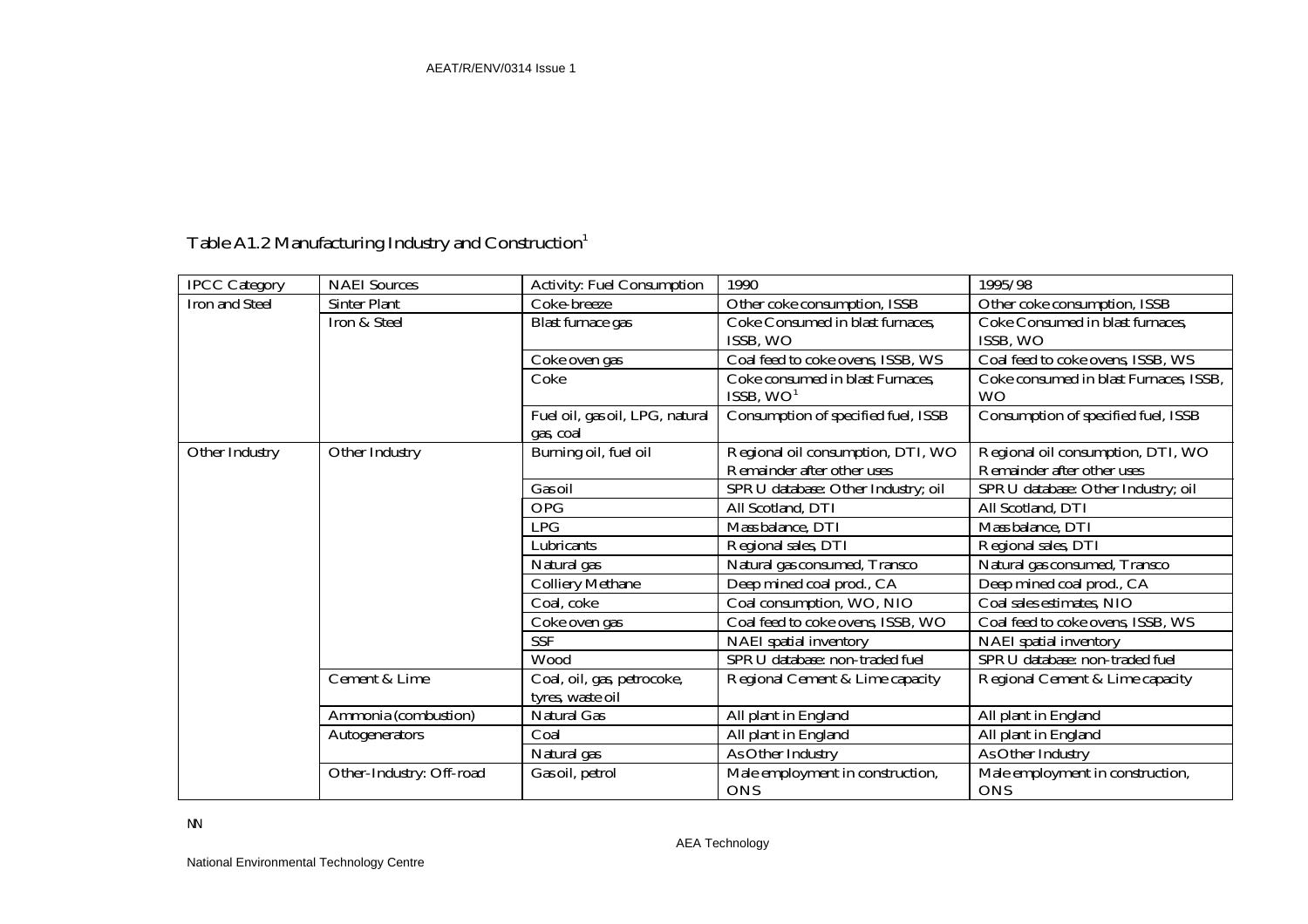AEAT/R/ENV/0314 Issue 1

1 See Table A1.9 for abbreviations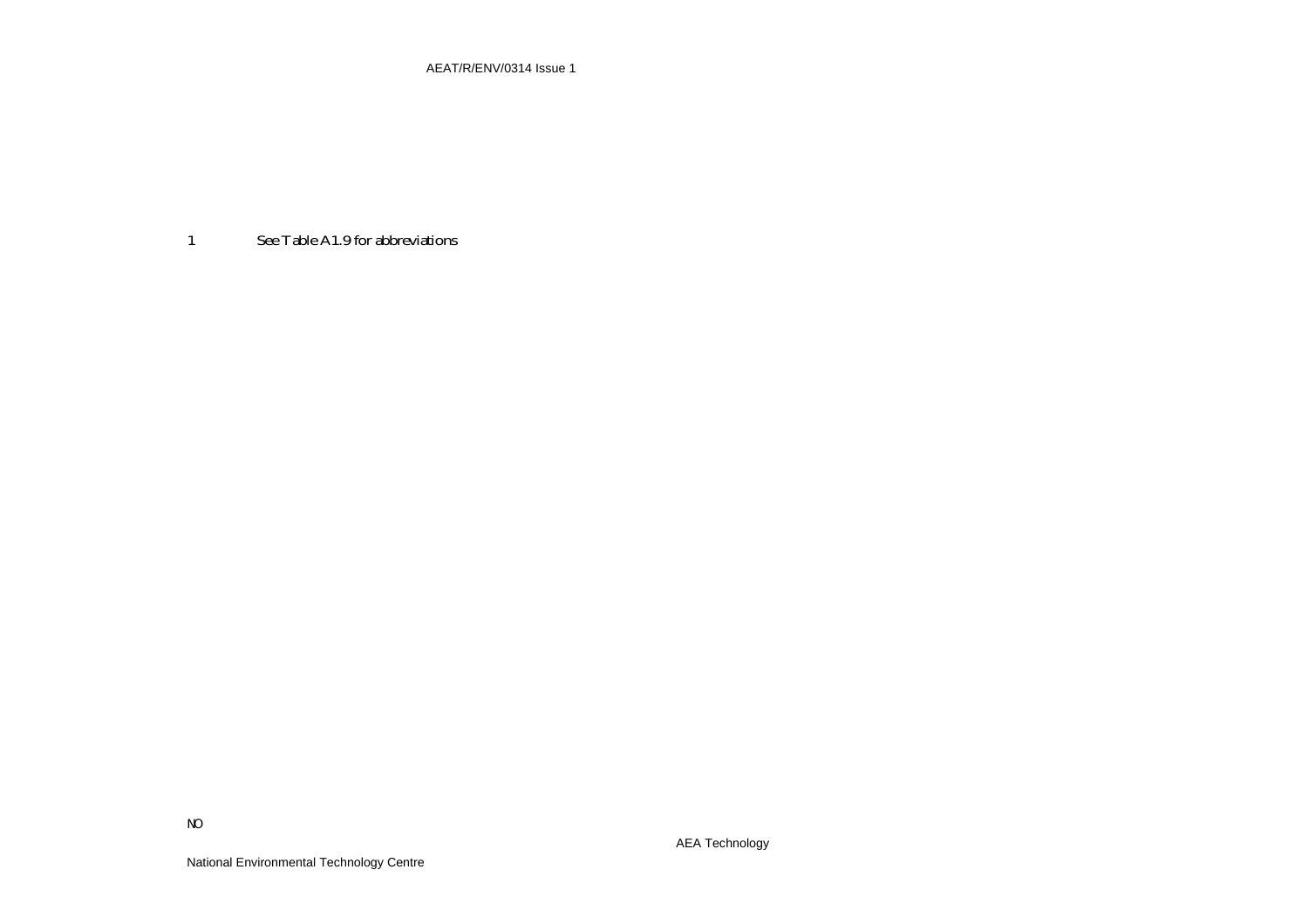# **1.4 TRANSPORT**

The drivers used for transport are summarised in Table A1.4.

## **1.4.1 Aviation and Navigation**

All domestic aviation and navigation emissions are reported as unallocated. The UK fuel statistics for coastal shipping contain oil consumption by the offshore industry which includes on-shore terminals. However, in the regional inventories, terminal emissions are reported under 1B2 Oil and Gas Fugitives. Terminal emissions data were supplied by UKOOA (1999), for 1998 and 1995, and estimates for 1990 were extrapolated from 1995 based on landings of natural gas and crude oil in England and Scotland. Emissions from aircraft support equipment were distributed according to aircraft movement data at the major UK airports (DETR, 1999).

## **1.4.2 Road Transportation**

Carbon dioxide, methane and nitrous oxide are emitted from the exhaust of all road vehicles with internal combustion engines running on petrol and diesel fuels.  $CO<sub>2</sub>$  is the principal product of combustion and emissions are directly related to the fuel efficiency of the vehicle. Methane is a hydrocarbon emitted as a result of the incomplete combustion of the fuel. Nitrous oxide is a by-product of the combustion process and emitted from partial oxidation of nitrogen present in the air.

All these pollutants are emitted in different amounts from vehicles of similar size running on petrol and diesel fuel. For example, diesel cars tend to be more fuel efficient than petrol cars of a similar size, so their carbon emissions are lower. None of these pollutants are subject to regulatory type-approval emission limit values, in contrast to those which have an impact on air quality. However, their emissions are affected by technologies introduced to reduce emissions of the regulatory pollutants. Methane emissions are lower from petrol vehicles fitted with a three-way catalyst, although the reduction in emissions of this pollutant by the catalyst is not as efficient as it is for other hydrocarbons. Measurements also suggest that a three-way catalyst, which is efficient at reducing  $NO<sub>x</sub>$  emissions, actually increases emissions of  $N<sub>2</sub>O$ , formed as a by-product of the catalyst  $NO<sub>x</sub>$  reduction process.

Total emissions from road transport in a country or region are normally calculated from the following information:

• Emission factors for different types of vehicles. In the case of carbon emissions, fuel consumption factors can be used because the mass of carbon emitted is proportional to the mass of fuel consumed. Emission factors (g/km) and fuel consumption factors depend on the vehicle type and fuel type (petrol or diesel) and are influenced by the drive cycle or average speeds on the different types of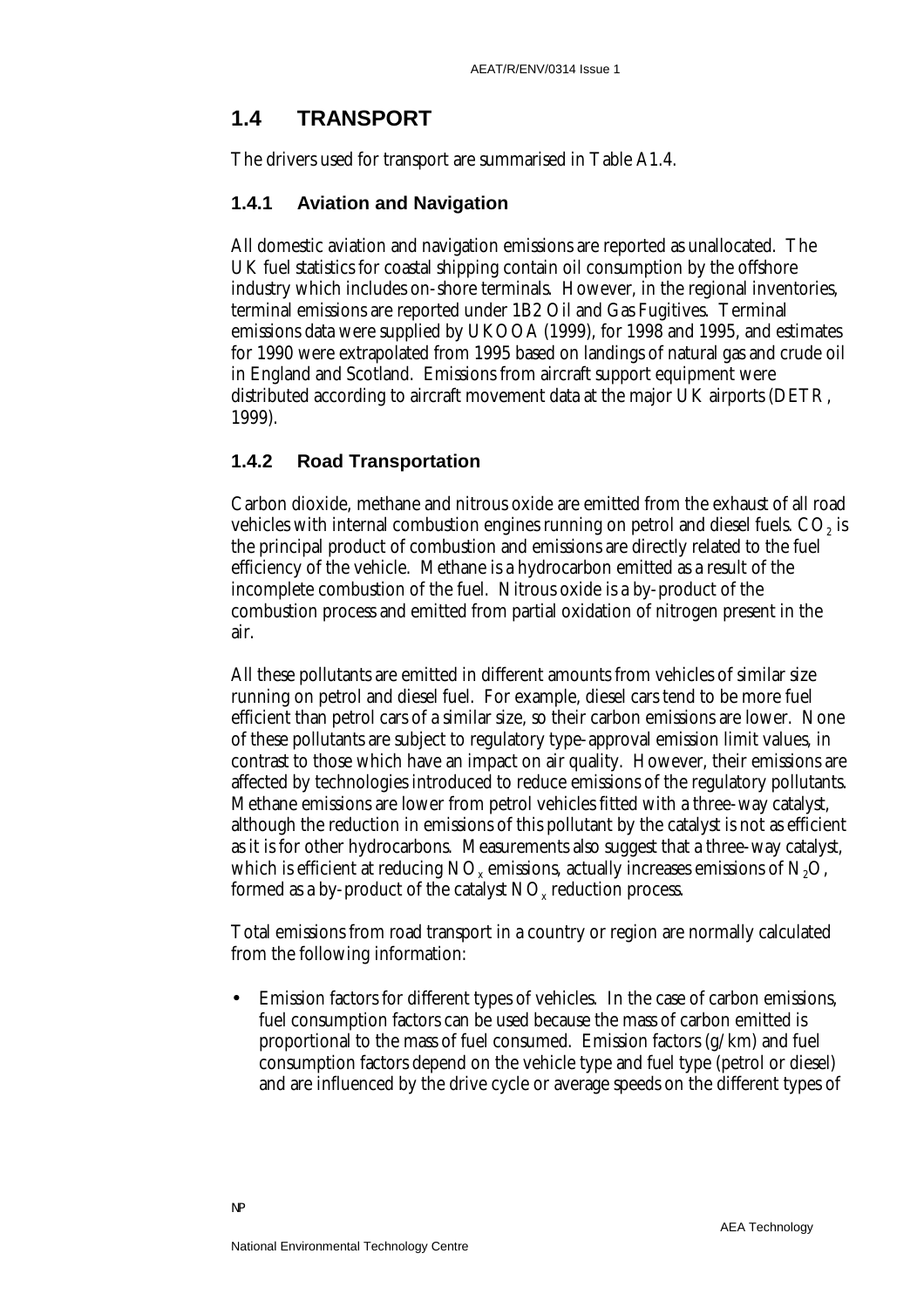roads.

- Traffic activity, including distance and average speed travelled by each type of vehicle on each type of road.
- Fleet composition in terms of the age of the fleet and the petrol/diesel mix. The age of the fleet determines the proportion of vehicles manufactured in conformity with the different exhaust emission regulations which have been in effect and successively tightened up over the past 25 years. One of the defining factors for the 1995/98 inventories is the proportion of petrol cars fitted with a three-way catalyst since this became mandatory for all new cars first registered in the UK from around August 1992, in accordance with EC Directive 91/441/EEC. The proportion of cars and vans running on diesel fuel is also an important factor. The sensitivity to the age of the fleet will be much less for the 1990 inventory because there were very few cars then fitted with catalysts and the difference in emissions from cars made to the earlier emission standards was much smaller.
- National or regional fuel consumption statistics. This provides a particularly good indicator of carbon dioxide emissions.

The emission factors and methodology followed for the regional inventory of emissions from road transport were those used for the UK National Atmospheric Emissions Inventory (NAEI). These are largely taken from the European COPERT II (1997) program and database, recommended for CORINAIR and form the basis of the IPCC Guidelines.

#### **Emission factors**

The emission and fuel consumption factors used for the regional inventories are reported in Salway (2000). These are broken down by the vehicle type and emission standard with which the vehicle was compliant when manufactured and first registered. The approximate dates of introduction of the emission standards in the UK are shown. The data are based on various European programmes of measurements of exhaust emissions from in-service vehicles made over defined drive cycles, usually on rolling roads or engine test beds. In the case of fuel consumption factors, speed-emission functions were used to calculate emission factors at average speeds on urban, rural single carriageway, rural dual carriageway and motorway roads in the regions. The speed-dependency of emission factors of methane and nitrous oxide are not known, so the same values were used for all the road types.

#### **Age and composition of the fleet**

Information on the age and composition of the vehicle fleet in the regions in 1990, 1995 and 1998 was taken from vehicle licensing statistics. For England, Scotland and Wales, the data were taken from the Vehicle Licensing Statistics Report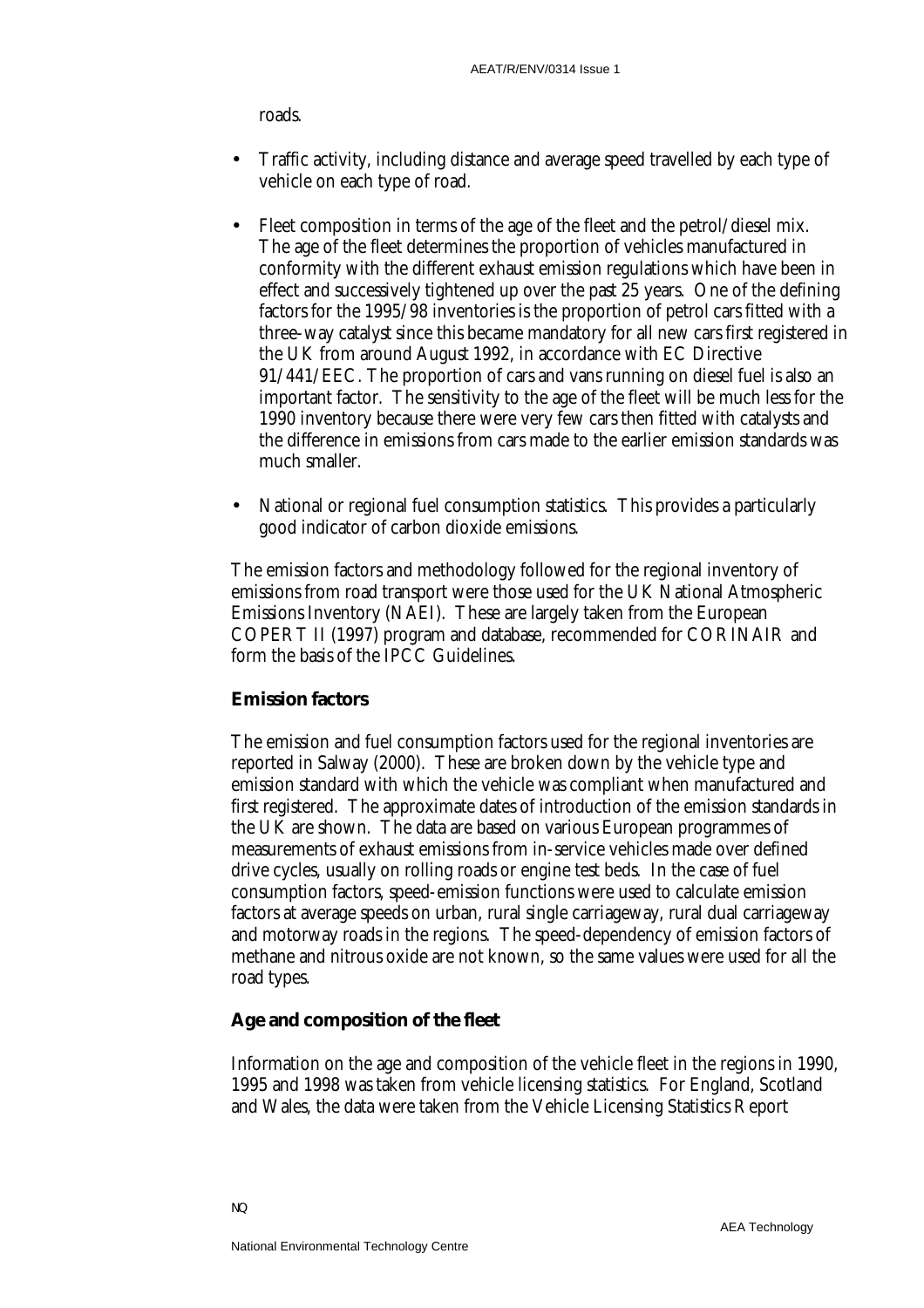published for Great Britain each year by DETR (1999b); this is based on the DVLA files of vehicles licensed in Great Britain at the end of each year.

Additional information was obtained directly from DETR which showed the posttown where the vehicles were registered and the year of first registration of vehicles currently licensed in 1998 (DETR, 1999a). By grouping together the post-town data into the regions, it was possible to estimate the average age of the fleet based on registrations in England, Scotland and Wales. This tended to show that the age of the fleet was very similar in England and Wales, but somewhat newer in Scotland. However, because vehicles are not necessarily used on the roads in the regions where they are registered (this would be particularly true for company cars and commercial vehicles), the licensing data by post-town was not used for the regional inventories and it was assumed that the age of the fleet and petrol/diesel mix for Great Britain as a whole applied equally to England, Scotland and Wales.

For Northern Ireland, the situation was slightly different. Vehicle licensing statistics for private and light goods vehicles (PLG) were available from the Central Statistics and Research Bureau of the Department of Environment for Northern Ireland which showed a newer fleet than in Great Britain (Department of the Environment, Northern Ireland, 1999a). It is felt that most of the vehicles on the road in Northern Ireland will be those licensed in Northern Ireland and *vice versa*, meaning that a newer fleet should reflect a higher proportion of cars fitted with three-way catalysts on the road in 1995 and 1998 than in England, Scotland and Wales. This trend may be further reflected by the fact that fuel delivery statistics for 1995 suggest a slightly higher proportion of petrol was sold as unleaded in Northern Ireland (65.2%, [Department of the Environment, Northern Ireland, (1999b)]) compared with in Great Britain (63.0%, [DTI (1999)]). This would be expected if a higher proportion of cars were fitted with catalysts which require them to be run on unleaded petrol.

Neither the vehicle licensing statistics nor traffic flow data for Northern Ireland were able to separate private cars from light goods vehicles or vans (LGVs) (Department of the Environment for Northern Ireland, 1997). However, the proportion of diesel vehicles in the PLG class in Northern Ireland was 23.3% in 1995 (Department of the Environment, Northern Ireland, 1999b) compared with 13.6% in Great Britain (DETR, 1999). This was interpreted as indicating that a higher proportion of PLG vehicles in Northern Ireland were LGVs than in Great Britain. In the absence of any additional information, it was assumed that the proportions of diesels in the private car fleet and in the LGV fleet were the same in Northern Ireland as in Great Britain (8.9% and 57.1%, respectively, for 1995 (DETR, 1999)). This leads to the conclusion that 29.9% of the PLG fleet and, it is assumed, the PLG vehicle kilometres in Northern Ireland were as LGVs.

#### **Traffic data**

NR

The preferred indicators for road transport activity in emission inventories are traffic data in terms of vehicle kilometres travelled per year disaggregated by vehicle and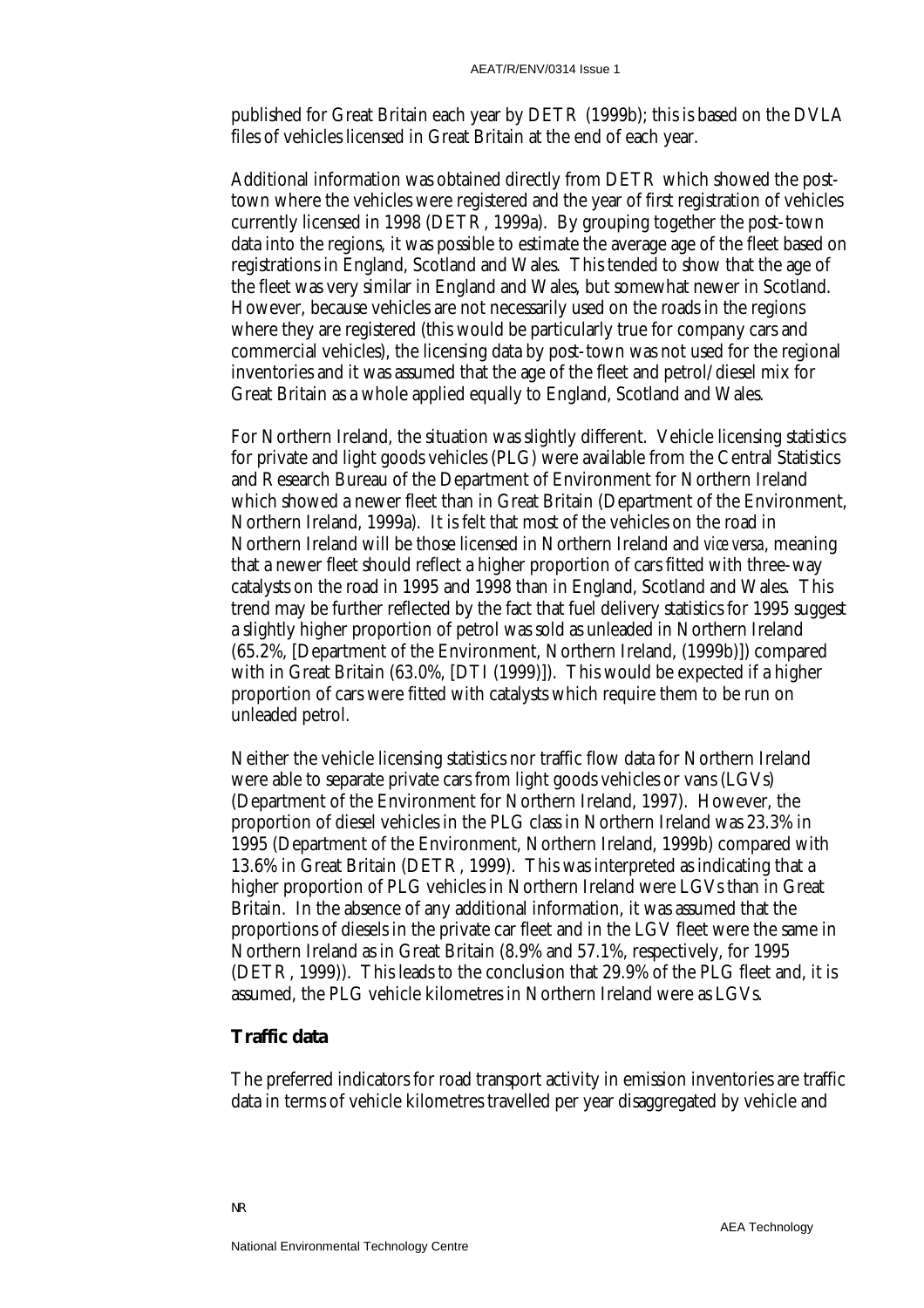road type. For the UK national inventory (the NAEI), vehicle kilometre data for the road network in Great Britain are provided by DETR for each vehicle type on roads classified as trunk, principal and minor roads in built-up areas (urban) and non-built-up areas (rural) and motorways (DETR, 1999a). These estimates are based on traffic counts from the rotating census and core census surveys (DETR, 1999).

Whilst vehicle kilometre data for 1990, 1995 and 1998 were available from DETR separated into the road networks in England, Scotland and Wales, combining this information with the fleet data and vehicle fuel consumption factors leads to an anomalously high growth in petrol and diesel consumption in Scotland between 1990 and 1995 when compared with the trends calculated for England and Wales. It is also a trend which is not borne out by actual fuel delivery statistics for Scotland. For example, calculations based on traffic flow suggest a 12% growth in petrol consumption in Scotland between 1990 and 1995 (52% growth in diesel consumption) compared with an 11% *decrease* in petrol consumption in England and Wales (23% growth in diesel consumption) over the same period. Actual fuel delivery statistics from DTI (1999) suggest a similar trend over this period for England, Scotland and Wales: a 9% decrease in petrol consumption and a 24-27% increase in diesel consumption.

Closer inspection of this inconsistency between fuel delivery and vehicle kilometre data for the regions suggested that the problem lay in the vehicle kilometre figures for minor roads in the regions. These make a significant contribution to the total traffic flow on the road networks. It is believed by DETR that anomalous trends in the minor road traffic data for Scotland is probably due to a sampling artefact of the traffic census and this leads to high levels of uncertainty in the minor road data for the smaller regions.

#### **Fuel consumption in the regions**

Because of the high level of uncertainty in the minor traffic flow data for the regions, it was felt that inland fuel deliveries of petrol and diesel in the regions were better indicators of traffic activity.

Fuel delivery data for 1990, 1995 and 1998 are available for England & Wales, Scotland and Northern Ireland from DTI (1993, 1998, 1999). Separate fuel delivery data for Wales was available from the Welsh Office for 1990, but not for 1995 (WO, 1998). Therefore, the split in petrol and diesel consumed between England and Wales in 1990 was assumed to apply to the DUKES England & Wales total for 1995 and 1998. This was felt a reasonable assumption to make on the basis that the model predictions of the relative proportions of fuel consumed in England and Wales based on traffic data in 1990 were very similar to the actual figures based on fuel deliveries in these regions and the model predictions were that the England/Wales split for 1995 would be very similar to 1990.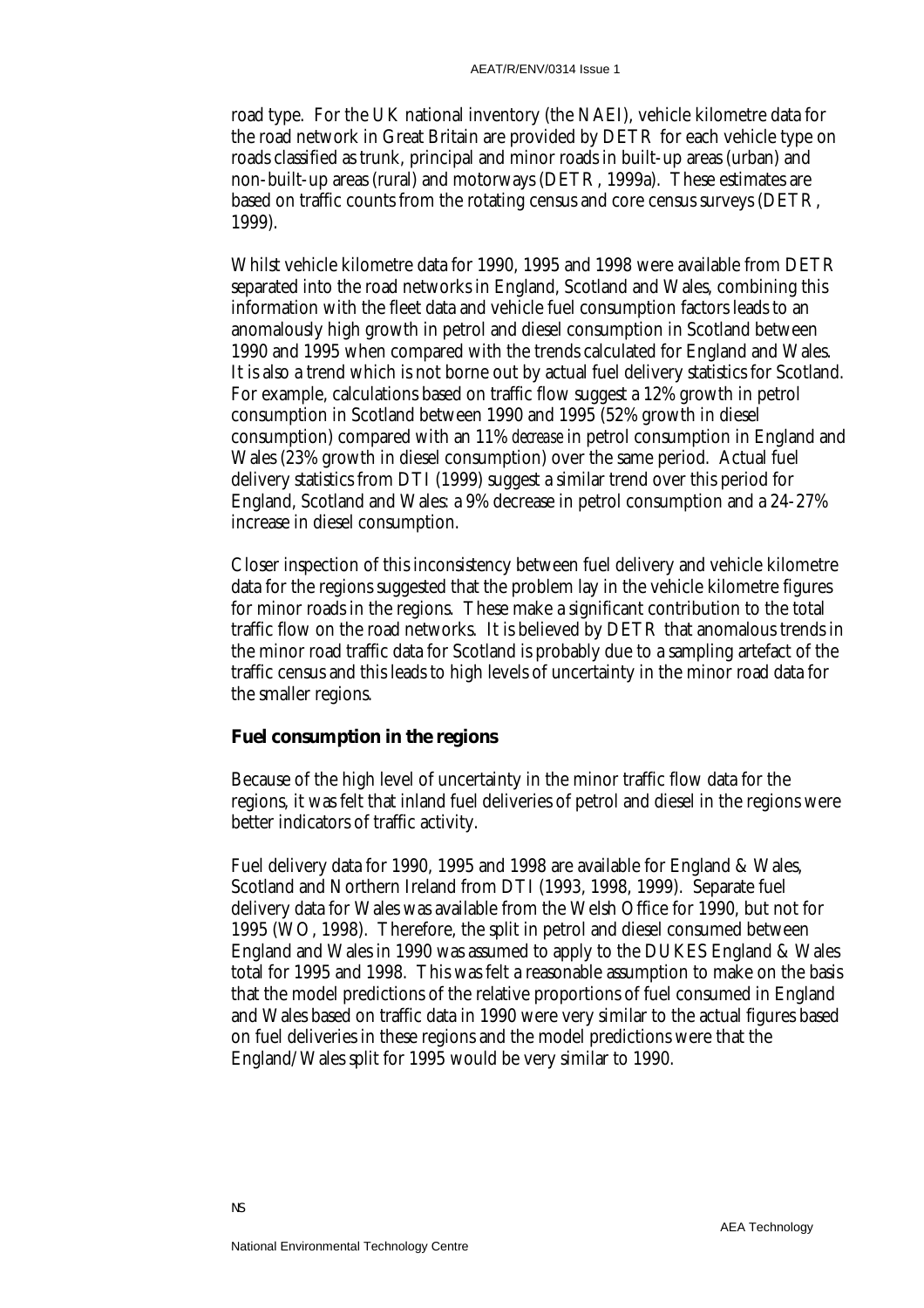The fuel data showed reductions in diesel consumption (-11%) and a larger reduction in petrol consumption (-36%) from 1990 to 1998 in Northern Ireland compared to increases in diesel consumption (+44%) and reductions in petrol use (-9.5 %) in England, Scotland and Wales.

## Method for calculating emissions of CO<sub>2</sub>, CH<sub>4</sub> and N<sub>2</sub>O from road **transport in the regions**

The sum of the petrol and diesel fuel deliveries in England, Scotland, Wales and Northern Ireland each year were normalised against the total amounts of these fuels consumed by road transport in the UK, as estimated by the NAEI, to derive the amounts consumed by road transport in each of the regions. This then takes account of the very small amount of these fuels consumed by off-road vehicles and machinery.

The normalised fuel consumption data for England, Scotland, Wales and Northern Ireland leads directly to the CO<sub>2</sub> emissions for road transport in the regions. Although there will be movement of traffic across borders between regions, so that some emissions at source will be in a region adjacent to that where the fuel was actually purchased, this procedure adopted is consistent with IPCC guidelines on reporting Greenhouse emissions which states that emissions are to be attributed to the country in which the fuel is loaded into the vehicle.

To calculate  $CH<sub>4</sub>$  and N<sub>2</sub>O emissions from road transport using fuel consumption in the regions as an activity factor for traffic, it was necessary to:

- a) Partition the fuel consumed in each region by each main vehicle type (petrol car, diesel car, petrol LGV, diesel LGV, rigid and articulated HGV, buses and motorcycles), and
- b) Derive fleet-averaged, fuel based emission factors for each main vehicle type and pollutant

The amount of petrol and diesel fuel consumed in each of the regions was partitioned between each of the main vehicle types according to the fuel efficiency factors of all the vehicle sub-categories shown in Table A1.3 (in g fuel/km) and the relative distances they travelled each year on each road type in the region.

Fuel-based emission factors in units of g pollutant/kg fuel consumed were calculated from the vehicle kilometre-based emission factors (Salway, 2000) and fuel consumption factors of Table A1.3 and an average value derived for each main vehicle type, weighted according the proportion of mileage travelled by each emission standard on each type of road.

Emissions from each main vehicle type in the region were then calculated by multiplying the fuel-based emission factors with the amount of fuel consumed by the vehicle type in the region.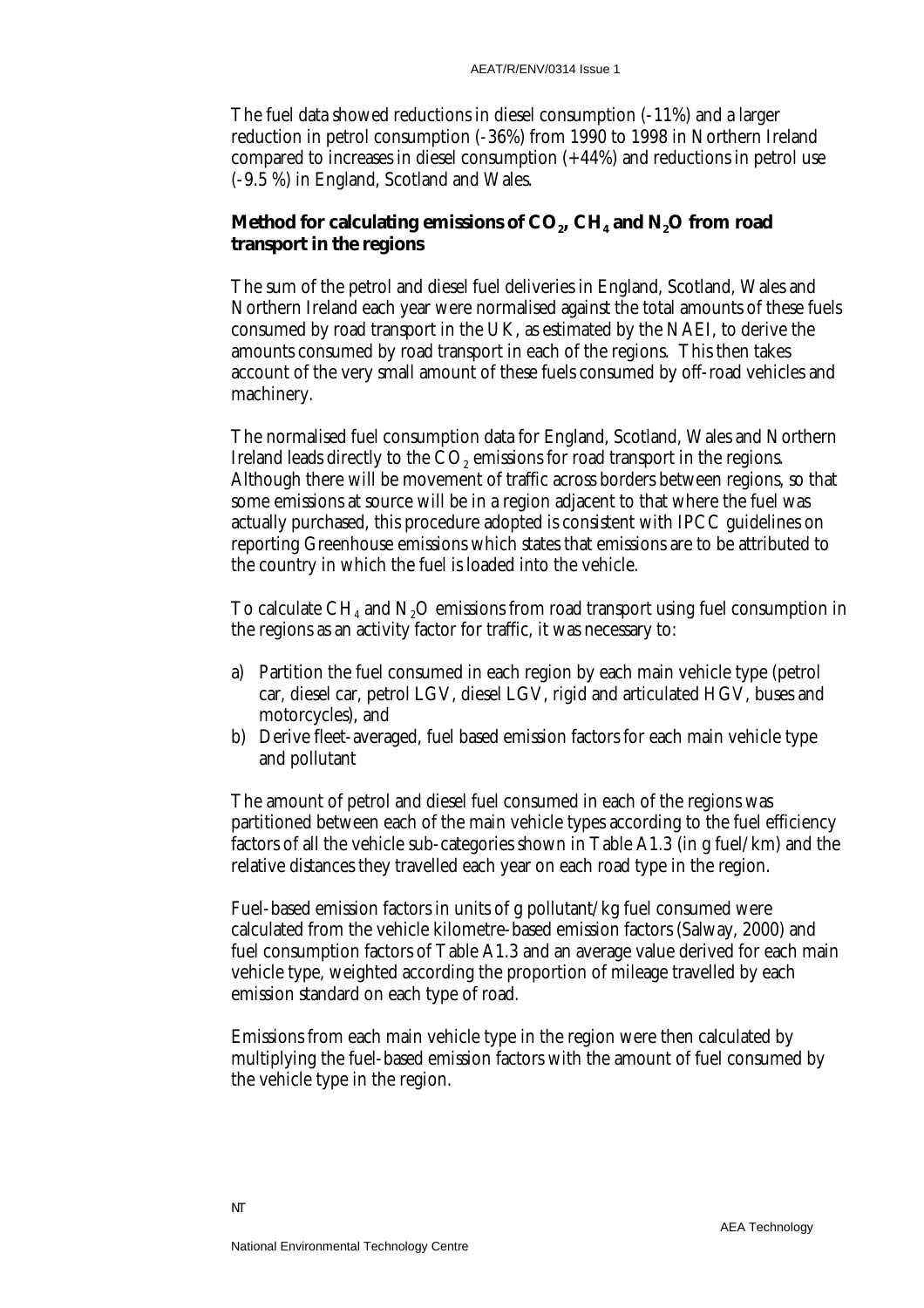Following this procedure ensured that the emissions for each region were consistent with the amount of fuel consumed there and also took account of the regional differences in the fleet composition and traffic mix in terms of the age of the fleet (i.e. the newer fleet in Northern Ireland compared with Great Britain) and the relative distances travelled on each road type.

## **1.4.3 Railways**

Emissions from railway locomotives were disaggregated based on diesel oil consumption data for 1997 supplied by Railtrack (1999) and NIR (2000). Data for earlier years was not available. The data is reported on the basis of railway companies whose area of operation could in most cases be allocated to one of the four regions. Some companies operations were spread across regions and it was necessary to allocate fuel consumption based on their advice.

NU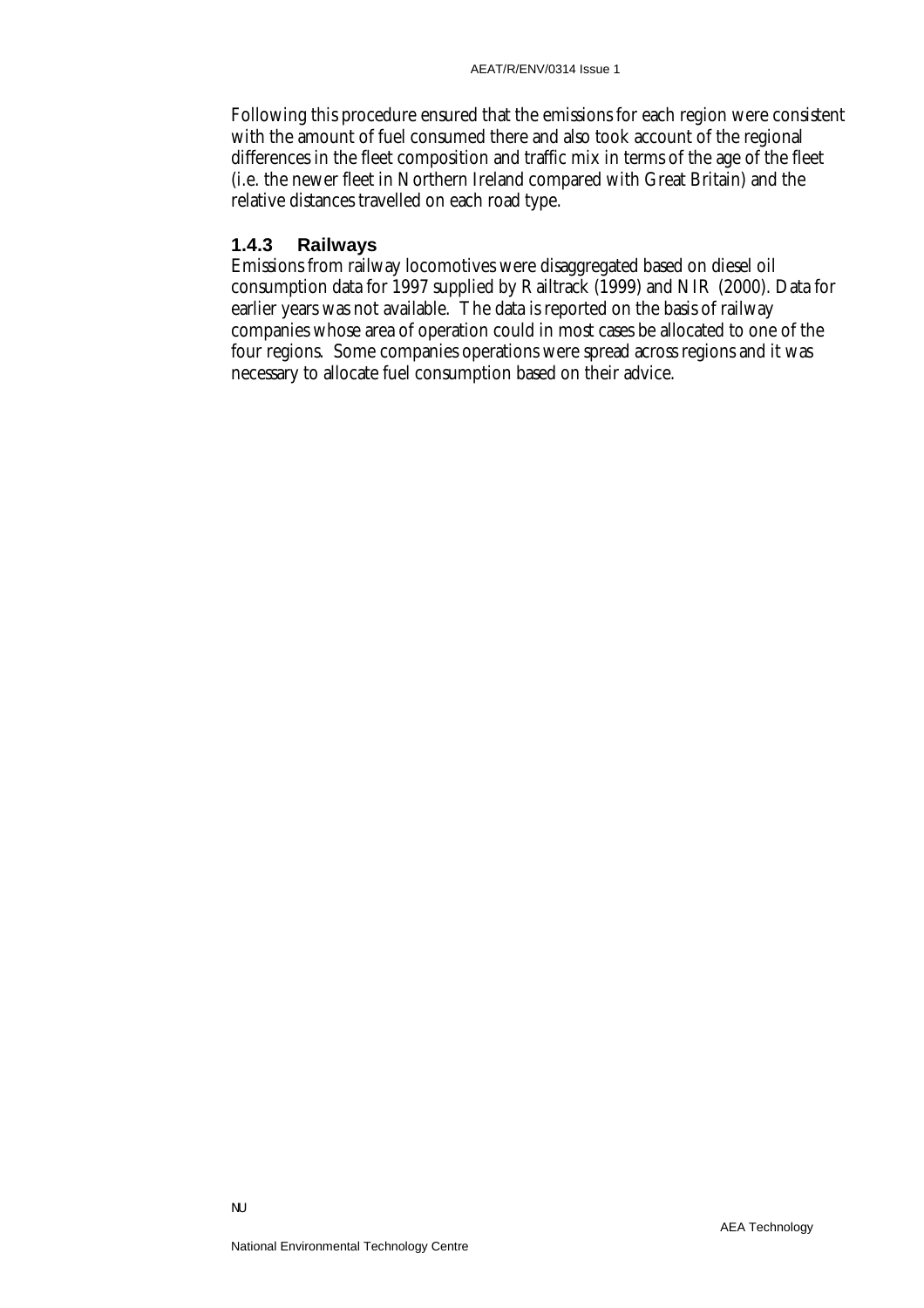Table A1.3 Fuel Consumption Factors for Road Transport (in g fuel/km)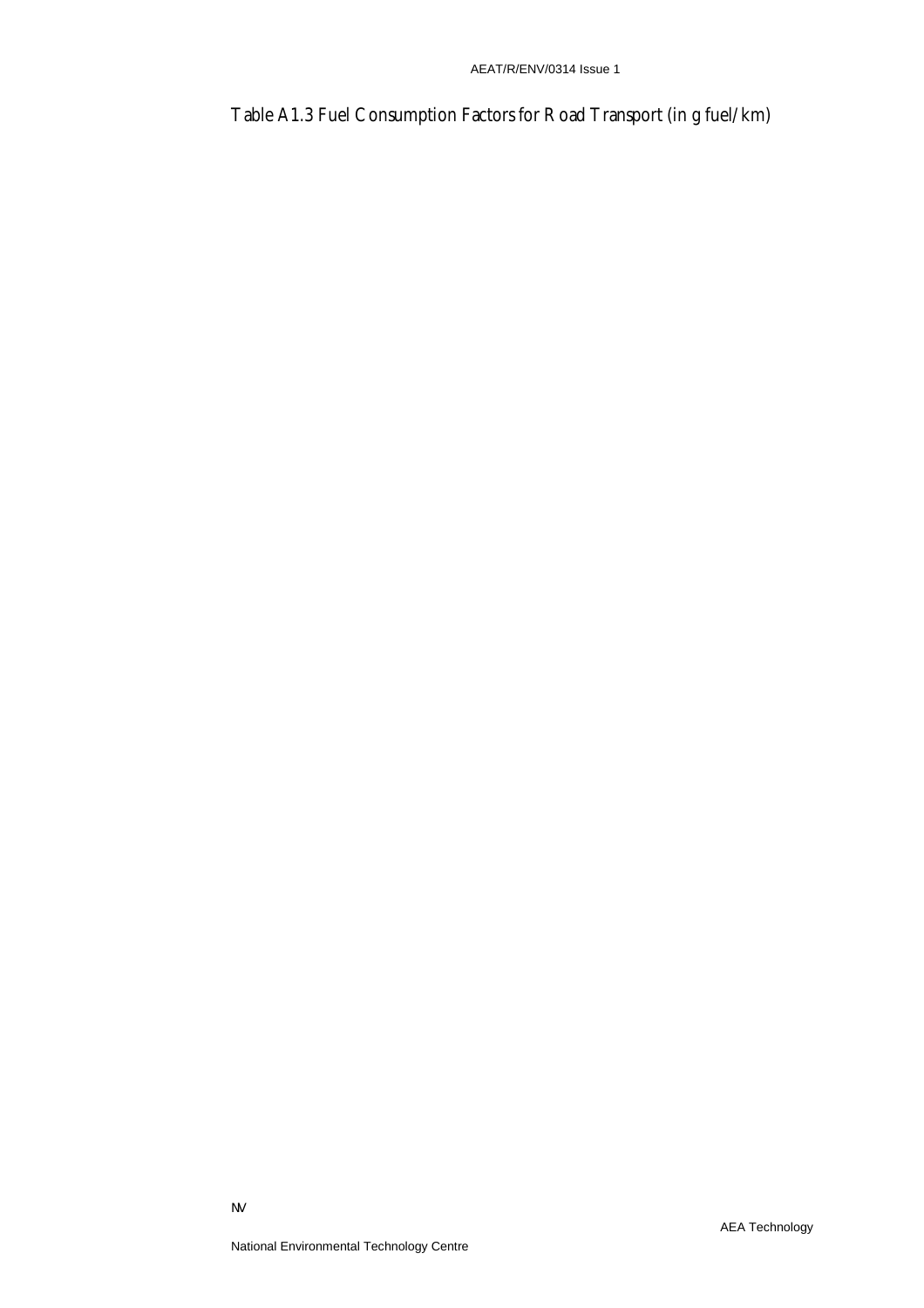|                       | Emission<br>standard         | Urban          | Rural<br>single<br>c/way | Rural<br>dual<br>c/way | Motorway       |
|-----------------------|------------------------------|----------------|--------------------------|------------------------|----------------|
| Petrol cars           | Pre-ECE                      | 79.5           | 61.7                     | 62.2                   | 77.1           |
|                       | <b>ECE 15.00</b>             | 68.3           | 50.8                     | 49.4                   | 62.8           |
|                       | ECE 15.01                    | 68.3           | 50.8                     | 49.4                   | 62.8           |
|                       | <b>ECE 15.02</b>             | 63.0           | 49.7                     | 50.0                   | 64.9           |
|                       | <b>ECE 15.03</b>             | 63.0           | 49.7                     | 50.0                   | 64.9           |
|                       | <b>ECE 15.04</b>             | 55.9           | 44.4                     | 47.0                   | 58.2           |
|                       | Stage I (91/441/EEC)         | 62.9           | 48.9                     | 47.4                   | 74.9           |
|                       | Stage II                     | 62.9           | 48.9                     | 47.4                   | 74.9           |
| Diesel cars           | Pre-Stage I                  | 61.6           | 45.7                     | 41.4                   | 64.0           |
|                       | Stage I                      | 46.7           | 35.0                     | 29.2                   | 37.2           |
|                       | Stage II                     | 46.7           | 35.0                     | 29.2                   | 37.2           |
| Petrol LGV            | Pre-Stage 1                  | 83.9           | 64.4                     | 60.7                   | 93.9           |
|                       | Stage I                      | 83.9           | 64.4                     | 60.7                   | 93.9           |
|                       | Stage II                     | 83.9           | 64.4                     | 60.7                   | 93.9           |
|                       | Diesel LGV Pre-Stage 1       | 74.1           | 65.7                     | 80.2                   | 149            |
|                       | Stage I                      | 94.1           | 78.6                     | 76.2                   | 104            |
|                       | Stage II                     | 94.1           | 78.6                     | 76.2                   | 104            |
| HGV rigid             | Old                          | 251            | 171                      | 157                    | 164            |
|                       | Pre-Stage I                  | 251            | 171                      | 157                    | 164            |
|                       | Stage I                      | 251            | 171                      | 157                    | 164            |
|                       | Stage II                     | 251            | 171                      | 157                    | 164            |
| HGV artic             | Old                          | 502            | 371                      | 345                    | 297            |
|                       | Pre-Stage I                  | 502            | 371                      | 345                    | 297            |
|                       | Stage I                      | 502            | 371                      | 345                    | 297            |
|                       | Stage II                     | 502            | 371                      | 345                    | 297            |
| <b>Buses</b>          | Old                          | 376            | 262                      | 240                    | 198            |
|                       | Pre-Stage I                  | 376            | 262                      | 240                    | 198            |
|                       | Stage I                      | 376            | 262                      | 240                    | 198            |
|                       | Stage II                     | 376            | 262                      | 240                    | 198            |
| Motorcycles $<$ 50 cc | > 50 cc, 2st<br>> 50 cc, 4st | 18<br>30<br>38 | 18<br>30<br>38           | 18<br>30<br>38         | 18<br>30<br>38 |

#### AEAT/R/ENV/0314 Issue 1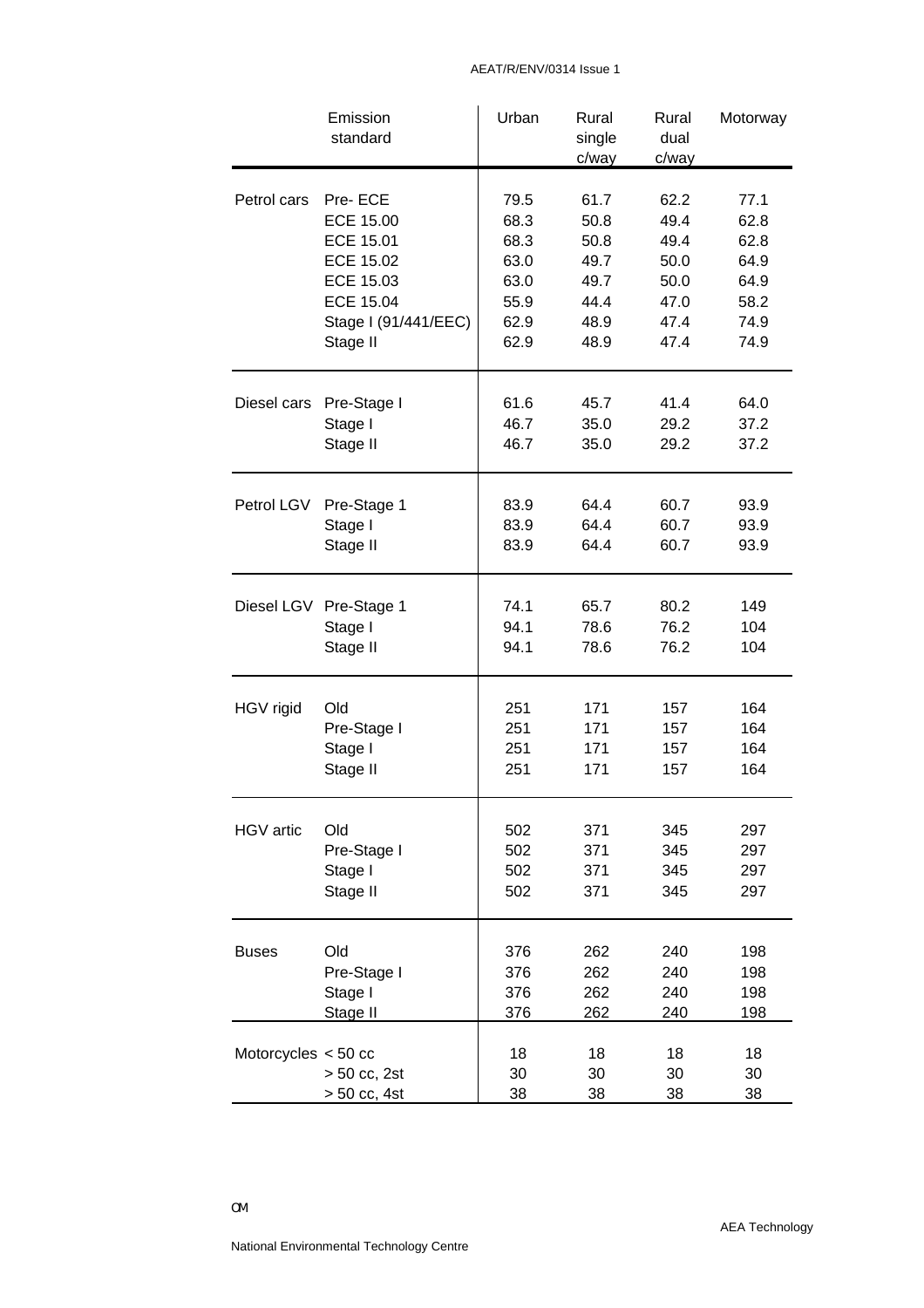# Table A1.4 Transport<sup>1</sup>

| <b>IPCC Category</b>       | <b>NAEI</b> Sources     | <b>Activity: Fuel Consumption</b>      | 1990                                   | 1995/1998                              |
|----------------------------|-------------------------|----------------------------------------|----------------------------------------|----------------------------------------|
| <b>Civil Aviation</b>      | <b>NA</b>               | <b>Aviation Gasoline, Jet Gasoline</b> | Unallocated                            | Unallocated                            |
| <b>Road Transportation</b> | <b>Road Transport</b>   | Petrol, diesel oil                     | Road fuel sales, DTI, vehicle km, DETR | Road fuel sales, DTI, vehicle km, DETR |
| Railways                   | Railways                | Gas oil,                               | Regional gas oil consumption,          | Regional gas oil consumption,          |
|                            |                         |                                        | 1997, Railtrack, NIR                   | 1997, Railtrack, NIR                   |
| Navigation                 | Coastal                 | gas oil, fuel oil                      | Unallocated except for terminals       | Unallocated except for terminals       |
| Other                      | <b>Aircraft Support</b> | gas oil                                | Regional aircraft movements            | Regional aircraft movements            |
| T11440011                  |                         |                                        |                                        |                                        |

1 See Table A1.9 for abbreviations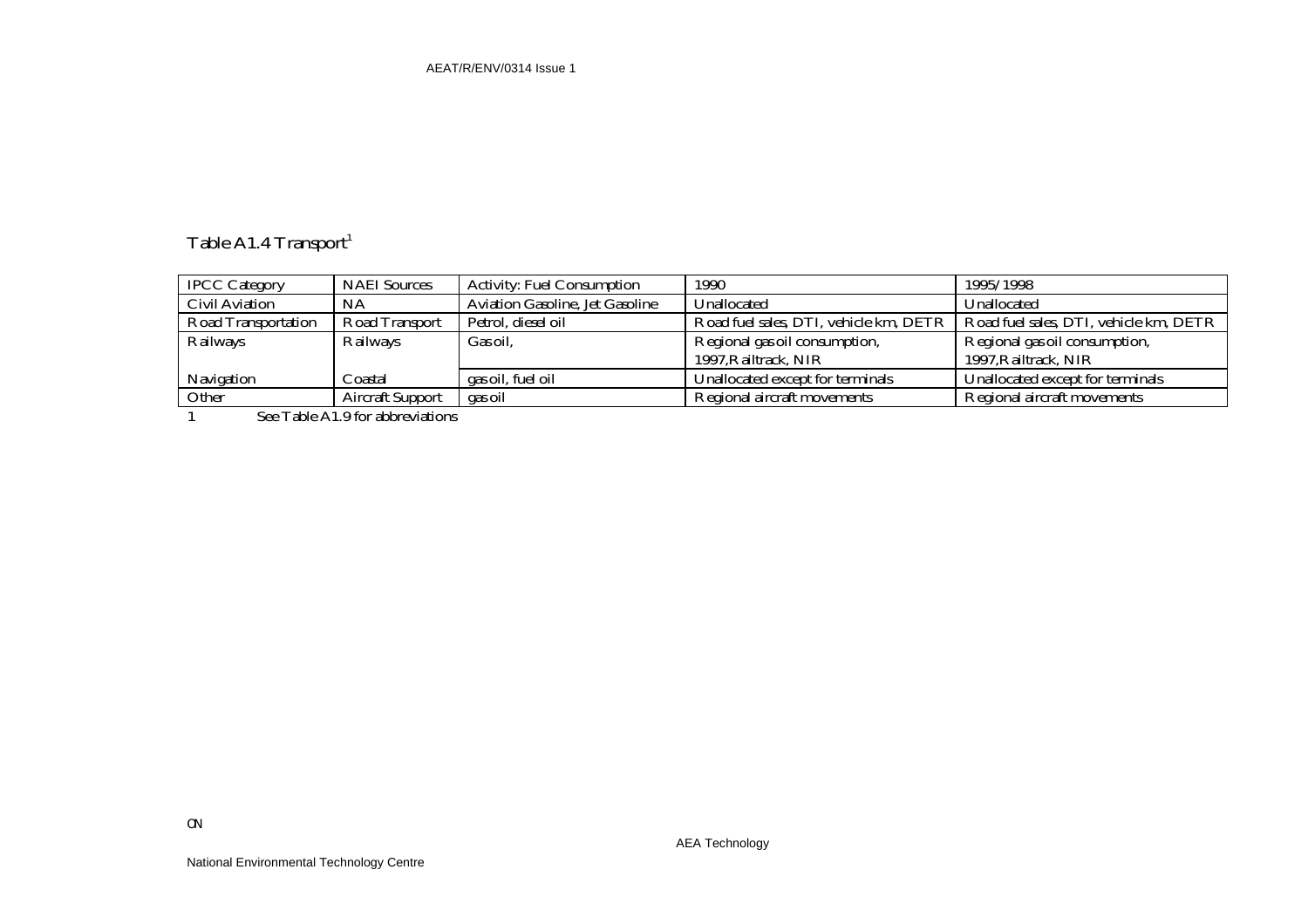## Table A1.5 Other Sectors<sup>1</sup>

| <b>IPCC Category</b>     | <b>NAEI</b> Sources            | <b>Activity: Fuel Consumption</b> | 1990                               | 1995/1998                          |
|--------------------------|--------------------------------|-----------------------------------|------------------------------------|------------------------------------|
| Commercial/Institutional | Miscellaneous, Public service, | Coal                              | SPRU database: Miscellaneous; coal | SPRU database: Miscellaneous; coal |
|                          | Other non-industrial           | <b>SSF</b>                        | <b>NAEI</b> spatial inventory      | <b>NAEI</b> spatial inventory      |
|                          |                                | Natural gas                       | <b>Commercial Sales, DTI</b>       | Natural gas consumed, Transco      |
|                          |                                | Landfill gas                      | <b>Landfill methane Emissions</b>  | <b>Landfill Methane Emissions</b>  |
|                          |                                | Sewage gas                        | Sewage methane recovered           | Sewage methane recovered           |
|                          |                                | fuel oil                          | SPRU database: miscellaneous;      | SPRU database: miscellaneous;      |
|                          |                                |                                   | natural gas                        | natural gas                        |
|                          |                                | gas oil                           | Regional Oil Consumption, DTI,     | Regional Oil Consumption, DTI,     |
|                          |                                |                                   | WO. Remainder after other uses.    | WO. Remainder after other uses.    |
|                          |                                | <b>Burning oil</b>                | As other industry                  | As other industry                  |
|                          | Railways(Stationary)           | fuel oil, burning oil, coal       | Regional gas oil consumption,      | Regional gas oil consumption,      |
|                          |                                |                                   | 1997, Railtrack, NIR               | 1997, Railtrack, NIR               |
|                          |                                | Natural gas                       | England                            | England                            |
| Residential              | Domestic                       | Coal, anthracite                  | Coal consumption, NIO, WO          | Based on 1995 coal sales data, NIO |
|                          |                                | SSF, coke                         | See text                           | See text                           |
|                          |                                | Natural gas                       | Domestic gas, DTI                  | Customers < 73200 kWh, DTI         |
|                          |                                | <b>Burning oil</b>                | Regional burning oil, DTI, WO.     | Regional burning oil, DTI, WO.     |
|                          |                                |                                   | LRC data for NI.                   | LRC data for NI.                   |
|                          |                                | Gas oil, LPG                      | Regional population, ONS, LRC      | Regional population, ONS, LRC      |
|                          |                                |                                   | data for NI                        | data for NI                        |
|                          |                                | Fuel oil, wood                    | Regional population, ONS           | Regional population, ONS           |
|                          | House & Garden                 | DERV, petrol                      | Regional dwellings, ONS            | Regional dwellings, ONS            |
| Agriculture/Forestry/    | Agriculture                    | coal, coke, fuel oil, gas oil,    | Agricultural employment, MAFF      | Agricultural employment, MAFF      |
| Fishing                  |                                | natural gas                       |                                    |                                    |
|                          |                                | burning oil                       | Regional burning oil, DTI, WO      | Regional burning oil, DTI, WO      |
|                          |                                | straw                             | <b>Wheat production, MAFF</b>      | Wheat production, MAFF             |
|                          | <b>Agriculture Power Units</b> | Gas oil, petrol                   | Agricultural employment, MAFF      | Agricultural employment, MAFF      |
|                          | Fishing                        | gas oil, fuel oil                 | Unallocated                        | Unallocated                        |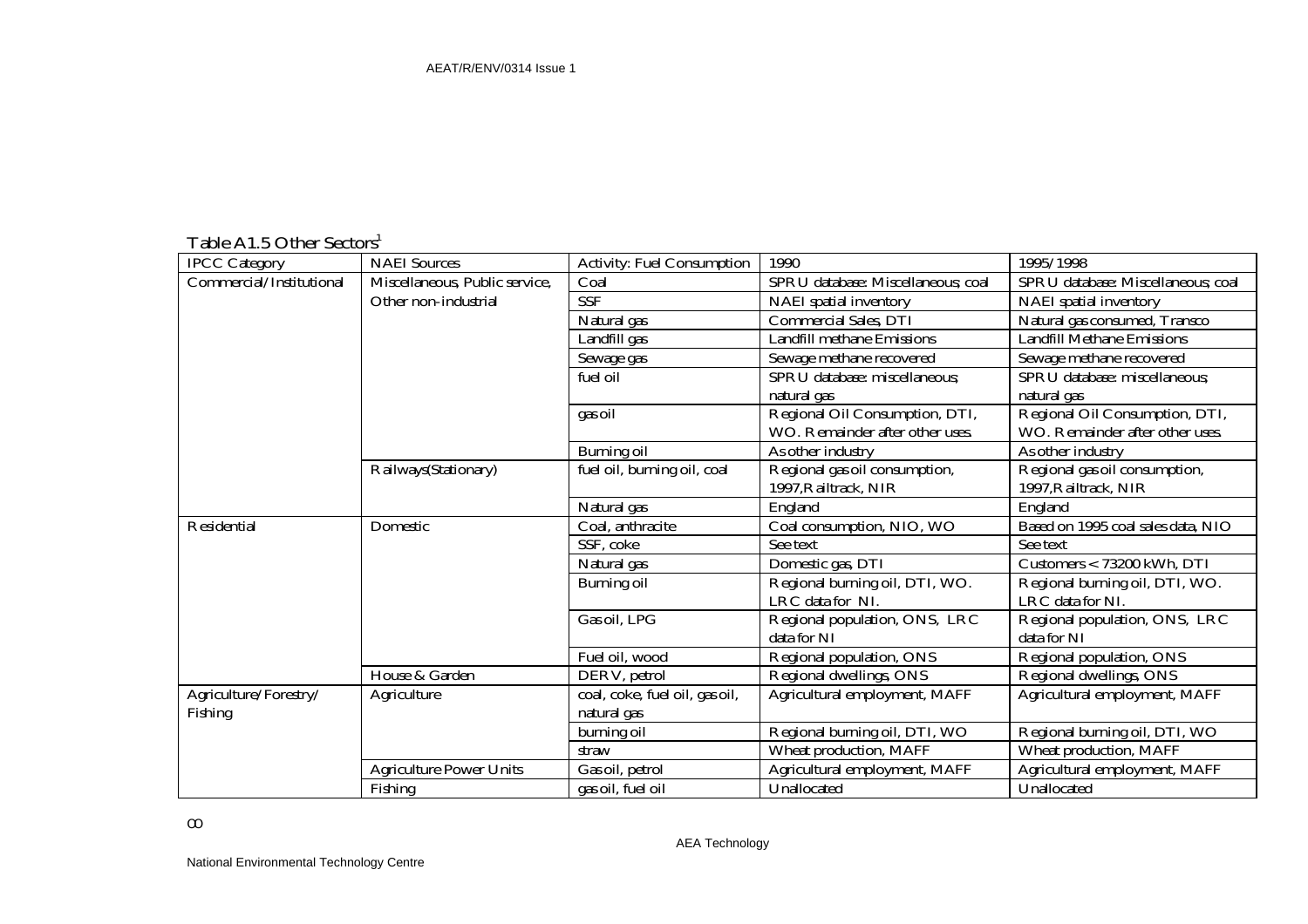AEAT/R/ENV/0314 Issue 1

1 See Table A1.9 for abbreviations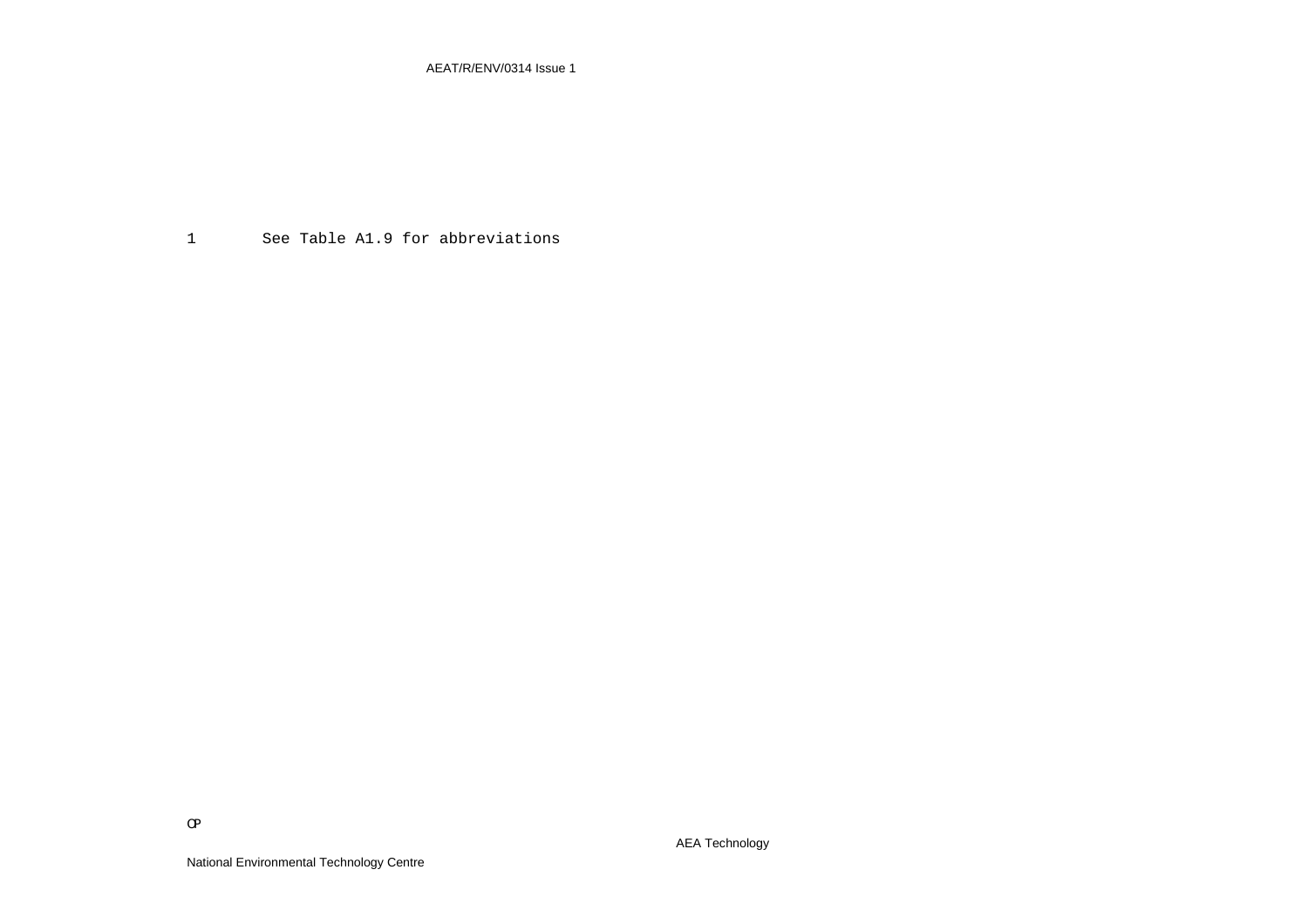# **1.5 OTHER SECTORS**

#### **1.5.1 Commercial/Institutional**

The NAEI categories, public administration, miscellaneous and other non-industrial were combined because regional statistics are not available to this level of sectoral disaggregation. Only WO (1998) reports miscellaneous coal consumption, whereas NIO (1999) reports only an industrial category. Estimates for 1990,1995 and 1998 were based on the SPRU database for miscellaneous coal consumption.

DTI (1992) reports regional gas sales to the commercial sector for 1990. For 1995 and 1998 Transco data was used for regional gas consumption in the 73-732 MWh range. This is the closest data available for commercial/institutional consumers in these years but is rather smaller than the UK data reported by DTI (1999).

For fuel oil, the SPRU drivers for oil were used.

Stationary combustion by the railway sector is classified as commercial. Consumption of burning oil, fuel oil, and coke is tiny and was allocated according to the diesel oil driver used for locomotives. Natural gas consumption for electricity generation refers to the London Underground.

#### **1.5.2 Residential**

Domestic coal consumption is reported in NIO (1999) up to the present and in WO (1998) to 1993. These data also include anthracite and for NI other solid smokeless fuels. Domestic coal consumption for 1995 was estimated from sales data, gathered from major coal producers. A mass balance was performed on production, imports, stock-changes and imports. Coal was allocated to sources where consumption was known or estimated using other drivers (power generation, iron & steel, cement kilns) and imports allocated to the most likely consumers (steam coal to power generation; coking coal to coke production; anthracite to domestic anthracite). It was assumed that the degree of penetration of imported anthracite was the same for England, Scotland and Wales. All coal in Northern Ireland is imported, mostly from abroad. English and Welsh sales data was fairly complete but Scottish data was incomplete and only accounted for around 71% of Scottish production. Hence it was necessary to estimate Scottish consumption as the difference between the UK and the other regions. Stock changes are significant and were disaggregated on regional production (Coal Authority, 2000). The estimates obtained are likely to be fairly approximate. For 1990, data for Wales, Northern Ireland and UK are available; hence consumption in England and Scotland was estimated by interpolation based on the 1995 split between England and Scotland. The 1998 coal sales data was too incomplete to apply the mass balance method satisfactorily. The procedure adopted was to assume all imported domestic anthracite was used in Northern Ireland and to apply the 1995 driver to England, Scotland and Wales.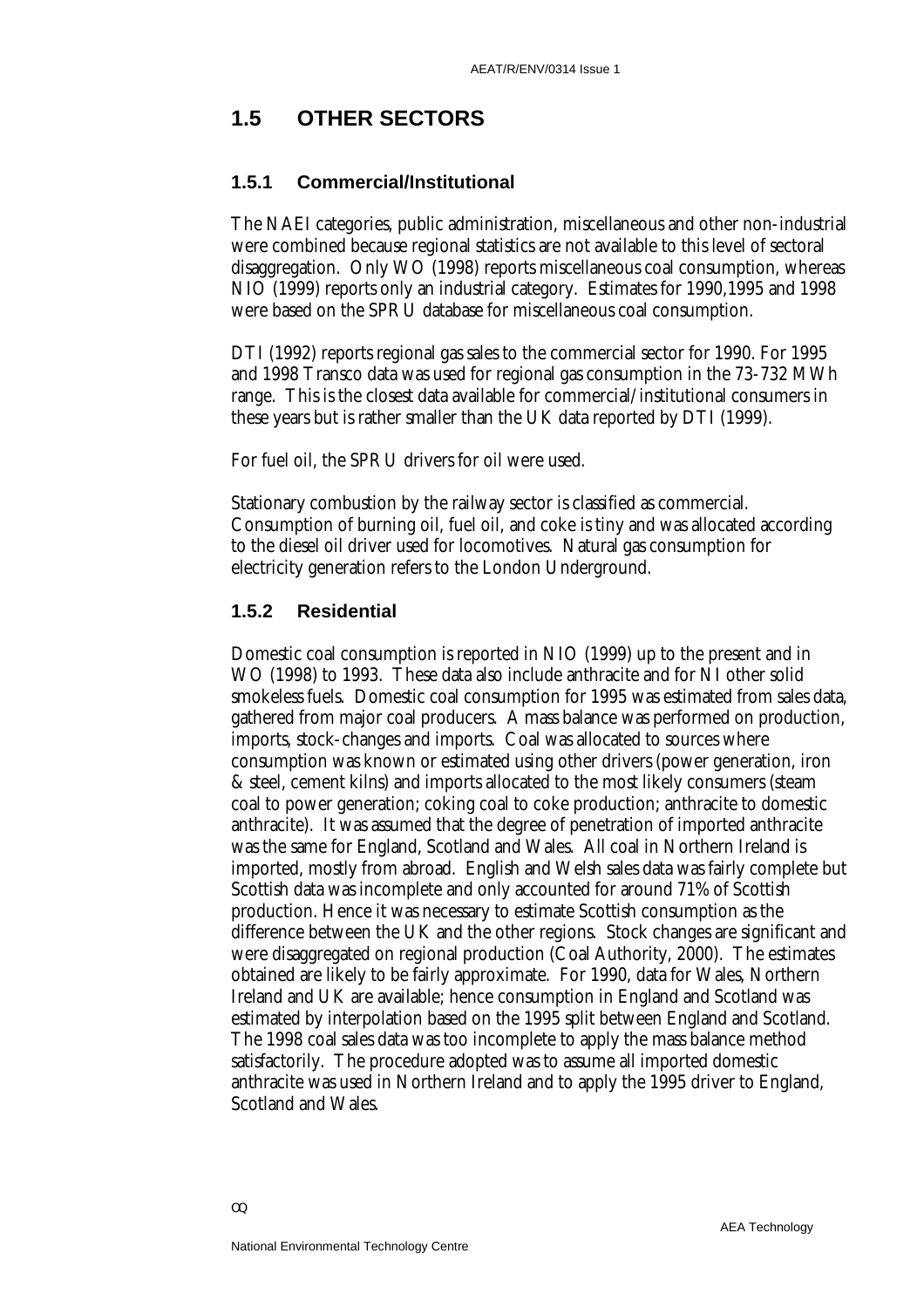The regional data available is not sufficiently detailed to report consumption of manufactured solid smokeless fuels (SSF). Hence a driver was estimated based the NAEI disaggregated inventory database. This uses the distribution of smoke control areas and assumes a distribution for areas where there is no gas consumption (i.e. population density < cut off value) and allocates the UK SSF consumption to these areas. The Northern Ireland data includes SSF imports under coal and anthracite and so a correction was applied to avoid double counting. The same driver was used for commercial and other industry.

Domestic natural gas data is available for 1990 (DTI, 1991), and a very similar category; customers consuming less than 73200 kWh is reported in later editions.

DTI (1999, 1991) reports regional consumption of liquid fuels but only as totals for: England and Wales combined; Scotland and Northern Ireland. WO (1998) reports similar data on liquid fuel consumption up to 1993. A large proportion of burning oil (76%) is consumed in the domestic sector and in the previous inventory the regional totals were used as the domestic driver. However, this resulted in a very high estimate for domestic consumption in Northern Ireland in 1998. This could not be reconciled to the house conditions survey. The procedure adopted was to estimate Northern Ireland's domestic consumption from the house conditions survey and then to allocate consumption England, Wales and Scotland according to the totals. The Welsh consumption was extrapolated from 1993.

The consumption of fuel oil by the domestic sector is tiny and was distributed according to population ONS (2000). For gas oil, it was necessary to account for the pattern of consumption in Northern Ireland. Here data from the House Conditions Survey used in the Greater Belfast Local Inventory (LRC, 1999) suggested that most domestic oil consumption is burning oil. Hence as a simplifying assumption domestic gas-oil consumption was taken as zero. Domestic gas oil consumption for England, Scotland and Wales was allocated on population.

The domestic consumption of liquid petroleum gas in Northern Ireland is proportionately higher than in Great Britain because of the lack of mains gas. The consumption for Northern Ireland was estimated using data on the consumption per household from the House Conditions Survey used in the Greater Belfast Local Inventory (LRC, 1999). Consumption for England, Scotland Wales was allocated on the basis of population.

#### **1.5.3 Agriculture/Forestry/Fisheries**

Regional fuel consumption by agriculture is not available. Emissions were allocated on the basis of employment, MAFF (2000). Fishing emissions are unallocated.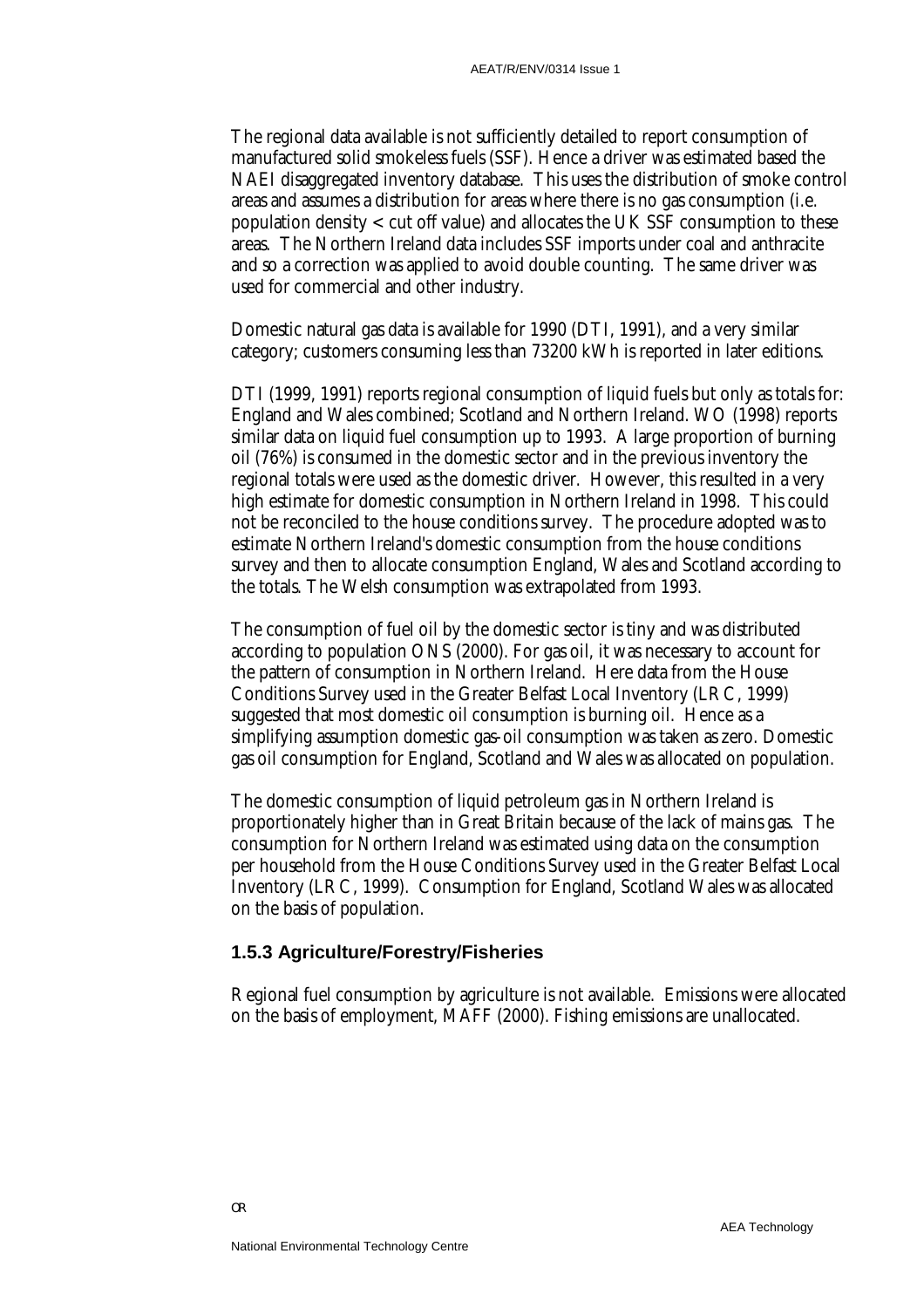## **1.6 MILITARY**

Emissions from military aircraft and naval vessels were unallocated. Army emissions are included in the road transportation and public service categories and cannot be identified.

# **1.7 FUGITIVE EMISSIONS FROM FUELS**

## **1.7.1 Coal Mining**

Methane emissions arise from coal mining activities. Emissions are estimated based on the amounts of deep mined and open cast coal produced. Hence regional estimates were obtained on regional coal production derived from a number of sources: Coal Authority (2000), BGS (1991,1996), WO (1998), SO (1999), DTI (1996). A small emission occurs from coal storage and transport, which is based on deep mined coal production. Data suggests that only small amounts of coal are transported outside of the region of production and no attempt was made to allow for this. The UK estimate of coal bed methane emissions neglects emissions from abandoned mines, as these are believed to be negligible.

## **1.7.2 Solid Fuels Transformation**

For coke ovens, three fugitive emissions are estimated:

- 1. A 'residual' emission of CO<sub>2</sub> which reflects the difference between the carbon input to the coke oven and the carbon content of the coke and coke-oven gas produced.
- 2. Emissions from the flaring of coke-oven gas.
- 3. Emissions of methane from the process.

These were disaggregated based on the regional consumption of coking coal discussed in 1.1.3.3.

For solid smokeless fuel (SSF) plant, the only fugitive emissions estimated, were the 'residual'  $CO<sub>2</sub>$  emission and the process methane. The driver used was the regional consumption of coal by SSF plant (see 1.1.1.3). It is known that some petroleum coke is used in SSF production but the amount is uncertain. The same driver was applied to the petroleum coke consumption.

## **1.7.3 Oil and Natural Gas**

All emissions from the offshore industry have been classified as unallocated. However some emissions occur from on-shore oil and gas terminals in England and Scotland and from the on-shore oil and gas fields.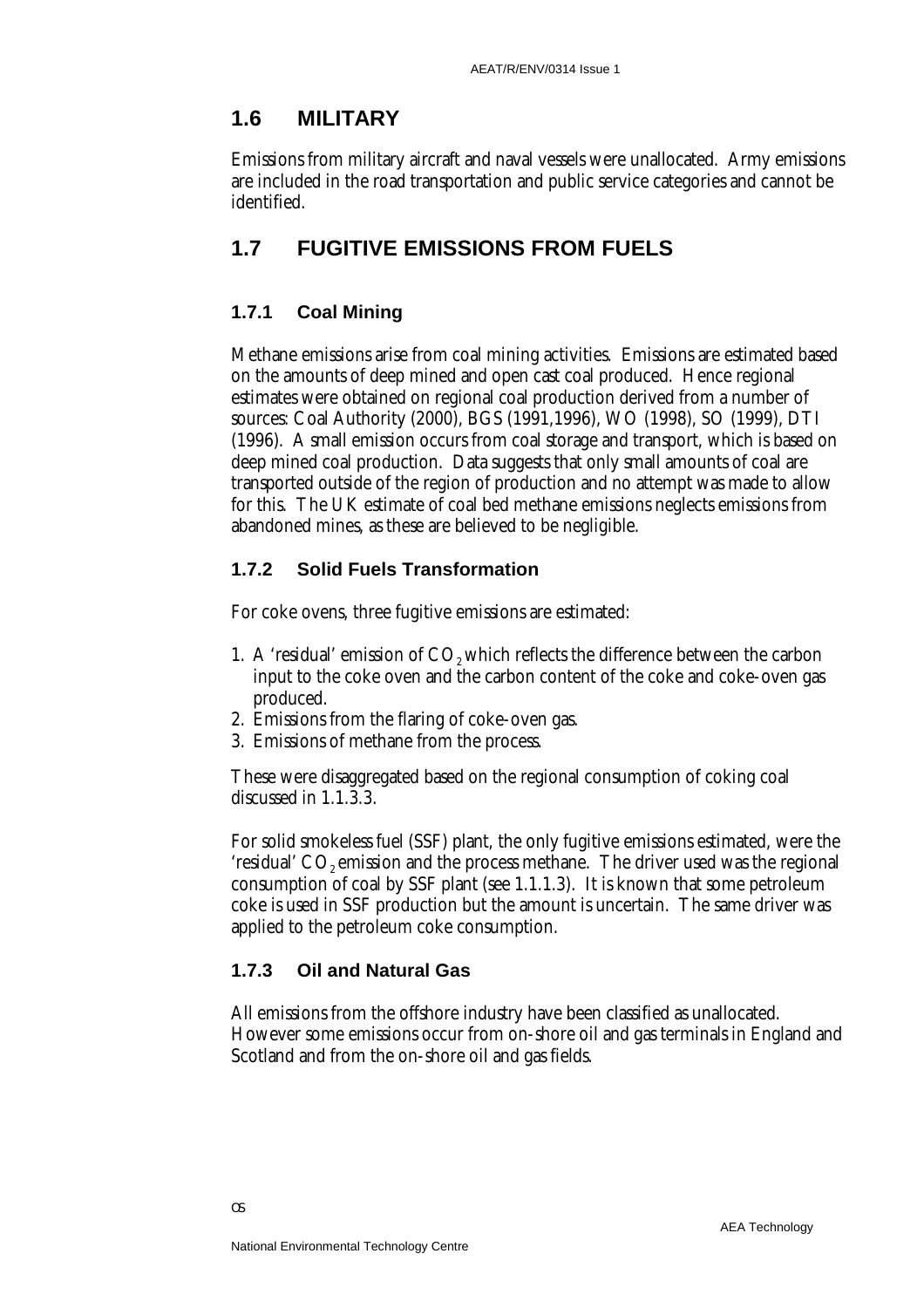The estimates of terminal flaring emissions are based on UKOOA (1999) data for 1995 and 1998. Data is unavailable for 1990, so these were extrapolated based on flaring volumes for Scottish Terminals and natural gas arrivals to gas terminals in England (DTI, 1991, 1996). Also included were estimates based on flaring volumes from on-shore fields in England (DTI, 1991, 1996). Wytch Farm which lies a few miles off the south coast of England was classified as on-shore for this purpose.

UKOOA was able to supply fugitive emissions of  $CO<sub>2</sub>$  and methane from terminals for 1995 and 1998. Estimates for 1990 were extrapolated using data on arrivals of oil and gas in England and Scotland (DTI, 1991, 1996). Emissions of methane also occur at oil terminals when loading tankers. These were allocated to Scotland. Fuel use in terminals is discussed in 1.1.3.4 and 1.1.5.1.

The UK Inventory estimates emissions of methane from leakage from the natural gas transmission system. The estimates are based on Transco estimates of specific leakage rates from the mains and services and data on the stock of mains and services. The baseline estimate is for 1991; subsequent years are based on the upgrading of the system. Recently Transco have developed a new model which produces regional leakage estimates from the low-pressure transmission system for 1998. The emission for 1998 from the new model is about 10 $kt$  CH<sub>4</sub> higher than the old which was used for the 'official' 1998 estimate in Salway (2000). The new estimate is used in the current work with the result that the sum of the methane emissions from England, Scotland and Wales is slightly higher than the 'official' UK estimate. The 1998 regional split was applied to the estimates of the 'old' model to obtain estimates for 1990 and 1995. Whilst leakage from low-pressure mains and services accounts for most of the emission, there is also a contribution from highpressure mains, storage and other losses. These additional emissions were allocated using the same regional split as the low-pressure leakage.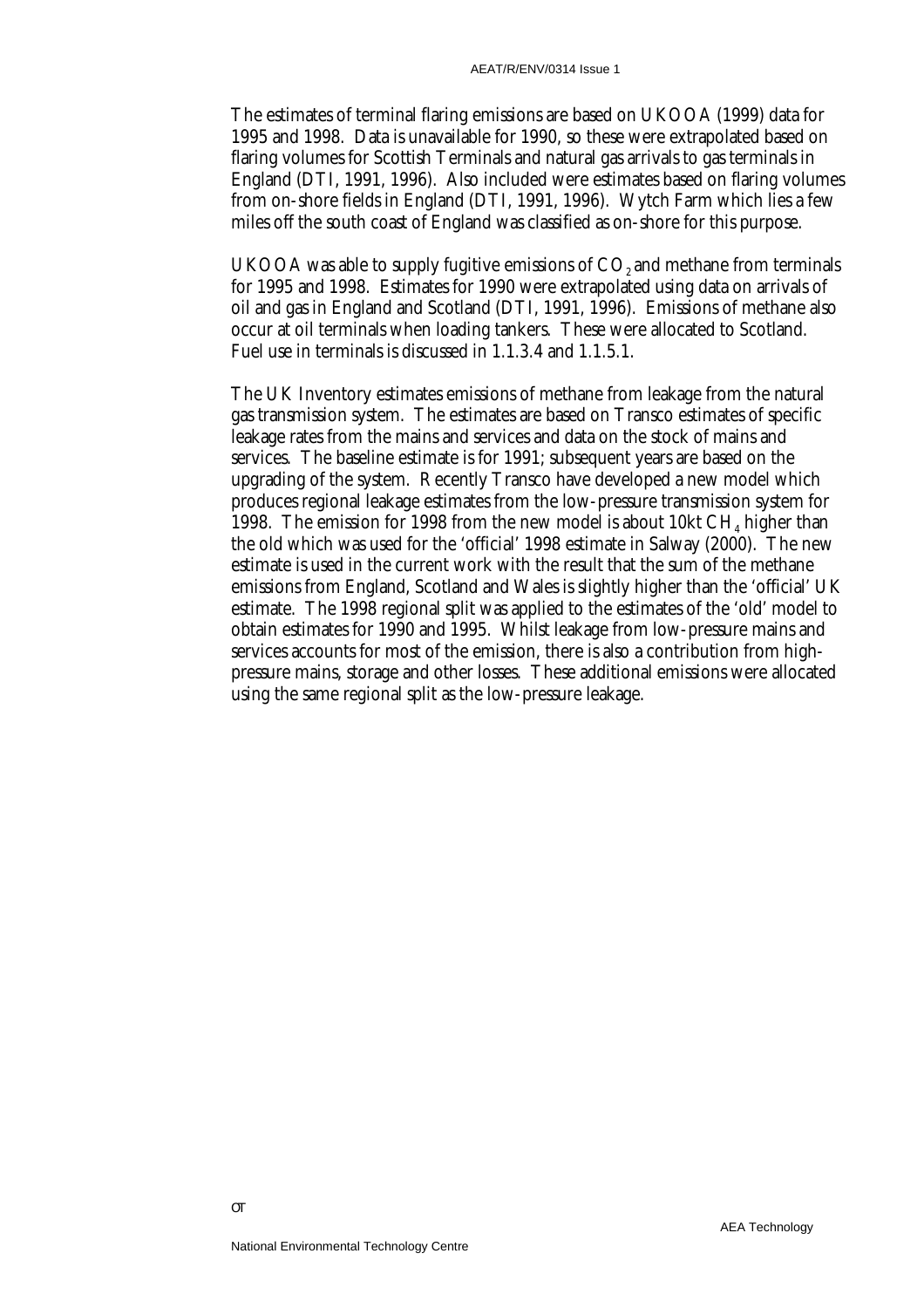# Table A1.6 Fugitive Emissions from  $\rm{Fuels^1}$

| <b>IPCC Category</b>       | <b>NAEI</b> Sources      | <b>Activity: Fuel Consumption</b> | 1990                                     | 1995/1998                          |
|----------------------------|--------------------------|-----------------------------------|------------------------------------------|------------------------------------|
| <b>Coal Mining</b>         | Deep mined coal          | Deep mine coal production         | Regional deep mine production,           | Regional deep mine production,     |
|                            | Coal storage & transport |                                   | CА                                       | CА                                 |
|                            | Open cast coal           | Open cast mine coal production.   | Regional open cast mine                  | Regional open cast mine            |
|                            |                          |                                   | production, CA                           | production, CA                     |
| Solid fuel transformation  | Coke production          | Coke production                   | Coal feed to coke ovens, ISSB,           | Coal feed to coke ovens, ISSB,     |
|                            |                          |                                   | WS. DTI                                  | WS, DTI, PI                        |
|                            | Flaring                  | Coke oven gas                     | Coal feed to coke ovens, ISSB,           | Coal feed to coke ovens, ISSB,     |
|                            |                          |                                   | WS, DTI                                  | WS, DTI, PI                        |
|                            | SSF production           | Coal                              | Coal feed to SSF plant, DTI, WS          | Coal feed to SSF plant, DTI, WS    |
|                            |                          | Petrocoke                         |                                          |                                    |
| Oil                        | Offshore Oil & Gas       | <b>NA</b>                         | <b>Fugitive emissions from Terminals</b> | Fugitive emissions from Terminals, |
|                            |                          |                                   | (extrapolated)                           | <b>UKOOA</b>                       |
|                            | <b>Onshore Loading</b>   | Oil loaded                        | All Scotland                             | All Scotland                       |
| <b>Venting and Flaring</b> | <b>Offshore Flaring</b>  | Volume gas flared                 | Flaring at terminals and onshore         | Flaring at terminals and onshore   |
|                            |                          |                                   | fields, UKOOA, DTI                       | fields, UKOOA, DTI                 |
| <b>Natural Gas</b>         | <b>Gas Leakage</b>       | Natural gas leakage               | Transco estimate for LP mains            | Transco estimate for LP mains      |

1 See Table A1.9 for abbreviations

OU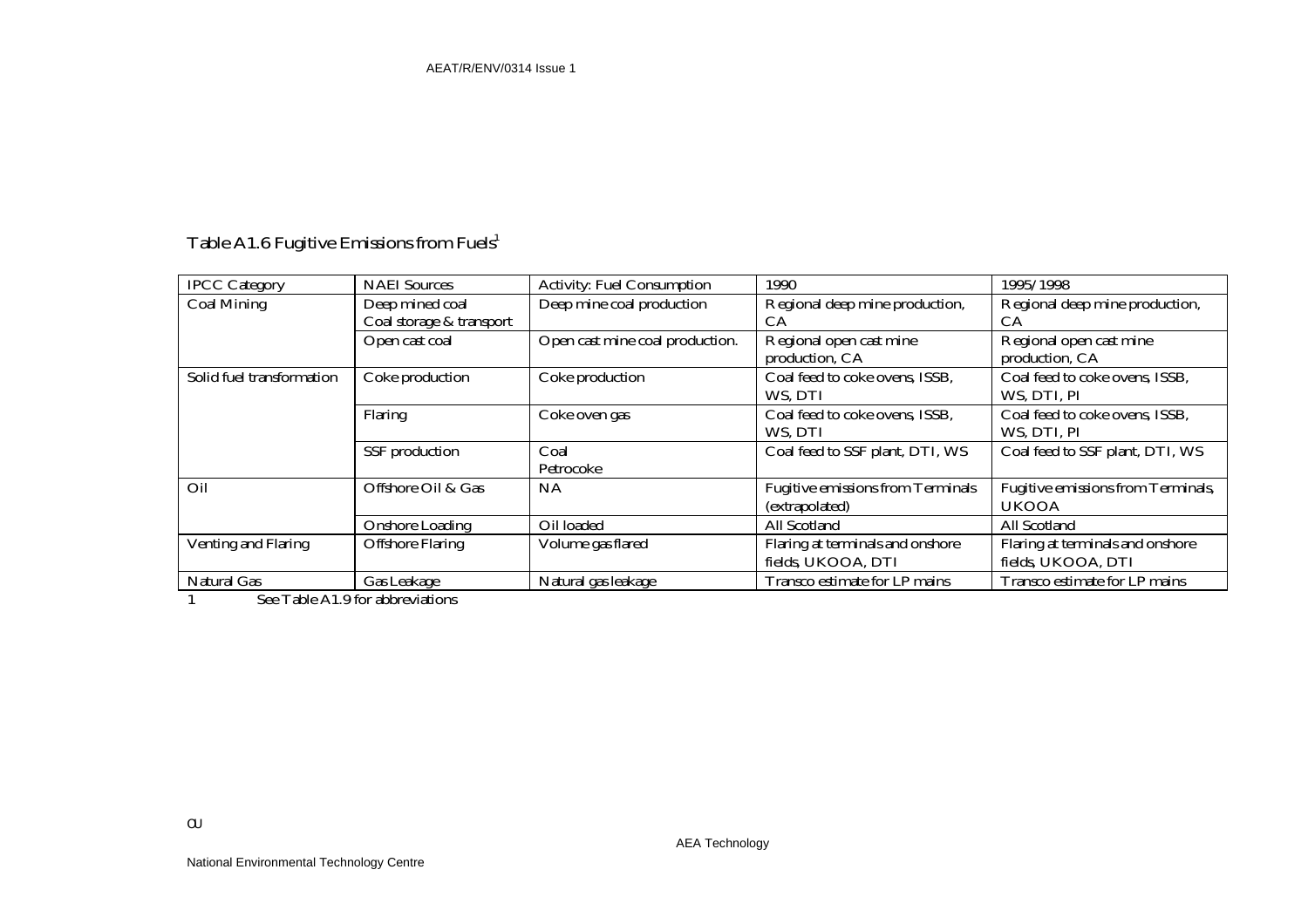# **1.8 INDUSTRIAL PROCESSES**

These sources report process and fugitive emissions from industrial processes as opposed to the emissions from fuel combustion used to provide energy to these processes. Table A1.2 covers combustion emissions. The drivers used for these processes are summarised in Table A1.7

#### **1.8.1 Minerals Industries**

Large emissions of  $CO<sub>2</sub>$  arise from the degradation of limestone used in cement and limekilns. Cement emissions are estimated from the production of cement clinker, hence regional emissions were estimated based on percentage capacity data for the regions supplied by British Cement Association (2000). Discussions with regulatory authorities (Environment Agency, Scottish Environmental Protection Agency, and in Northern Ireland, the Department of the Environment) suggested that, lime calcination only occurs in England.

Limestone and dolomite are also used in iron and steel production. Discussions with British Steel suggested it would be impossible to identify all the different uses of limestone and dolomite in iron and steel making. The major use is in blast furnaces, and so emissions were disaggregated on regional iron production (ISSB, 1991, 1996, 1999).

Limestone, dolomite and soda ash are also used in glass production. Emissions were disaggregated using plant capacity data for 1995/96 supplied by British Glass (1999).

#### **1.8.2 Chemical Production**

The UK Inventory reports emissions of carbon dioxide from ammonia production; nitrous oxide from adipic acid production and nitrous oxide from nitric acid production. The ammonia and adipic acid plants are in England. Nitric acid is produced in England and Northern Ireland and estimates were based on the plant capacities and estimated emission factors.

#### **1.8.3 Metal Production**

In the iron and steel industry, emissions of  $CO<sub>2</sub>$  arise from electric arc furnaces through the consumption of the graphite anodes. Regional data on steel production from electric arc furnaces was used as the driver (ISSB, 1991, 1996, 1999). The flaring of waste blast furnace gas was distributed according to the distribution of blast furnaces. The driver used was coal consumption by blast furnaces. (ISSB, 1991, 1996, 1999).

The electrolytic process used to produce aluminium results in a  $CO<sub>2</sub>$  emission as the petroleum coke anode is consumed. Emissions were based on plant capacity data for 1990,1995 and 1999 provided by Alcan (1998, 2000). The Kinlocheven plant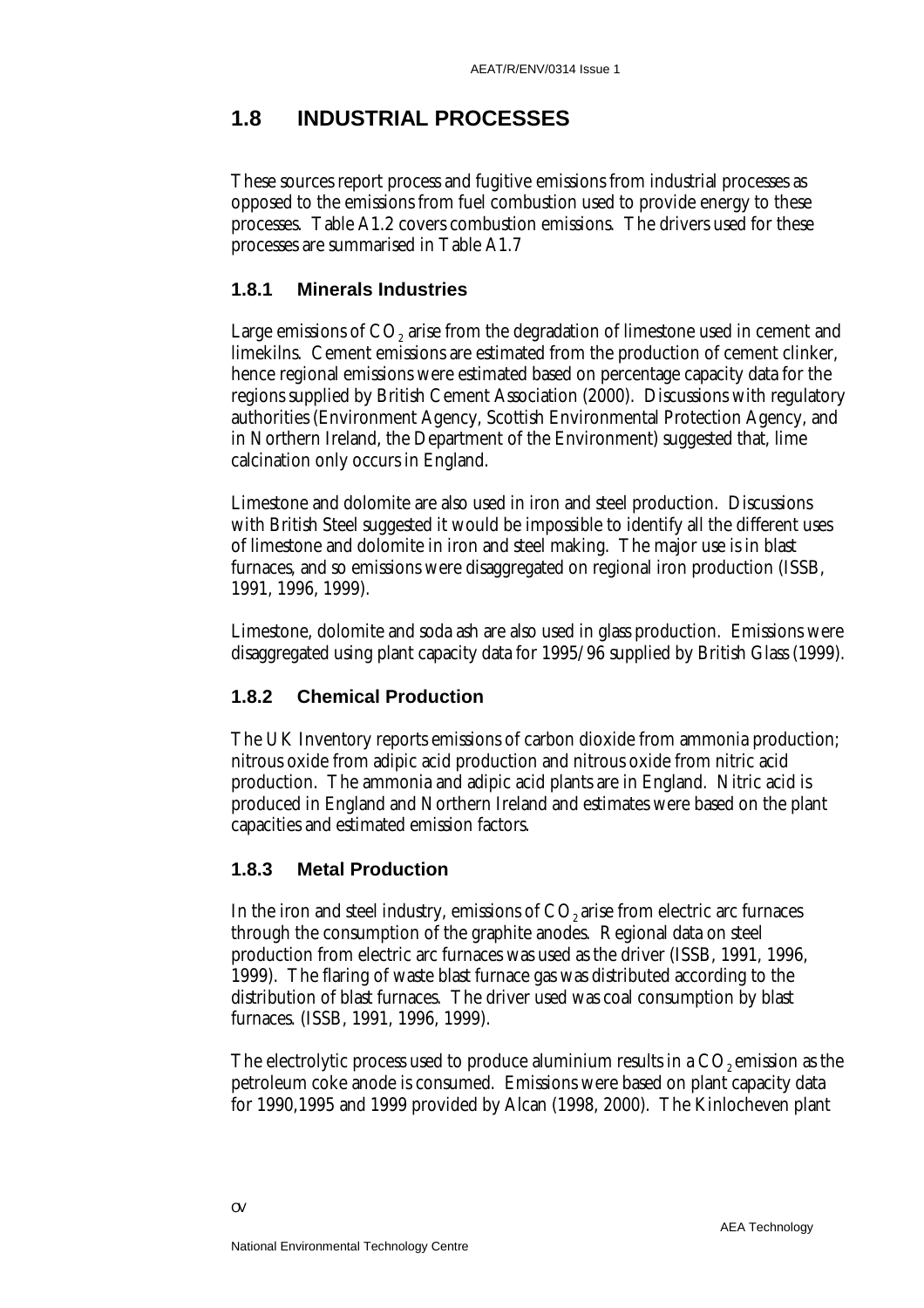uses the older Soderberg process which results in a higher specific emission factor. Aluminium production also results in emissions of PFCs. Regional estimates were obtained by Enviros March (2000) from discussions with Alcan.

#### **1.8.4 Use of Halocarbons and SF6**

The UK emissions of halocarbons and sulphur hexafluoride are based on estimates prepared by Enviros March, MCG (1999). For some sources, the emission is equal to the consumption of fluid (e.g. aerosols) whilst for other sources, emissions occur during manufacture of a product, followed by leakage during the product lifetime, followed by a disposal emission. (e.g. refrigerators). In these cases emissions are estimated from a time dependent model of the bank of fluid held in products, accounting for product production and disposal, MCG (1999). Enviros March performed a short study on regional emissions, and this section summarises their report.

It was felt that supermarket refrigeration was sufficiently different from other refrigeration to warrant a separate study. Emissions were based on a market review of the number and size of supermarkets in the regions plus discussions with gas manufacturers on the sales into this sector. Discussions with supermarket owners also suggested that regional usage could be approximately equated to sales volume, which in turn could be approximated by regional population split.

Air conditioning systems in cars began to use HFC134a from around 1993. Data was supplied by SMMT on regional sales of new cars. Initially, installation of air conditioning was skewed towards company cars, which are broadly distributed according to population.

PFCs and  $SF<sub>6</sub>$  are used to cushion the soles of some training shoes. Data were gathered from discussions with Nike. Sales figures for the devolved regions of the UK were not available, so the regional split has been made according to population.

Sulphur hexafluoride is used in electrical switchgear used in the electricity transmission system. Estimates were based on discussions with gas manufacturers, equipment manufacturers and the Electricity Association. The regional split was based on the total electrical capacity of a particular region.

For aerosols the split by region has been done on the basis of population. The aerosols containing these gases often have industrial applications, but it can be assumed that usage can be at least approximately equated with population. Making the split using this method also has the advantage of making the data directly comparable with the figures for the baseline years of 1990 and 1995.

Data for HFC emissions from metered dose inhalers in the UK have been taken from the March predictive model (MCG, 1999). The National Asthma Campaign's National Asthma Audit 1999/2000 concluded that, 'There is little variation in asthma prevalence among children or adults throughout Great Britain.' Therefore, the regional split of emissions is proportional to population.

PM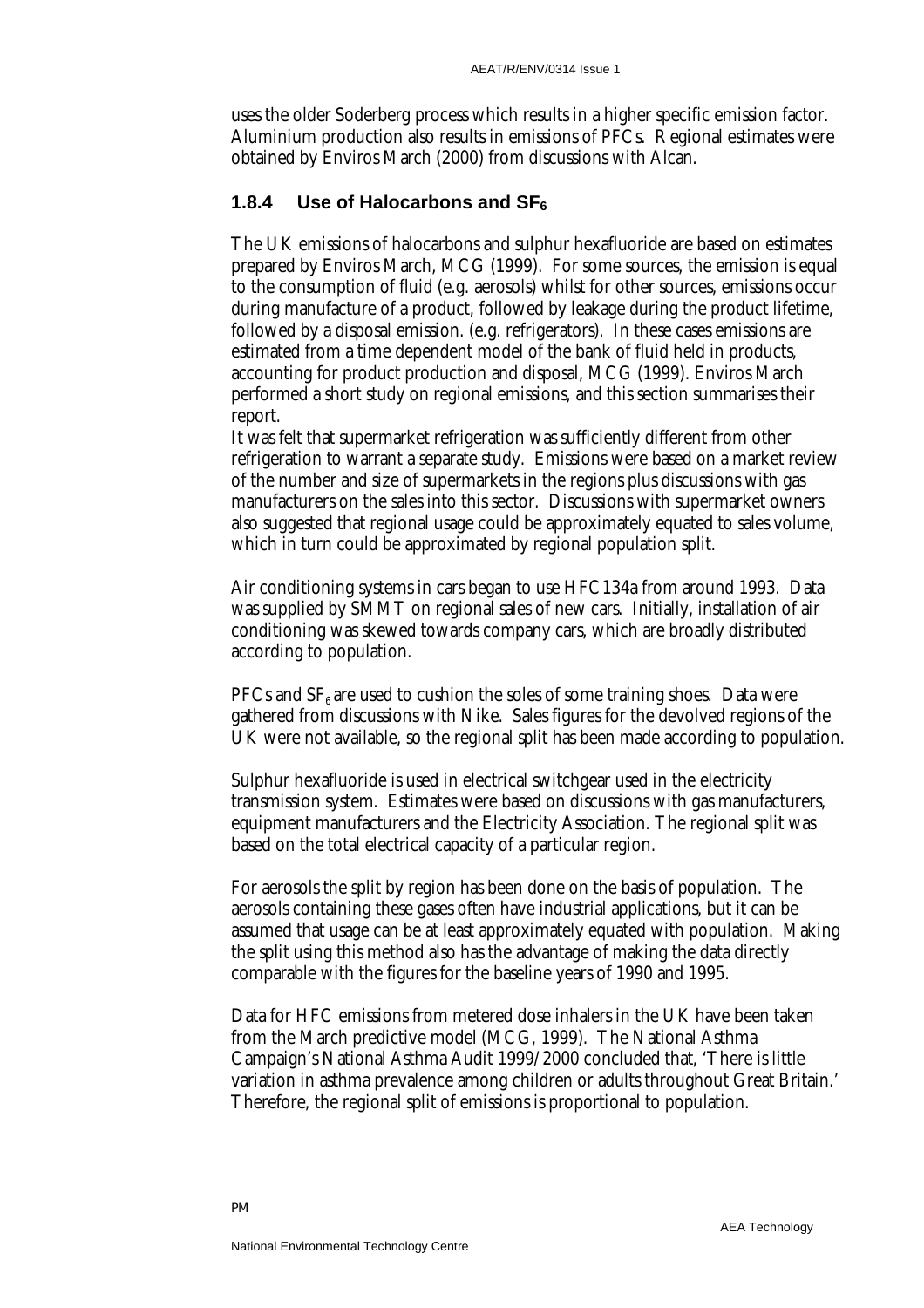Other sources such as fire extinguishers are very small and are likely to be distributed with the general population.

Discussions with end-users in the magnesium industry confirmed the assumptions made in the emissions model; i.e. that there has been growth in production of about 20-25% between 1995 and 1998, that no reclamation of SF6 was yet taking place, and that although  $SO_2/SF_6$  mixtures were being looked at as an alternative for  $SF_6$ , reduced legal limits of  $SO<sub>2</sub>$  were holding back progress in this area.

Regional data for emissions of PFCs and  $SF<sub>6</sub>$  from semiconductor wafer manufacture for the years 1995 and 1998 were kindly provided by Future Horizons, a semiconductor industry consultancy. The predicted total UK emissions closely match the actual emissions calculated in the current study (MCG, 1999). However, it should be noted that in light of information provided, the regional split has been altered for emissions in 1995. The previous figures underestimated emissions from England and overestimated those from Wales. Although UK semiconductor manufacture increased by approximately 50% between 1995 and 1998, emissions from this sector have actually declined by about 50%. This is due to a vast improvement in the emissions rate of the gases, as the semiconductor manufacturers have become aware of the environmental impact of the fluids used. Initiatives have been undertaken to prevent evaporation to the atmosphere and for disposal in an environmentally responsible manner.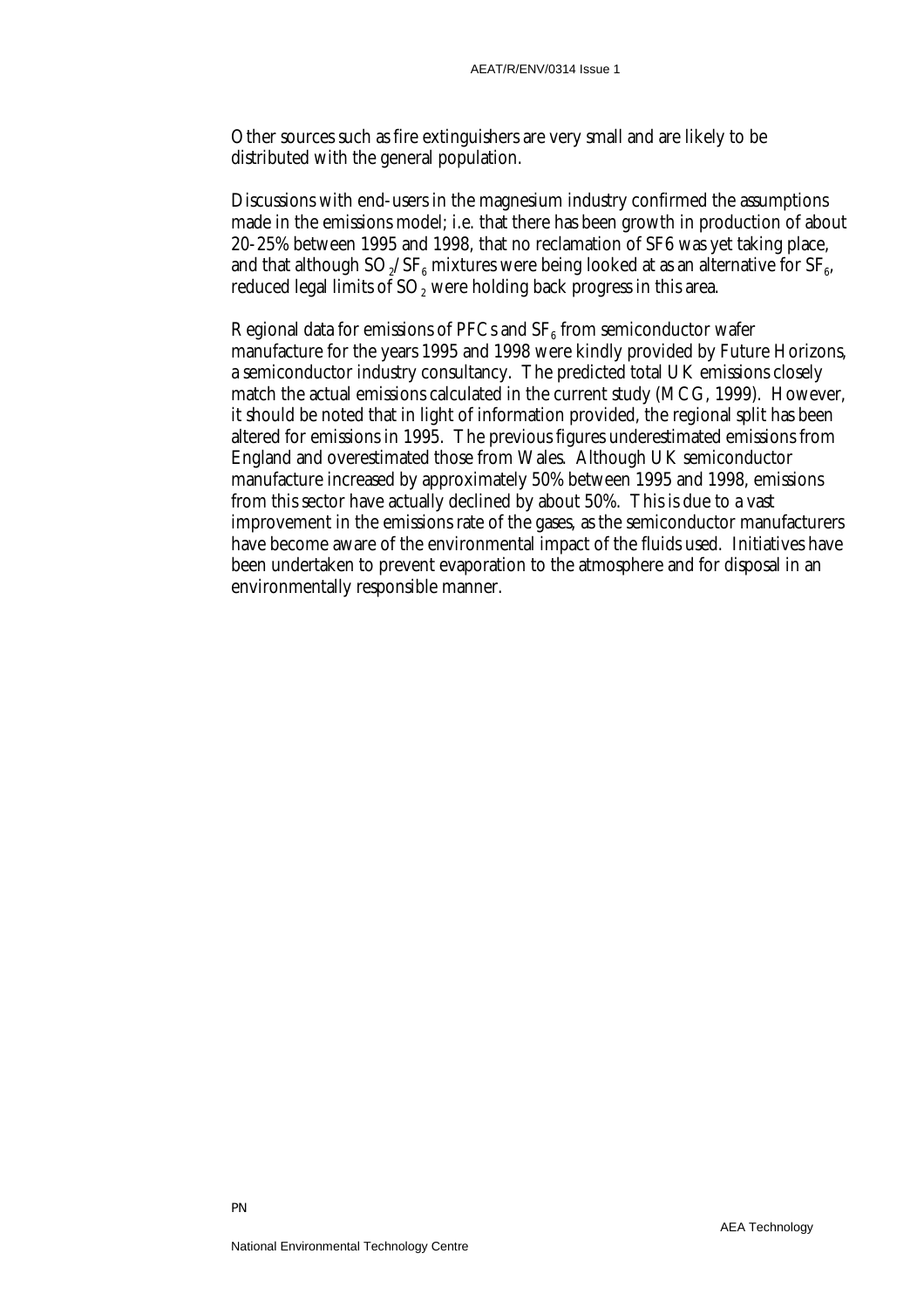# Table A1.7 Industrial Processes $1$

| <b>IPCC Category</b>              | <b>NAEI</b> Sources           | <b>Activity Data</b>        | 1990                             | 1995/98                          |
|-----------------------------------|-------------------------------|-----------------------------|----------------------------------|----------------------------------|
| <b>Cement Production</b>          | Cement (decarbonizing)        | Clinker production          | Regional cement capacity, $BCA1$ | Regional cement capacity, $BCA1$ |
| Lime Production                   | Lime (decarbonizing)          | Limestone consumption       | Plant in England                 | Plant in England                 |
| <b>Limestone and Dolomite Use</b> | Glass production              | Limestone and dolomite      | Regional glass production 96/97, | Regional glass production 96/97, |
|                                   |                               | consumption                 | <b>BG</b> lass                   | <b>BGlass</b>                    |
|                                   | <b>Blast Furnaces</b>         | Limestone and dolomite      | Iron production, ISSB            | Iron production, ISSB            |
|                                   |                               | consumption                 |                                  |                                  |
| Soda Ash Production and Use       | Glass production              | Soda Ash Consumption        | Regional glass production 96/97, | Regional glass production 96/97, |
|                                   |                               |                             | <b>BG</b> lass                   | <b>BGlass</b>                    |
| <b>Ammonia Production</b>         | Ammonia feedstock             | Natural gas feedstock       | <b>Plant in England</b>          | <b>Plant in England</b>          |
| <b>Nitric Acid Production</b>     | <b>Nitric Acid Production</b> | Plant capacity              | Regional plant capacity          | Regional plant capacity          |
| <b>Adipic Acid Production</b>     | <b>Adipic Acid Production</b> | Adipic acid made            | Plant in England                 | <b>Plant in England</b>          |
| <b>Iron and Steel</b>             | <b>Electric Arc Furnace</b>   | <b>EAF</b> steel production | Regional EAF production, ISSB    | Regional EAF production, ISSB    |
|                                   | <b>Flaring</b>                | <b>Blast furnace gas</b>    | Coke Consumed in blast           | Coke Consumed in blast           |
|                                   |                               |                             | furnaces, ISSB, $WO1$            | furnaces, ISSB, $WO1$            |
| Aluminium Production              | Aluminium production          | Primary aluminium produced  | Regional aluminium plant         | Regional aluminium plant         |
|                                   |                               |                             | capacity, ALCAN                  | capacity, ALCAN                  |
| $SF6$ Used in Aluminium and       | SF <sub>6</sub> Cover gas     | NA                          | Regional consumption, $EM1$      | Regional consumption, $EM1$      |
| <b>Magnesium Foundries</b>        |                               |                             |                                  |                                  |

1 See Table A1.9 for abbreviations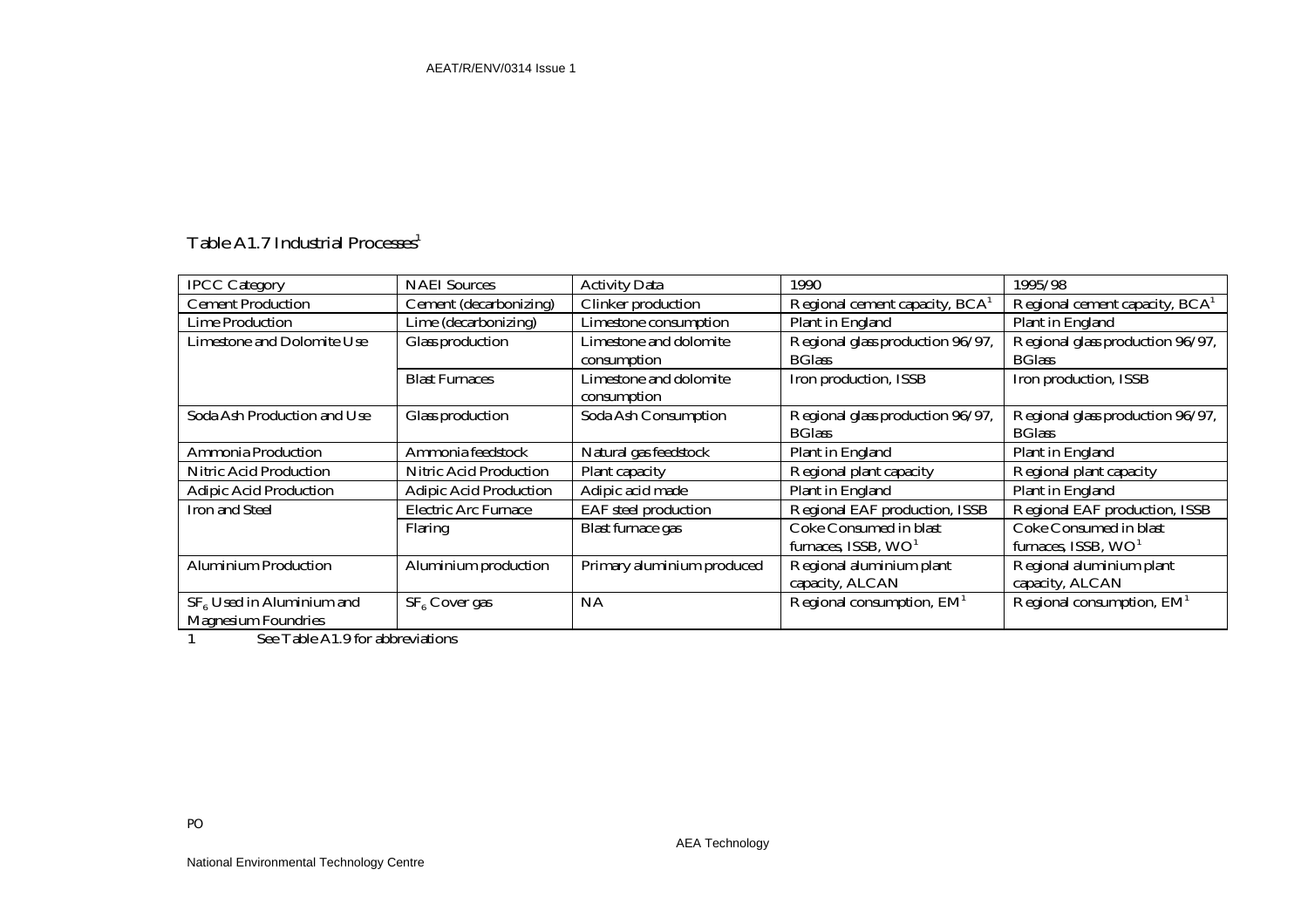| Table A1.8 Halocarbons and Sulphur Hexafluoride <sup>1</sup> |  |
|--------------------------------------------------------------|--|
|--------------------------------------------------------------|--|

| <b>IPCC Category</b>      | <b>NAEI</b> Sources              | <b>Activity Data</b> | 1990                                     | 1995/98                                  |
|---------------------------|----------------------------------|----------------------|------------------------------------------|------------------------------------------|
| Halocarbon & SF6 By-      | <b>Halocarbon Production</b>     | NA                   | All plant in England                     | All plant in England                     |
| <b>Product Emissions</b>  |                                  |                      |                                          |                                          |
| Refrigeration and Air     | Refrigeration                    | NA                   | Regional population, ONS                 | Regional population, ONS                 |
| Conditioning              |                                  |                      |                                          |                                          |
|                           | <b>Supermarket Refrigeration</b> | NA                   | Regional population, EM                  | Regional population, $EM1$               |
|                           | Mobile Air conditioning          | NA                   | Regional population, EM                  | Regional population, EM                  |
| Foam Blowing              | Foams                            | <b>NA</b>            | Regional population, ONS                 | Regional population, ONS                 |
| <b>Fire Extinguishers</b> | Fire fighting                    | <b>NA</b>            | Regional population, ONS                 | Regional population, ONS                 |
| Aerosols                  | <b>Metered Dose Inhalers</b>     | <b>NA</b>            | Regional population, ONS                 | Regional population, ONS                 |
|                           | Aerosols (halocarbons)           | <b>NA</b>            | Regional population, ONS                 | Regional population, ONS                 |
| Other                     | <b>Electronics</b>               | NA                   | Regional electronics plant Consumptn, EM | Regional electronics plant Consumptn, EM |
|                           | <b>Training shoes</b>            | NA                   | Regional population, EM                  | Regional population, EM                  |
|                           | <b>Electrical Insulation</b>     | <b>NA</b>            | Regional electrical capacity, EM         | Regional electrical capacity, EM         |

1 See Table A1.9 for abbreviations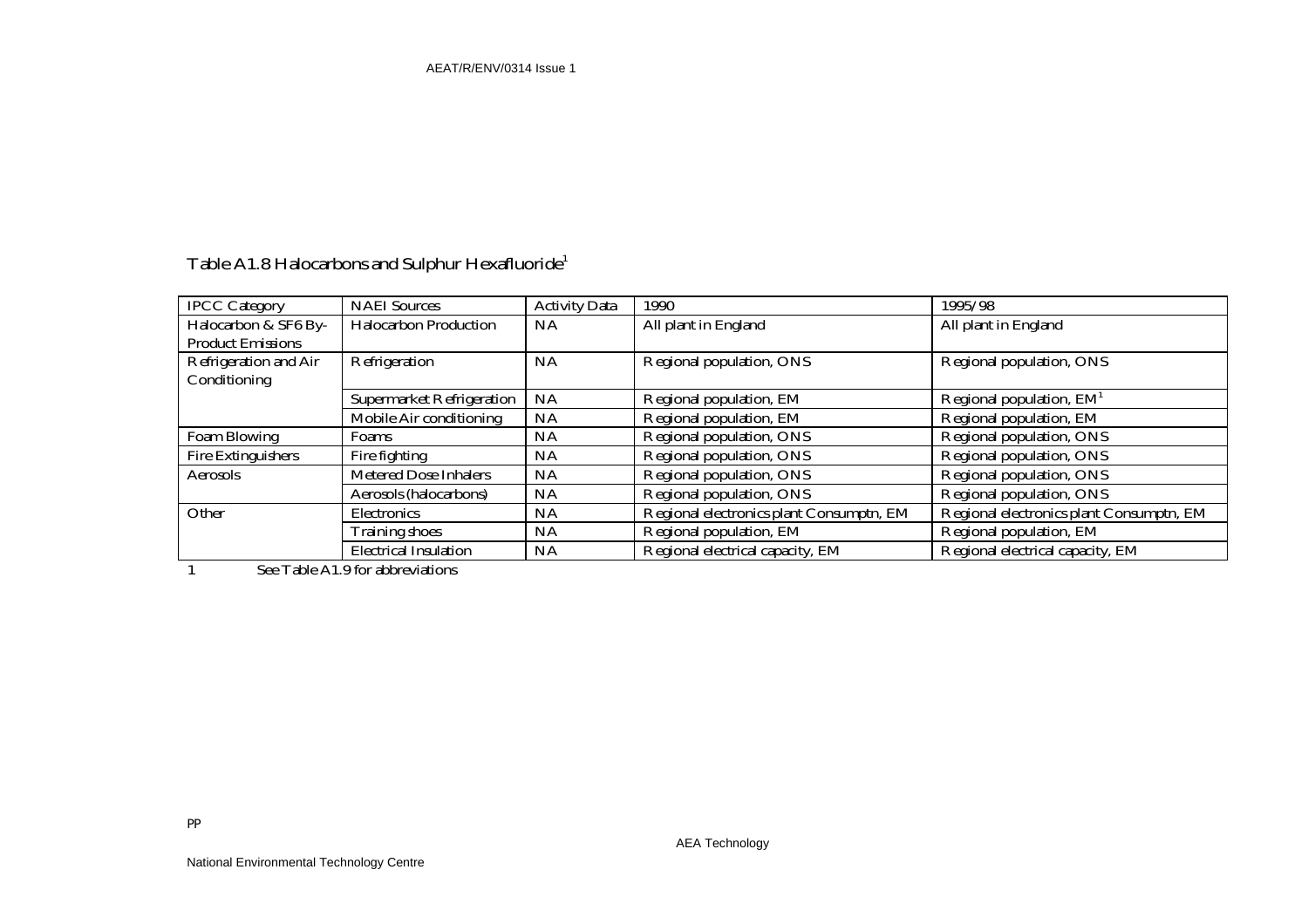| <b>BCA</b>    | <b>British Cement Association</b>                    |  |
|---------------|------------------------------------------------------|--|
| <b>BGlass</b> | <b>British Glass</b>                                 |  |
| CA            | <b>Coal Authority</b>                                |  |
| <b>DTI</b>    | Department of Trade and Industry                     |  |
| E             | England                                              |  |
| <b>EAF</b>    | <b>Electric Arc Furnace</b>                          |  |
| EM            | Enviros March previously MCG                         |  |
| IPCC          | <b>Intergovernmental Panel on Climate Change</b>     |  |
| <b>ISSB</b>   | <b>Iron and Steel Statistics Bureau</b>              |  |
| LPG           | Liquefied petroleum gas                              |  |
| <b>LRC</b>    | <b>London Research Centre</b>                        |  |
| <b>MAFF</b>   | Ministry of Agriculture, Fisheries and Food          |  |
| <b>MCG</b>    | March Consulting Group now EM                        |  |
| <b>MSW</b>    | <b>Municipal Solid Waste</b>                         |  |
| NA            | <b>Not Available</b>                                 |  |
| <b>NAEI</b>   | National Atmospheric Emissions Inventory             |  |
| NIO           | Northern Ireland Office                              |  |
| <b>NIR</b>    | <b>Northern Ireland Railways</b>                     |  |
| NO            | Not occurring                                        |  |
| <b>ONS</b>    | <b>Office for National Statistics</b>                |  |
| <b>OPG</b>    | Other petroleum gas                                  |  |
| PI            | <b>Pollution Inventory</b>                           |  |
| S             | Scotland                                             |  |
| <b>SSF</b>    | Solid smokeless fuel                                 |  |
| <b>SPRU</b>   | <b>Science Policy Research Unit</b>                  |  |
| <b>UKOOA</b>  | <b>UK Offshore Operators Association</b>             |  |
| <b>UKPIA</b>  | <b>United Kingdom Petroleum Industry Association</b> |  |
| <b>WO</b>     | <b>Welsh Office</b>                                  |  |
| <b>WS</b>     | <b>Welsh Statistics</b>                              |  |

Table A1.9 Summary of Abbreviations used in Tables A1.1to A1.8

# **1.9 AGRICULTURE**

The UK inventory was disaggregated to England, Scotland, Wales and Northern Ireland. No methodological alterations were made in terms of emissions calculations, with defaults and emission factors carried over from the national inventory.

Regional crop areas were obtained from the MAFF June Agricultural Census for 1990, 1995 and 1998. (MAFF, 1991,1996,1999). Most of the data previously submitted for 1990 and 1995 is unchanged, but in 1995 the following figures have been updated using the latest production statistics in Agriculture in the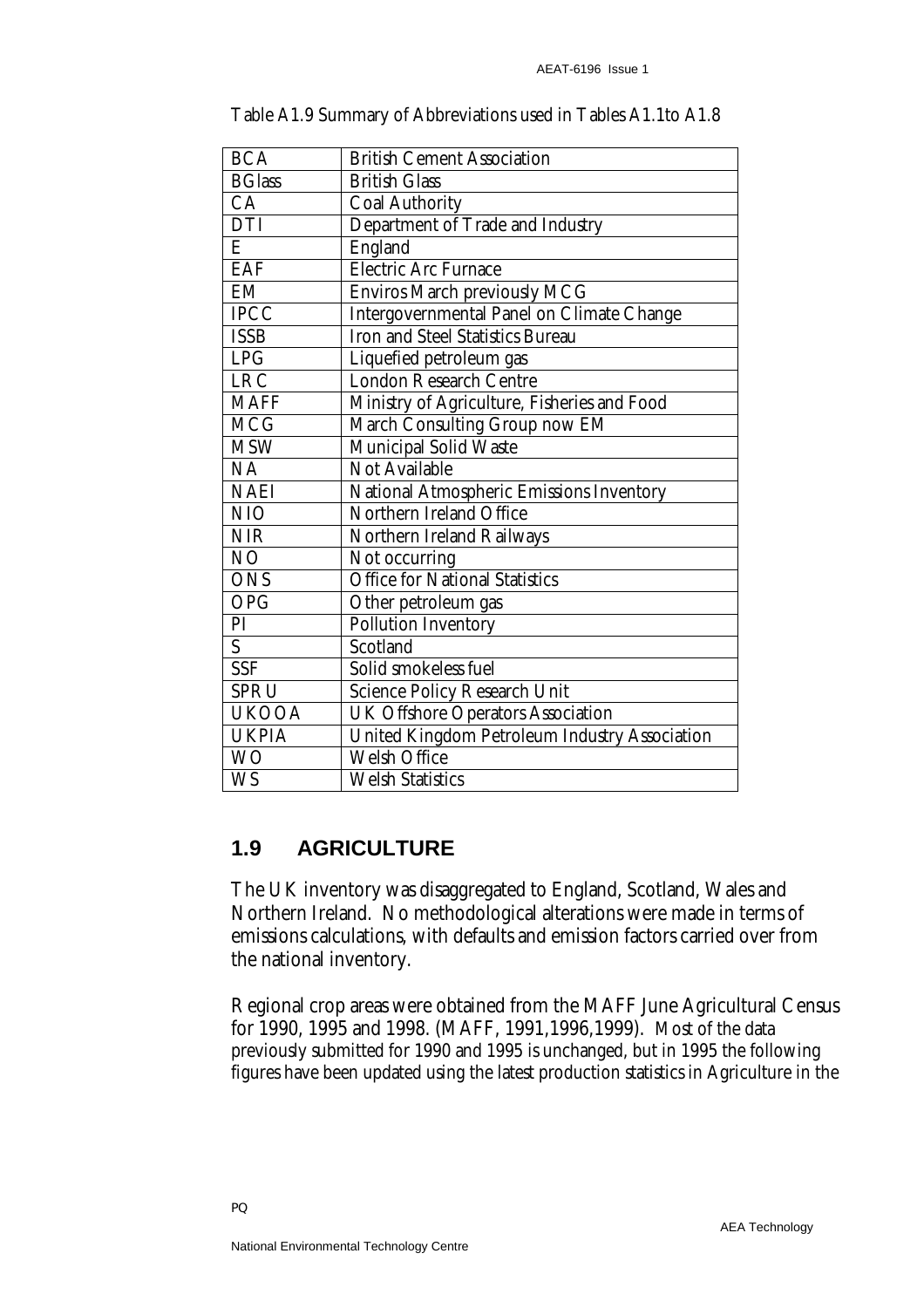UK and Basic Horticultural Statistics for the UK (from which all crop production numbers are obtained):

- Total cereal
- Oilseed rape
- Linseed
- Sugar beet
- Phaseolus beans

Fertiliser applications were derived using regional crop areas and average application rates published in the British Survey of Fertiliser Practice for 1990, 1995 and 1998, (BSFP, 1991, 1996, 1999). Application rates in Wales were assumed to be equivalent to those in England, and rates in Northern Ireland were assumed to be the same as Scottish applications. Where application rates were not available for particular crop types, the crop area was amalgamated with a similar crop with a known fertiliser application rate. Where annual applications were not available, fertiliser application for a different year was used.

There remains a difference between the 1998 national fertiliser N figure and the UK total derived through disaggregation. The method used for disaggregating the fertiliser N application data in 1990/95 is not applicable to 1998 since there is a paucity of data for some categories. Instead, another method was used. This derives the fertiliser N application from MAFF census crop areas and British Survey of Fertiliser Practice application rates, and results in a total that is only 0.04% different to the value previously submitted in the national inventory for 1998, as opposed to a 1.4% difference using the 1990/95 method and the available data.

Livestock numbers were obtained from the MAFF June Agricultural Census for 1990, 1995, 1998 with the exception of deer, which were derived from the distribution reported in *Economic Report on Scottish Agriculture*, (SO, 1996) The following categories have been updated in the disaggregated inventory for 1998:

- Dairy in milk
- Dairy not in milk
- Beef (including heifers in first calf)
- Other cattle  $> 2$
- Other cattle  $< 2$
- Beef and all others  $< 2$
- Other cattle 1-2

As in the national inventory, the area of cultivated histosols (soils of high organic content) was assumed to be equivalent to the area of Eutric Histosols. This was disaggregated according to a percentage split estimated by the Soil Survey and Land Research Centre (personal communication).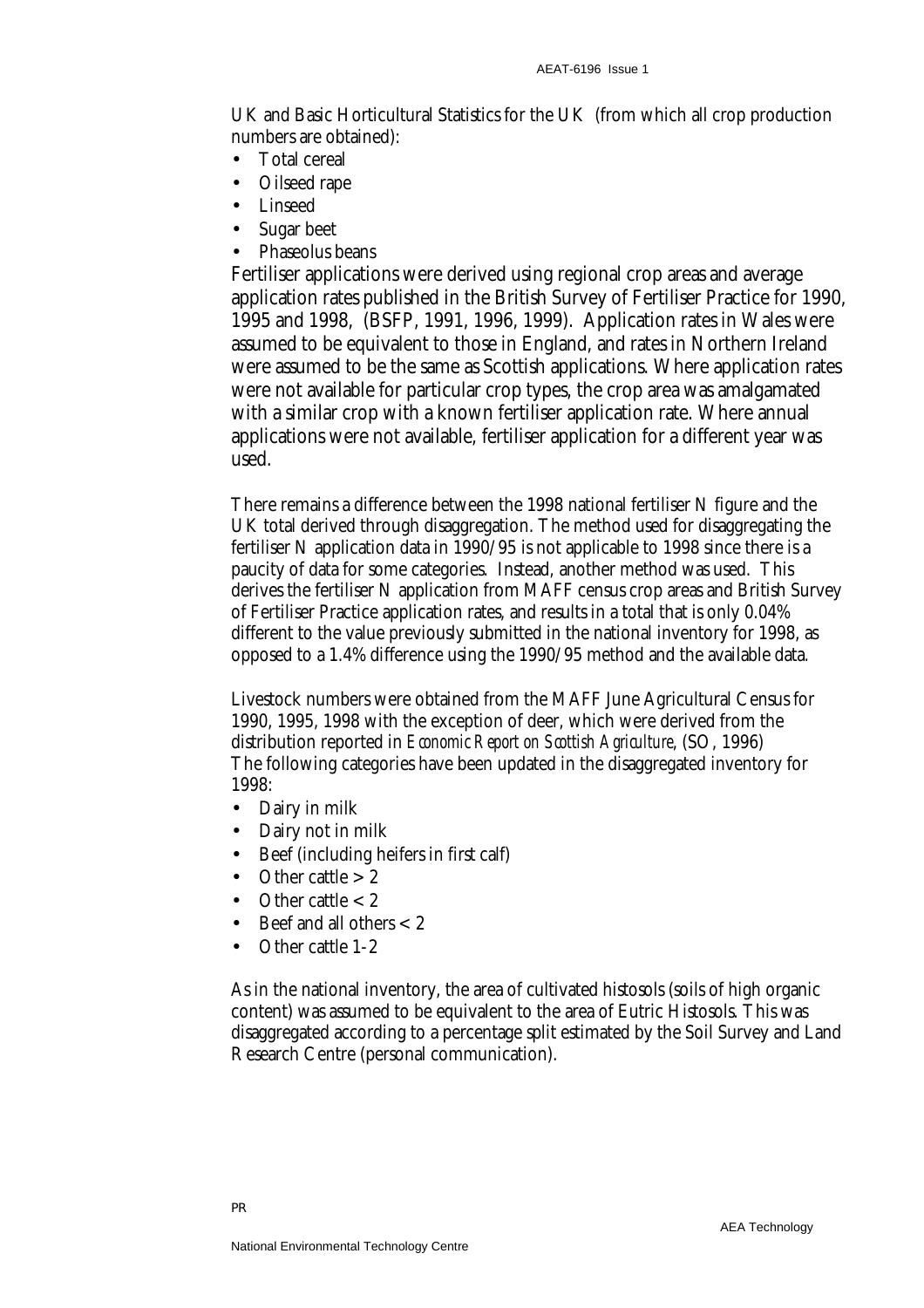In general, the UK totals in the disaggregated inventory match well with those submitted in the national inventory. Any small differences are due to the derivation of disaggregated data that was not readily available. These small differences have been removed by in effect normalising the regional inventories so the sum of England, Scotland, Wales and Northern Ireland equals the UK Emission. The details of the normalisation procedure are explained in Section 1.1.2.

# **1.10 LAND USE CHANGE AND FORESTRY**

The estimates for Land Use Change and Forestry are from work done at the Centre for Ecology and Hydrology (Edinburgh)✝ (Cannell *et al*. 1999, Milne and Brown 1999).

Emissions and Removals are estimated based on a model based on England, Scotland, Wales and Northern Ireland. The methodology is discussed by Milne in Salway (2000).

# **1.11 WASTE**

#### **1.11.1 Solid Waste Disposal on Land**

In the UK Inventory, emissions are estimated based on a model of methane production in landfill sites. (Brown *et al*, 1999). The model classifies landfill sites into four different types depending on their age and the extent of methane recovery system installed. The generation of methane is assumed to follow a first order model with different decay rates for different types of waste. The model requires data on waste disposals and waste composition from 1945 onwards. The only available data is based on studies from 1995 onwards and previous year's data are extrapolated based on production indices.

The regional estimates were calculated using the Brown *et al* (1999) model. This involved estimating the input data for Wales, Scotland and Northern Ireland. The data estimated were:

• Annual arisings of MSW. Data for Scotland, Wales, Northern Ireland and England for 1995 are given in Brown *et al* (1999) and DETR (1997) and are consistent. Previous years' data were extrapolated using the model's estimates for UK arisings. The 3 components (household, civic amenity, co-collection) were allocated according to their proportions in 1995 or allocated as zero when they were known not to occur.

<u>.</u>

<sup>✝</sup> The land use change and forestry estimates were provided by the Institute of Terrestrial Ecology (Contract EPG/1/1/39). Technical enquiries on land use change and forestry should be addressed to Dr R Milne, Centre for Ecology and Hydrology (Edinburgh), Bush Estate, Penicuik, EH26 OQB, UK (tel +44 (0) 131 445 8575. fax +44 (0) 131 445 3943, E-mail, rmilne@ceh.ac.uk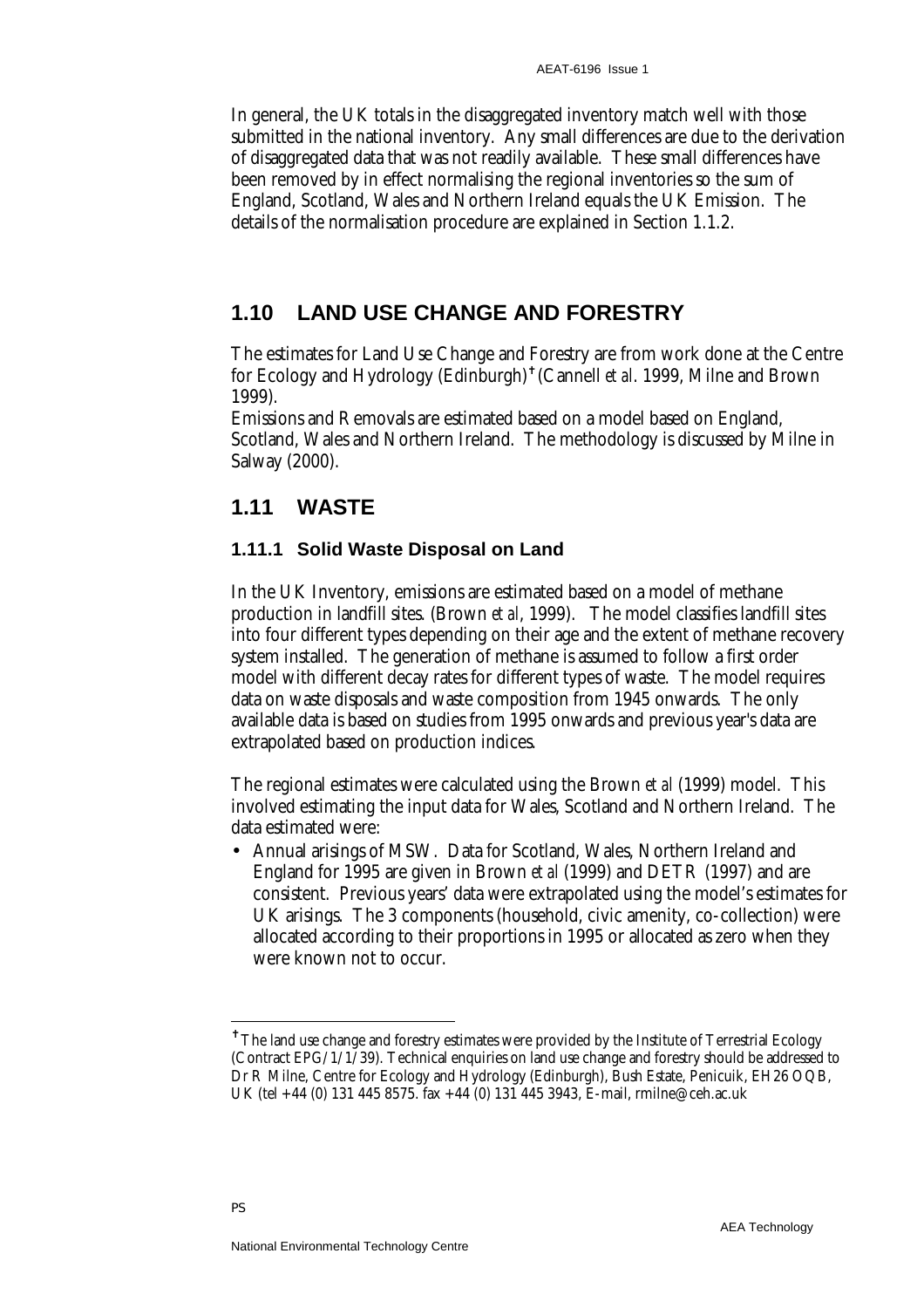- The model uses data on the percentage composition of MSW and the proportion of each component landfilled. The UK data were taken as defaults for the regions but were scaled so that total MSW disposals matched the known 1995 data. For Scotland and Northern Ireland, this meant higher percentage disposals than for England and Wales. The model assumes higher disposals in the past and these data were scaled using a single factor to produce a time series. For Northern Ireland, the average percentage of waste disposed of in 1995 was found to be 95%. Scaling this using the UK historic time series gave disposals in excess of 100%. Hence a fixed disposal rate of 95% was used for all years.
- Industrial and Commercial Waste. This includes some sewage sludge. Data for Scotland, Northern Ireland and England/Wales were taken from DETR (1997) and entered directly back to 1991. The 1991 entry was used for all previous years. Welsh sewage disposals to landfill in 1996/97 were zero (Environment Agency, 1999) and this value was used for all years. The remaining waste categories were interpolated based on population and a time series produced by scaling on the UK time series.
- All other data on Degradable Organic Carbon contents distribution of landfill types etc was taken from the UK Model.

Emissions for England were estimated as the difference between the UK and the remaining regions. Landfill gas is recovered and used as a fuel for electricity generation. The methodology assumes that the degree of recovery was the same in all regions, so the methane emission driver could be used to distribute landfill gas consumption.

#### **1.11.2 Waste Water Handling**

The UK emission of methane from sewage treatment is based on a model reported by Hobson et al (1996). This breaks down the UK arisings of sewage into the amounts treated by up to 14 different disposal routes. Empirical emission factors are applied to each route to estimate methane emissions. Methane recovery is assumed for the anaerobic digestion route. The model requires estimates of the annual arisings of sewage and the proportion treated by the disposal routes. These data are taken from the UK Sewage Sludge Survey for 1990/91 (DOE, 1993). A more recent survey for 1995/96 has just been released (Environment Agency, 1999), however the Inventory estimates are based on the earlier work and so the regional disaggregation was also. The survey reports disposals of sewage for Scotland, Northern Ireland and England/Wales and gives data on disposal routes. However the data is incomplete and it was necessary to make assumptions to account for all disposals. Where assumptions had to be made, the UK defaults were adopted. Data for Wales were taken from the later survey since the earlier work did not specifically identify Wales. The Welsh estimates were based on data reported by Welsh Water whose area of activity does not exactly match the Welsh National Territory but should give a reasonable estimate. Using the regional data, estimates were made for 1990 and 1995 for Scotland, Northern Ireland and Wales. It was assumed that the percentage mix of disposal routes did not change between 1990 and 1998 but that sewage disposals increased in line with the UK.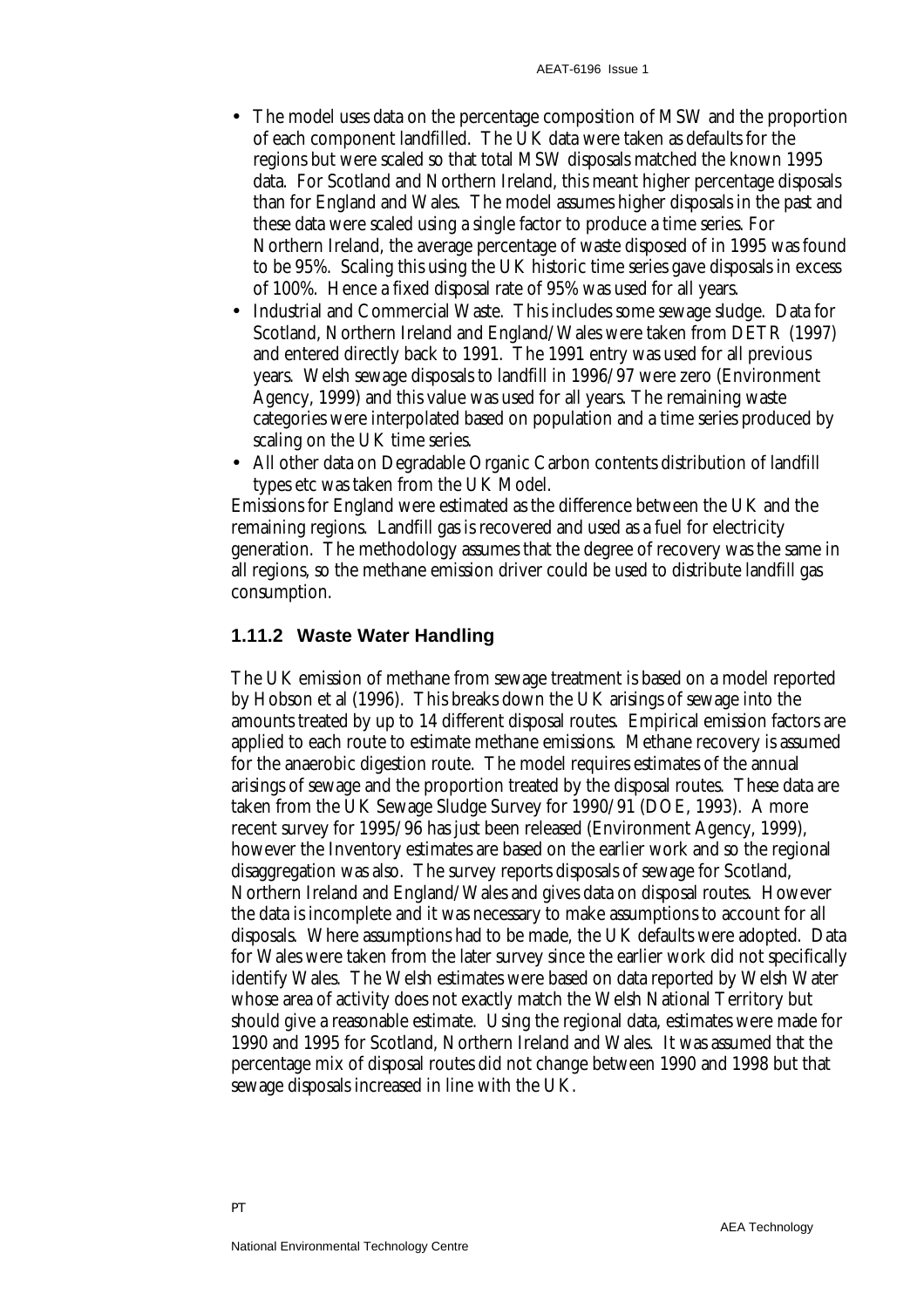The model also predicts the amount of sewage gas recovered for use or disposal. This data was used as the driver for sewage gas combustion.

#### **1.11.3 Waste Incineration**

The UK Inventory reports emissions from the incineration of sewage sludge and municipal solid waste. Regional estimates are based on DETR (1997) which reports data for the amount sewage incinerated for Scotland, Northern Ireland and England/Wales. Wales is known to be zero (RCEP, 93). Emissions from MSW Incinerators are based on capacity data for individual incinerators taken from RCEP (1993). It is assumed there were no significant changes between 1990 and 1995. Comparison with lists prepared for 1996 (Smyllie, 1996) suggest this is reasonable. Some of these incinerators generate electricity and are reported as power stations. The consumption of these incinerators is reported in DTI (1996, 1991) and is known to be located in England. By 1998 all UK Incinerators generated electricity and are reported as power stations.

## **1.12 UNCERTAINTIES**

#### **1.12.1 Introduction**

The uncertainties in the UK Inventory were estimated using a Monte Carlo simulation. Eggleston et al (1999) and Salway (2000) describe this in detail. In general this involves estimating the uncertainties in the activity data and the emission factors for all the emission source categories and then using a Monte Carlo simulation package to calculate the uncertainty in the emission totals. In order to apply a similar approach to the regional inventories, it would necessary to estimate uncertainties for the regional activity data (i.e. fuel consumption, production data). The same emission factors are used in the regional inventories as in the UK Inventory, so their uncertainties are known. In the UK Inventory uncertainties in the activity data were estimated on the basis of the statistical differences between fuel supply and demand data reported in the energy statistics. However, such data is not available for the regional data used. Moreover, for some sources, no direct activity data is available at all, and it was necessary to distribute the UK data using surrogate data (e.g. employment statistics). In such cases, it is impossible to say whether the surrogate statistics are an accurate indicator of fuel consumption.

Given the difficulties inherent in estimating the uncertainties in the regional estimates it is evident that such estimates are likely to be tentative and should be treated as indicative rather than a precise estimate of uncertainties.

#### **1.12.2 Regional Uncertainty Estimation**

The uncertainties in the regional inventories were estimated by a Monte Carlo simulation. In order, to simplify the calculations the source categories were far broader than those used in the UK Inventory simulation. In the regional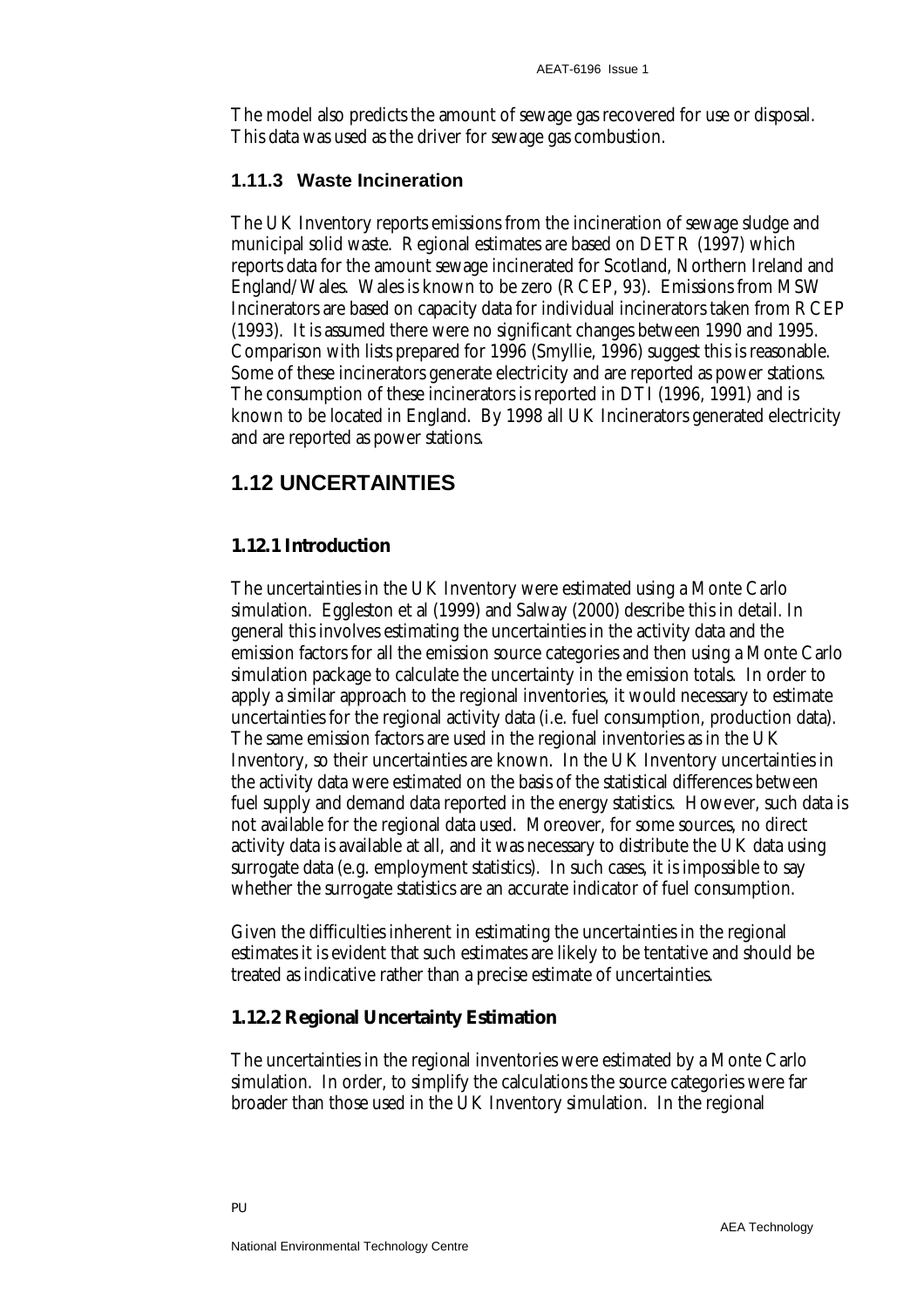simulation, the combustion categories were effectively the total consumption of a particular fuel. This contrasts with the UK simulation where there was a further disaggregation into sectoral categories (e.g. power stations, refineries). The rationale for this was that it was far easier to form a view of the uncertainty in the total consumption of a fuel in a region than to attempt to estimate uncertainties in diverse sectors where in some cases surrogates were being used.

For each of the broad source categories an estimate of the activity uncertainty was made for Scotland, Wales, Northern Ireland and Unallocated. The approach adopted was to estimate a factor to scale the UK. For example, sales data is available for burning oil consumption in Scotland and Northern Ireland. Hence, it seems reasonable to assume that its uncertainty is similar to that of the UK burning oil data. Sales data is only available for England and Wales combined so that estimates for England and Wales were made by splitting the available data using population as a surrogate. Thus it was assumed that the uncertainty for Wales was twice that for Scotland and Northern Ireland which were the same as the UK.

It is important to note that the uncertainties in the inventories for the UK, England, Scotland, Wales, Northern Ireland, Unallocated are not independent. This is because:

Emissions from UK = Emissions from England, Scotland, Wales, Northern Ireland and Unallocated

Thus, in the simulation, the uncertainties for UK, Scotland, Wales, Northern Ireland and Unallocated were estimated and the total uncertainties for UK, Scotland, Wales, Northern Ireland, Unallocated and *England* were calculated. It was necessary to check that the calculated uncertainty for England appeared reasonable and could be reconciled to the uncertainties for the other regions.

In many of the non-combustion sources (e.g. LUCF, agriculture, coal mines) the overall uncertainty is dominated by the emission factor and the uncertainty in the activity data is not a determining factor. Moreover, it was unlikely there would be any variation in uncertainties between regions. The practice in these cases was to assume a low uncertainty for the activity data, say 1% for each region and to use the UK uncertainty for the emission factor.

In the case of halocarbon and  $SF<sub>6</sub>$  emissions it was not considered feasible to attempt to assume varying uncertainties across the regions. Hence it was assumed that the uncertainty of each regional emission was the same as that of the UK. This is equivalent to assuming that the emissions are correlated or that the uncertainty in the regional activity data is very small. This is clearly not the case, but given that these emissions make a small contribution to the total GWP, this seemed a reasonable working approximation.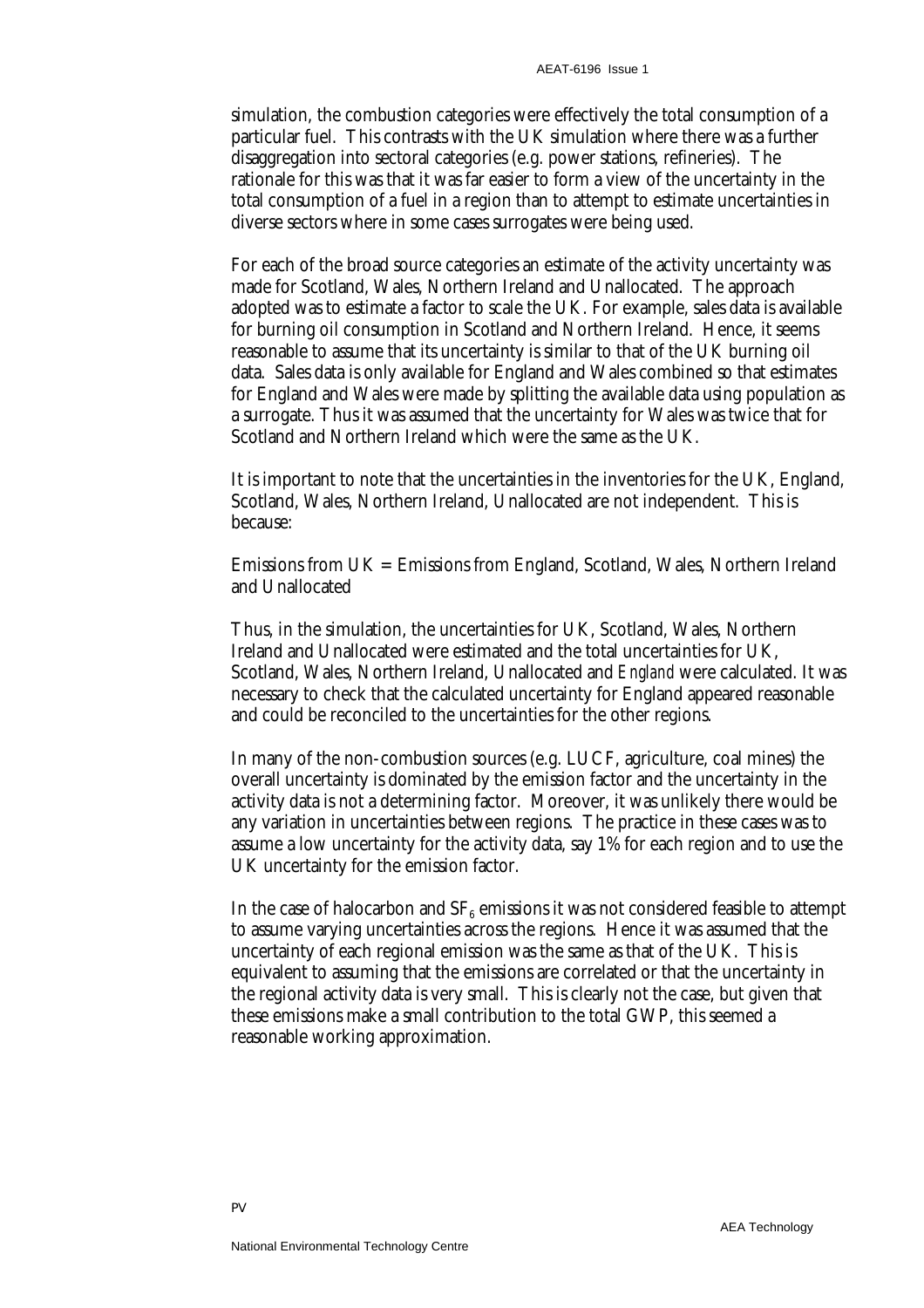## **REFERENCES**

Alcan (1998, 2000), Personal Communication from J Clarkson

Bell, DM, (1999), Power Station Fuel Consumption, Personal Communication, Northern Ireland Office.

BP (2000) Personal Communication from GM Hamilton.

British Cement Association, (2000), Personal Communication from L Parrott.

British Glass, (1999), Personal Communication from A Hartley.

Brown, KA, Smith, A, Burnley, SJ, Campbell, DJV, King, K, Milton, MJT, (1999) Methane Emissions from UK Landfills, AEA Technology, AEAT-20624, Culham

BSFP (1991, 1996, 1999), British Survey of Fertiliser Practice for 1990, 1995 and 1999

BGS (1991, 1996), United Kingdom Minerals Yearbook 1998, British Geological Survey, Natural Environment Research Council.

Cannell, MGR, Milne, R, Hargreaves, KJ, Brown, TAW, Cruickshank, MM, Bradley, RI, Spencer, T, Hope, D, Billett, MF, Adger, WN & Subak, S (1999) National inventories of terrestrial carbon sources and sinks: the UK experience. Climatic Change 42, 505-530

Coal Authority, (2000), Regional Coal Production , Personal Communication from C Colclough.

COPERT II , (1997),Computer Programme to Calculate Emissions from Road Transport - Methodology and Emission Factors, P Ahlvik *et al*, European Topic Centre on Air Emissions, European Environment Agency.

Department of the Environment for Northern Ireland, (1997), Vehicle Kilometres of Travel Survey of Northern Ireland Annual Report, Department of the Environment for Northern Ireland Roads Service.

Department of the Environment, Northern Ireland.(1999a), Northern Ireland Transport Statistics 1997/98

Department of the Environment, Northern Ireland, (1999b), Central Statistics and Research Branch, communication.

DETR (1999), Transport Statistics Great Britain: 1999 edition

DETR (1999a), Transport Statistics communication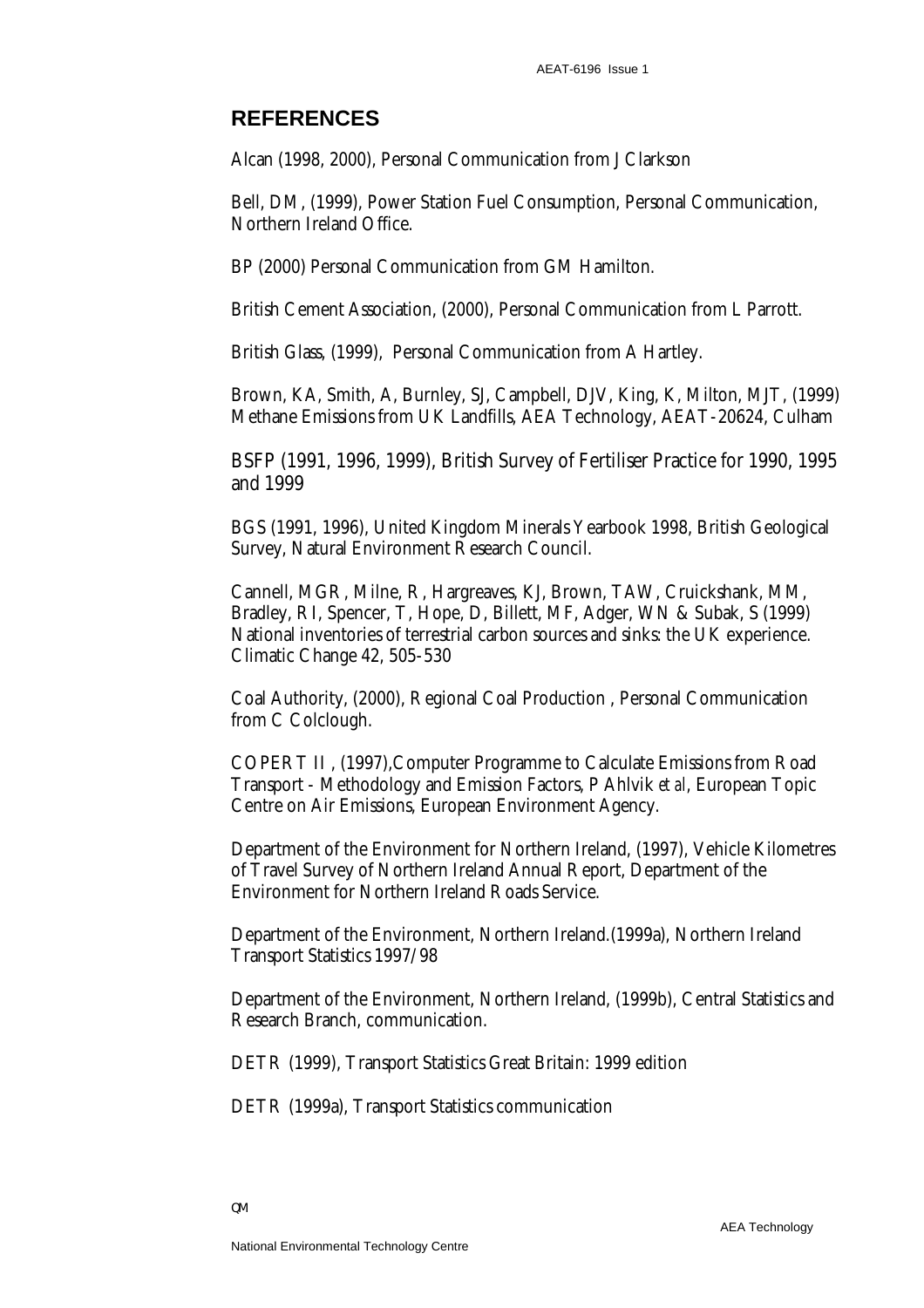DETR (1999b), Vehicle Licensing Statistics:1998, Transport Statistics Report.

DETR (1997), Digest of Environmental Statistics, The Stationary Office

DTI, (1991, 1992, 1996, 1997, 1999), Digest of UK Energy Statistics, 1991, 1992, 1996, 1997 and 1999 editions.

DOE, (1993), UK Sewage Sludge Survey, CES Limited, HMSO

Eastern Generation (1999). Personal Communication from N Burdett.

Eggleston, HS, Salway, AG, Charles, D, Jones, BMR, Milne, R, (1998), Treatment of Uncertainties for National Estimates of Greenhouse Gas Emissions, National Environmental Technology Centre, AEA Technology, Report AEAT - 2688.

Environment Agency (1999), UK Sewage Sludge Survey, Regional Presentation, WRc, R&D Project Record P2/065/1

Environment Agency, (1999a) The Pollution Inventory 1998

Enviros March, (2000), Report on the Emissions of HFCs, PFCs and  $SF<sub>6</sub>$  in England, Scotland, Wales and N Ireland in the years 1990, 1995 and 1998. Enviros March. Telegraphic House, Waterfront Quay, Salford Quays, Manchester

Hobson, J, Palfrey, R, Sivil, D, Palfrey, E, Day, M, (1996) Control Measures to Limit Methane Emissions from Sewage and Sludge Treatment and Disposal, WRc , Report No DOE 4118

IPCC, (1997), IPCC Revised 1996 Guidelines for National Greenhouse Gas Inventories, Volume 1, Greenhouse Gas Inventory Reporting Instructions, IPCC WGI Technical Support Unit, Hadley Centre, Meteorological Office, Bracknell, UK.

ISSB, (1991, 1996, 1999) Iron and Steel Industry, Annual Statistics for the UK, 1990, 1995, 1998. ISSB Limited

LRC(1999), Personal Communication from L Saddler, London Research Centre

MAFF(1991, 1996,1999) June Agricultural Census for 1990, 1995 and 1998. Ministry of Agriculture, Fisheries and Food

MAFF (2000). Agricultural Census Statistics for UK, Annual Reference Tables, Labour Force. MAFF website.

MCG, (1999), UK Emissions of HFCs, PFCs and  $SF<sub>6</sub>$  Potential Emission Reduction Options. A study for the Department of the Environment carried out by March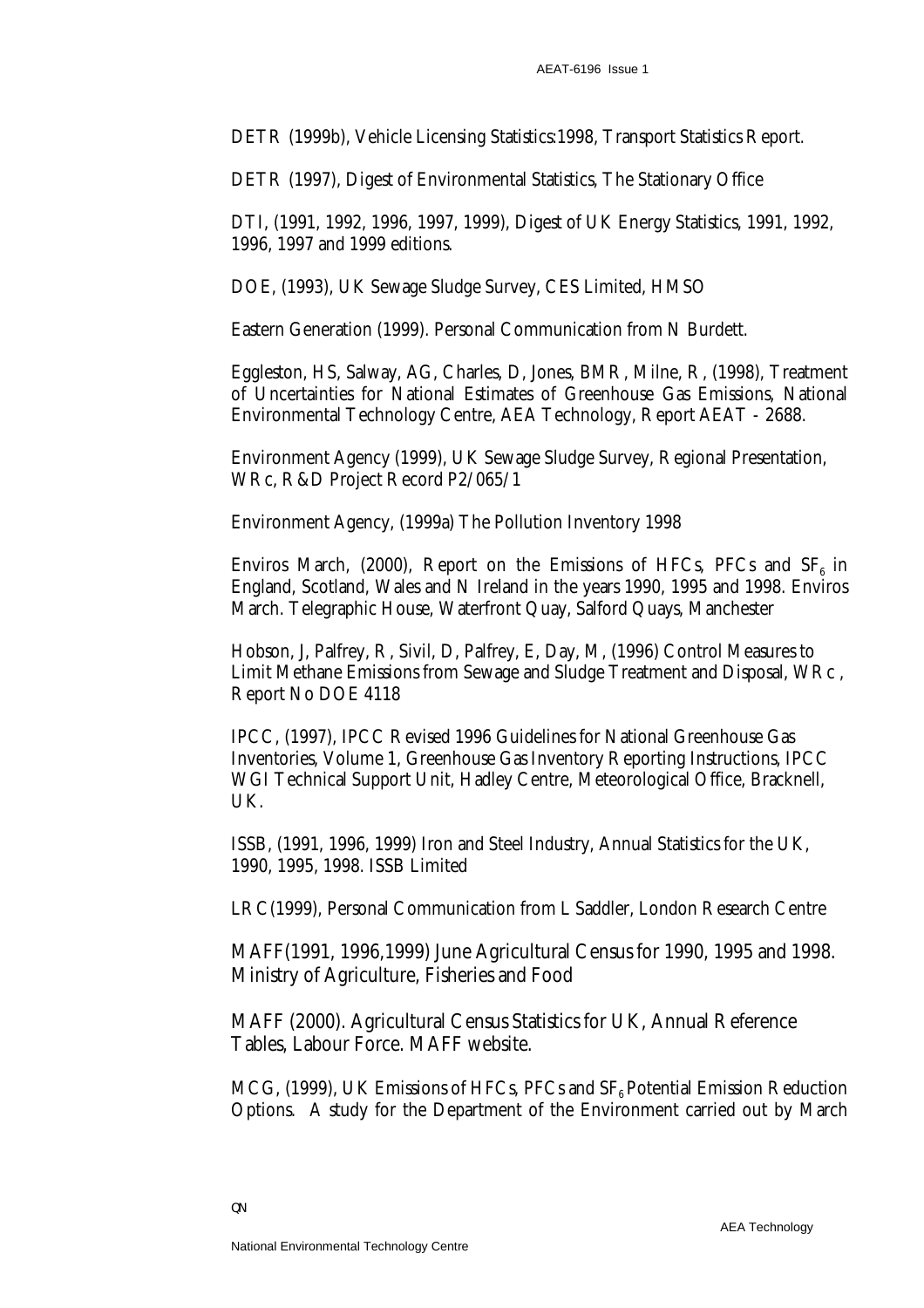Consulting Group. Telegraphic House, Waterfront Quay, Salford Quays, Manchester

Milne, R, and Brown, TA (1999) Methods and data for Land Use Change and Forestry Sector in the 1997 IPCC Greenhouse Gas Inventory. In.: *Carbon Sequestration in Vegetation and Soils* (Ed. by R. Milne), DETR Contract EPG 1/1/39. Interim Report April 1999.

National Power, (1999), Personal Communication from T Massey

NIO, (1999), Northern Ireland Abstract of Statistics, Northern Ireland Office

NIR, (2000), Personal Communication from I Campbell, Northern Ireland Railways.

ONS, (1996, 2000), Regional Trends, Office for National Statistics

PowerGen, (1999), Power Station Fuel Consumption, Personal Communication from H Evans.

Railtrack, (1999), Personal Communication from D White

RCEP (1993), Royal Commission on Environmental Pollution, 17 th Report, Incineration of Waste, HMSO, London

Salway, AG, (2000). UK Greenhouse Gas Inventory, 1990 to 1998. Annual Report for submission under the Framework Convention on Climate Change, National Environmental Technology Centre, AEA Technology Centre, AEAT/R/ENV/0302

SO, (1999), Scottish Energy Statistics. Paper supplied by G Winter, Scottish Office

SO, (1996*),* Economic Report on Scottish Agriculture, Scottish Office, 1996.

Scottish Power plc, (1999). Power Station Fuel Consumption, Personal Communications from J. Cain

Scottish and Southern Energy plc. (2000). Power Station Fuel Consumption, Personal Communication from A. McRae.

Smyllie, RJ, (1996), Abatement Methods and Costs for Heavy Metal Emissions to Air, Entec Report No 96047.

Transco (2000) Historic Gas Demands by Load Category, Personal Communication.